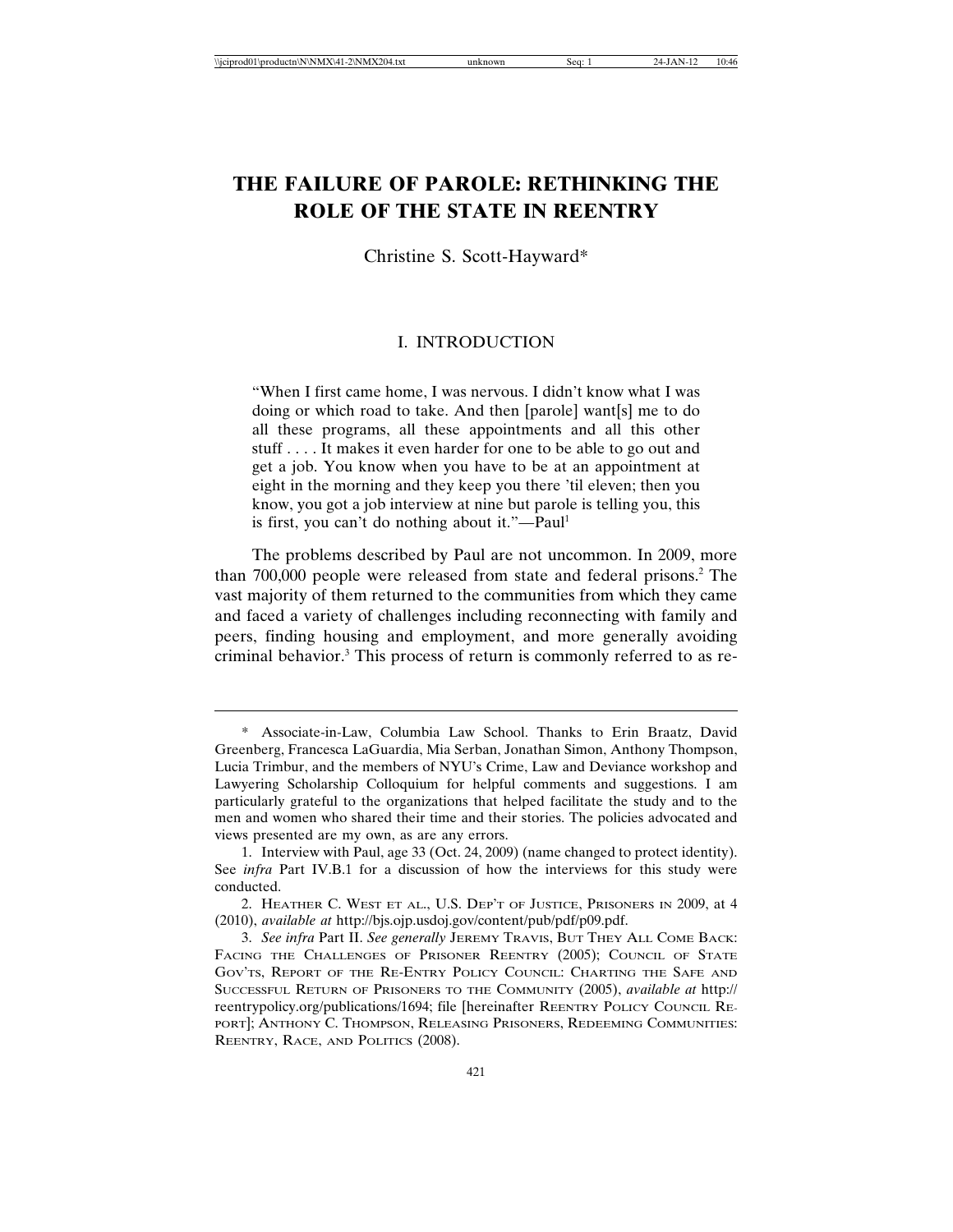entry.4 For many people, reentry is further complicated by the fact that despite moves by some states in the last few decades to abolish parole,<sup>5</sup> most people released from prison are still released to parole or postprison supervision.<sup>6</sup> People released to parole are generally subjected to a large number of conditions, including regular reporting to a parole officer, avoiding police contact, submitting to drug testing, and finding and maintaining employment.7 As one commentator has noted: "Although some conditions are clearly aimed at supporting the [individual] in transition, the total effect may be to create another layer of challenge to what is an already daunting situation."8

Over the last two decades, and culminating with the signing of the Second Chance Act,<sup>9</sup> federal, state, and local governments have developed a variety of approaches to reentry, both in prison prior to release and in the community after release.<sup>10</sup> Many states have turned to their parole supervision agencies to run their post-release reentry services.<sup>11</sup> Given that most people released from prison are supervised by parole

8. Peggy B. Burke, *Collaboration for Successful Prisoner Reentry: The Role of Parole and the Courts*, CORR. MGMT. Q., June 2001, at 11, 13.

9. Second Chance Act of 2007, Pub. L. No. 110-199, 122 Stat. 657 (2008) (codified as amended in scattered sections of 42 U.S.C.).

<sup>4.</sup> *See infra* Part II (defining and discussing reentry).

<sup>5.</sup> JOAN PETERSILIA, WHEN PRISONERS COME HOME: PAROLE AND PRISONER REENTRY 65–67 (2003).

<sup>6.</sup> In 2009, 74 percent of people released from state prison were released to supervision. WEST ET AL., *supra* note 2, at 6; *see also infra* notes 85–86 and accompany- **R** ing text.

<sup>7.</sup> *See generally*, Lawrence F. Travis III & James Stacey, *A Half Century of Parole Rules: Conditions of Parole in the United States, 2008*, 38 J. CRIM. JUST. 604 (2010); *see also Parolee Conditions*, CAL. DEP'T OF CORR. AND REHAB., http://www. cdcr.ca.gov/Parole/Parolee\_Conditions/index.html (last visited Feb. 26, 2011) [hereinafter California Parole Conditions].

<sup>10.</sup> This article deals only with post-release reentry; for comprehensive discussions of reentry, see REENTRY POLICY COUNCIL REPORT, *supra* note 3 and TRAVIS, **R** *supra* note 3. **R**

<sup>11.</sup> *See, e.g.*, *Regional Reentry Center Overview*, MASS.GOV, http://www.mass.gov/ ?pageID=eopsterminal&L=4&L0=home&L1=Law+Enforcement+%26+Criminal+ Justice&L2=Parole&L3=Parole+Board+Regional+Reentry+Centers&sid=eeops&b= terminalcontent&f=pb\_new\_rrc\_overview&csid=eeops (last visited Feb. 6, 2011) (describing the Massachusetts Parole Board Regional Reentry Centers, which "will serve as the nucleus of reentry services for all state offenders released from a correctional facility"); *Community Corrections*, WASH. STATE DEP'T OF CORR., http://www. doc.wa.gov/aboutdoc/communitycorrections.asp (last visited Feb. 26, 2011) (describing the role of the Washington State Division of Community Corrections (responsible for providing post-release supervision) in the Department of Corrections' Reentry Initiative).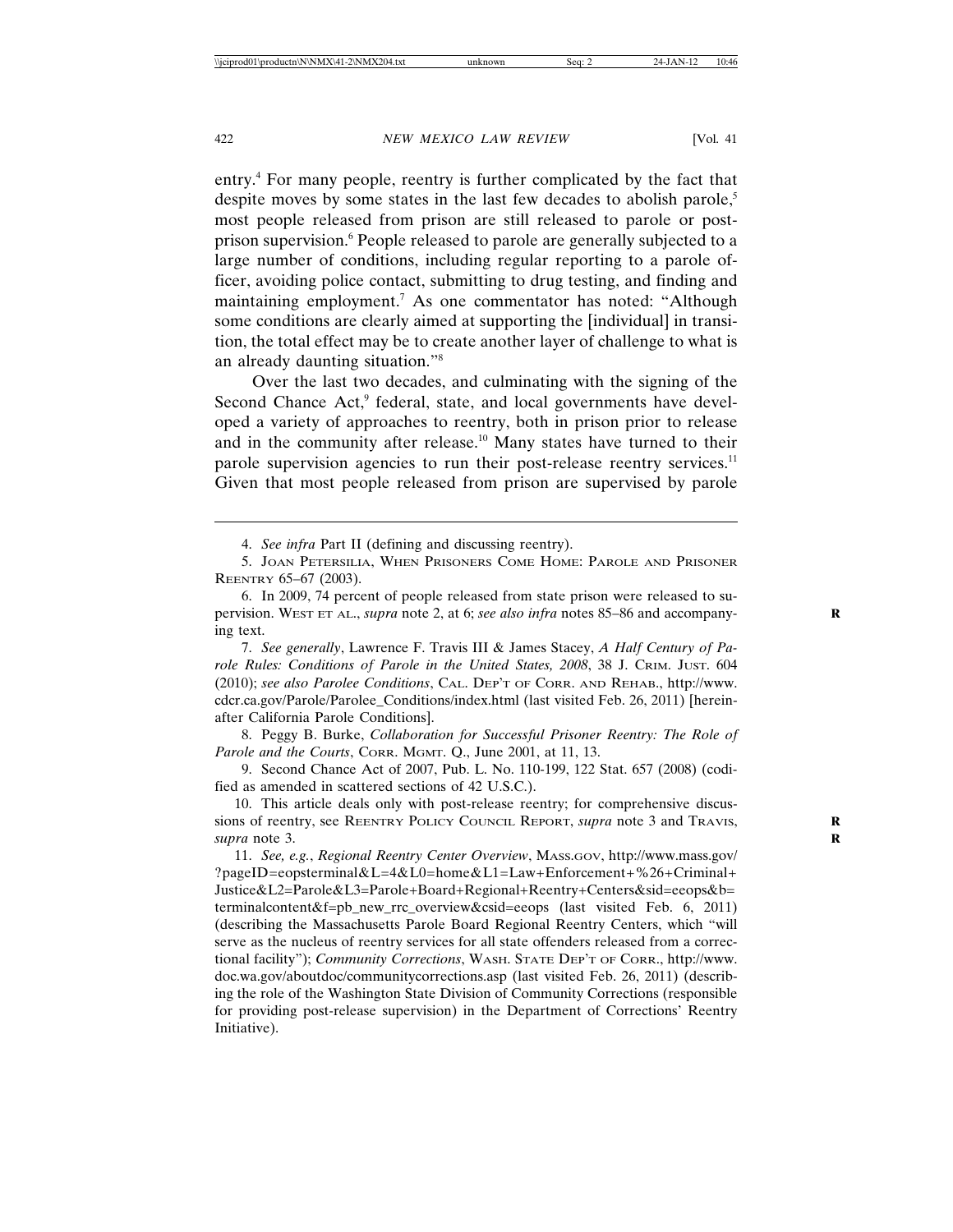agencies and that parole has traditionally had a rehabilitation function,<sup>12</sup> this might not be a surprising move.13 However, despite the fact that some of the most important scholarly work in this area examines both reentry and parole, $^{14}$  it appears that no one has asked whether parole agencies should be providing reentry services.

This article examines whether parole is the appropriate institution to be providing post-release reentry services. Based on interviews conducted with people on parole in New York City and a review of prior research on parole outcomes, it concludes that it is not. Not only does parole fail to help people reenter society, it can sometimes hinder the reentry process. Part II describes in more detail the challenges faced by people leaving prison and looks at how overcoming these challenges can affect a person's ability to reenter society successfully. It also briefly examines some ways in which governments and communities have addressed reentry issues. Part III describes the origins of parole and looks at how it has changed over the last forty years. It explores changes in parole release mechanisms as well as the shift in parole supervision styles from a casework approach to a surveillance approach.15 Part IV examines the effect of parole supervision on reentry and concludes that parole fails at both of the goals of reentry—promoting both public safety and the reintegration of former prisoners.16 Finally, Part V suggests some ways to improve reentry outcomes. First, it suggests that parole supervision be eliminated for people at a low risk of recidivism. Second, it proposes that the provision of reentry services be decoupled from the surveillance and monitoring aspects of parole, and that *all* people leaving prison, regardless of whether they are released to supervision or not, be provided with a reentry specialist to assist them with the reentry process. Finally, it suggests some ways to improve current supervision practices by adopting evidence-based practices and incorporating the goals and priorities of the individual under supervision.

<sup>12.</sup> *See infra* Parts III.B and III.C.

<sup>13.</sup> *See* AMY L. SOLOMON ET AL., PUTTING PUBLIC SAFETY FIRST: 13 PAROLE SUPERVISION STRATEGIES TO ENHANCE REENTRY OUTCOMES 3 (2008) [hereinafter PUTTING PUBLIC SAFETY FIRST] ("Parole supervision is only part of the [reentry] solution, but it is an essential part, given its mandate to manage offenders released from prison.").

<sup>14.</sup> *See, e.g.*, PETERSILIA, *supra* note 5; TRAVIS, *supra* note 3. **R**

<sup>15.</sup> *See infra* Part III.C (describing different parole supervision styles).

<sup>16.</sup> Testimony of Jeremy Travis, President, John Jay College of Criminal Justice Before H. Comm. on Appropriations Subcomm. on Commerce, Justice, Science, and Related Agencies (visited Mar. 12, 2009), *available at* http://www.jjay.cuny.edu/ Travis\_Congressional\_Testimony.pdf [hereinafter Travis Testimony] (discussing the goals of reentry).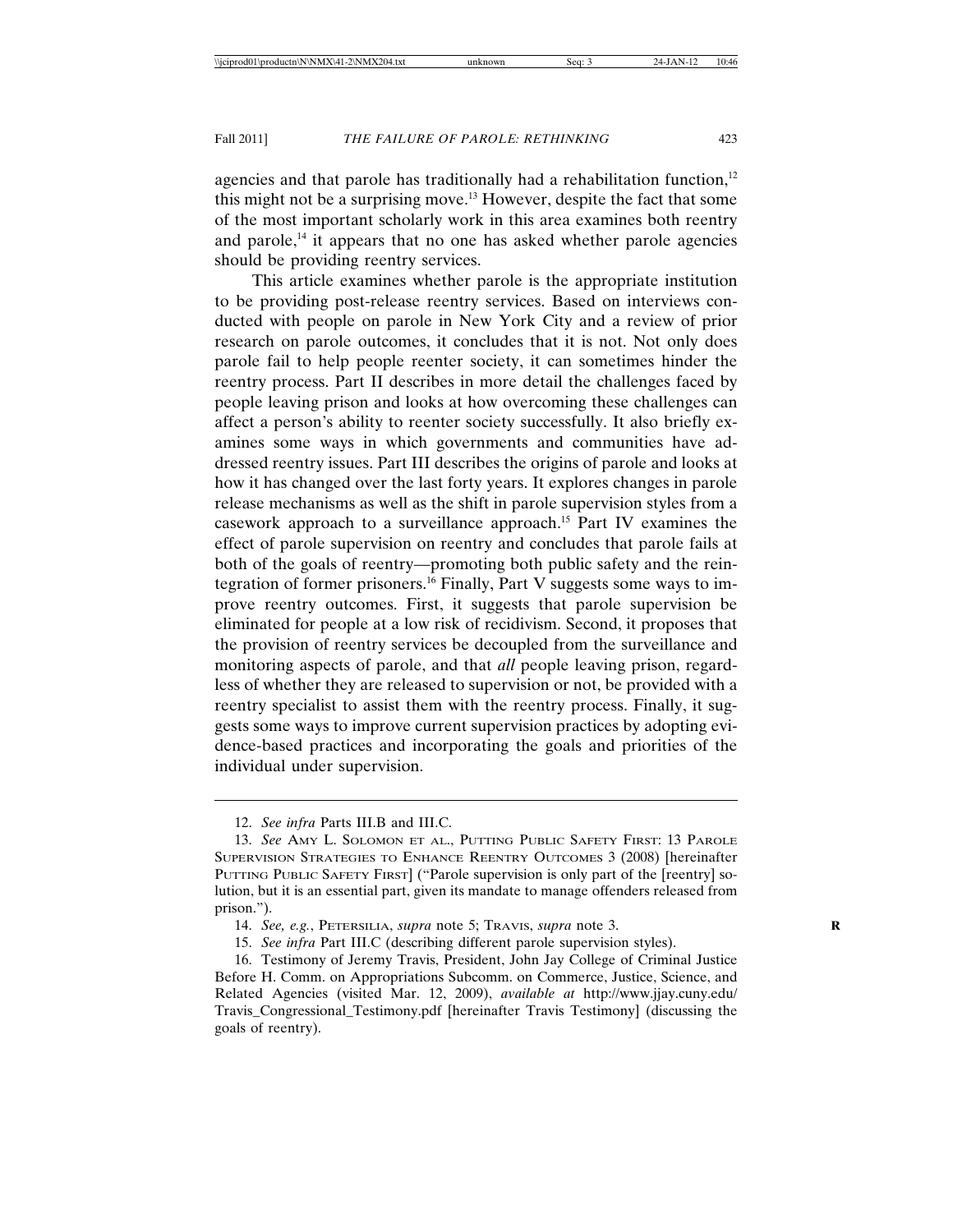## II. THE REENTRY PHENOMENON

How to cope with the huge numbers of people released from prisons and jails every year is one of the biggest issues facing the criminal justice system today. It is widely acknowledged that the number of people released from prison has been steadily increasing over the last decade, largely as a result of the dramatic growth in the prison population since the 1970s.17 In 2009, almost 730,000 people were released from state and federal prisons, an increase of more than 20 percent since 2000.18 The return of so many people to their communities presents many challenges to the policymakers who must balance the interests of society (in public safety and accountability) with the reintegration of former prisoners.<sup>19</sup> Many of the people released from prison will return to prison as a result of a parole violation.20

"Reentry is the process by which individuals return to communities from prison or jail custody" with the goal of reintegrating into society.21 The challenges facing people leaving prison have been well-documented and range from social challenges, such as reconnecting with family, to

19. *See* Travis Testimony, *supra* note 16. **R**

<sup>17.</sup> At year-end 2009, there were more than 1.6 million people in state and federal prisons in the United States. WEST ET AL, *supra* note 2, at 1. *See generally* MASS **R** IMPRISONMENT, SOCIAL CAUSES AND CONSEQUENCES (David Garland ed., 2001) (a collection of essays discussing various aspects of the phenomenon of mass imprisonment); Bruce Western & Christopher Wildeman, *Punishment, Inequality, and the Future of Mass Incarceration*, 57 U. KAN. L. REV. 851 (2009).

<sup>18.</sup> WEST ET AL., *supra* note 2, at 4. This is a slight decrease from the high of **R** 735,000 people released in 2008. *Id.* A further nine million people will leave a U.S. jail each year, some more than once. *See* AMY L, SOLOMON ET AL., URBAN INSTITUTE, LIFE AFTER LOCKUP: IMPROVING REENTRY FROM JAIL TO THE COMMUNITY 3 (2008), *available at* http://www.jjay.cuny.edu/Final\_Life\_After\_Lockup.pdf.

<sup>20.</sup> Overall, 35 percent of admissions to state prison in 2009 were for technical violations. WEST ET AL., *supra* note 2, at 5. However, a large proportion of this figure is accounted for by California's extremely high rate of return (65 percent); excluding California, 26 percent of the remaining prison admissions are a result of parole violations. *Id.* at 6, 26; *see also* MICHAEL JACOBSON, DOWNSIZING PRISONS: HOW TO RE-DUCE CRIME AND END MASS INCARCERATION 142 (2005). Given that it costs states more than \$22,000 a year to house one person in prison, *Expenditures/Employment*, BUREAU OF JUSTICE STATISTICS, http://bjs.ojp.usdoj.gov/index.cfm?ty=tp&tid=16 (last visited May 20, 2011), reducing the number of prison admissions that result from parole violations could have a major impact on state finances. *See* PUTTING PUBLIC SAFETY FIRST, *supra* note 13, at 2.

<sup>21.</sup> THOMPSON, *supra* note 3, at 1; *see also* TONY WARD & SHADD MARUNA, RE-HABILITATION 3–7 (2007) (arguing that reentry is simply a re-branding of the concept of rehabilitation).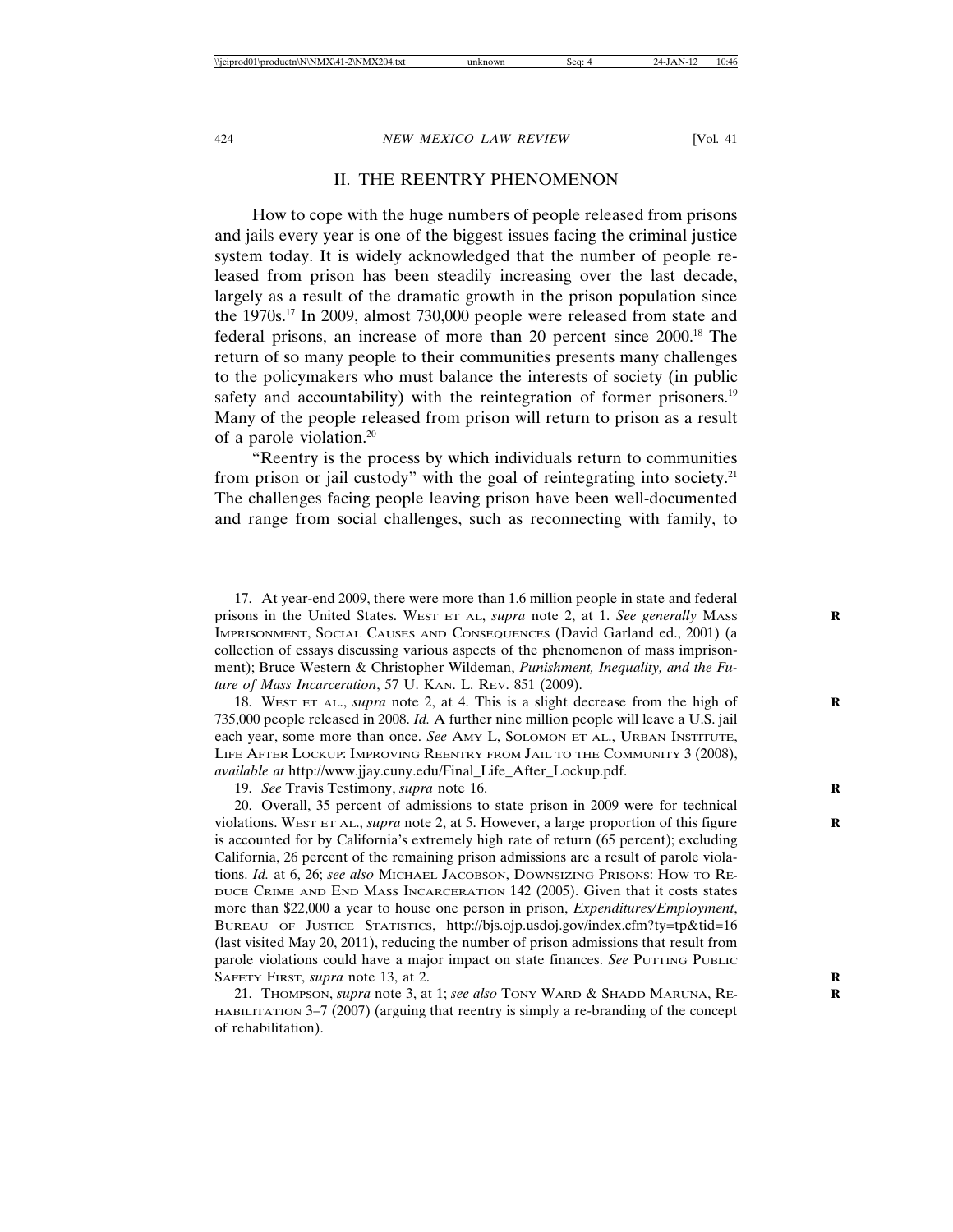generally avoiding criminal activity.<sup>22</sup> This process is further complicated by the many indirect legal consequences of a criminal conviction (usually referred to as "collateral consequences"), which can inhibit an individual's ability to reenter society.<sup>23</sup> These collateral consequences can exacerbate many of the reentry challenges that people already face, which are described in more detail below.

People newly released from prison are often stigmatized by their time in prison and usually have to deal with a loss of social standing.<sup>24</sup> While we do not know exactly why some people successfully reintegrate and others do not, we do know that strengthening pro-social connections is vital.<sup>25</sup> For example, close family relationships can improve reentry outcomes.26 In addition, successful reentry, usually interpreted as staying crime-free, is generally associated with stable housing and employment.<sup>27</sup> However, as described below, finding both housing and employment is often a daunting task for a person coming out of prison.

One of the first things that a person leaving prison needs to do is to find housing. Permanent housing allows a person to plant roots in the

24. Jacqueline B. Helfgott et al., *The Influence of Social Distance on Community Corrections Officer Perceptions of Offender Reentry Needs*, FED. PROBATION, June 2008, at 2, 2.

25. *See* Stephen Farrall, *Social Capital and Offender Reintegration: Making Probation Desistance Focused*, *in* AFTER CRIME AND PUNISHMENT: PATHWAYS TO OF-FENDER REINTEGRATION 57 (Shadd Maruna & Russ Immarigeon, eds. 2004).

26. *See* ROBERT J. SAMPSON & JOHN H. LAUB, CRIME IN THE MAKING: PATH-WAYS AND TURNING POINTS THROUGH LIFE 139–78 (1993); Farrall, *supra* note 25, at **R** 58–59.

27. URBAN INST., UNDERSTANDING THE CHALLENGES OF PRISONER REENTRY: RESEARCH FINDINGS FROM THE URBAN INSTITUTE'S PRISONER REENTRY PORTFOLIO 4, 8, 13 (2006), *available at* http://www.urban.org/uploadedpdf/411289\_reentry\_port folio.pdf.

<sup>22.</sup> *See generally* REENTRY POLICY COUNCIL REPORT, *supra* note 3; INVISIBLE **R** PUNISHMENT: THE COLLATERAL CONSEQUENCES OF MASS IMPRISONMENT (Marc Mauer & Meda Chesney-Lind eds., 2002); Michael Pinard, *An Integrated Perspective of the Collateral Consequences of Criminal Convictions and the Reentry of Formerly Incarcerated Individuals*, 86 B.U. L. REV. 623 (2006); Jacqueline Helfgott, *Ex-offender Needs Versus Community Opportunity in Seattle, Washington*, FED. PROBATION, June 1997, at 12.

<sup>23.</sup> Pinard, *supra* note 22, at 624 n.1. Collateral consequences diminish the rights **R** and privileges of people convicted of a criminal offense and include denial of public housing and public assistance benefits, limitations on employment and access to federal student loans, disenfranchisement (both temporary and permanent), and deportation. See REENTRY POLICY COUNCIL REPORT, *supra* note 3. In addition to these more general penalties, certain crimes carry more specific consequences, such as suspension of driving privileges, registration requirements, and bars to employment in some fields. *Id.*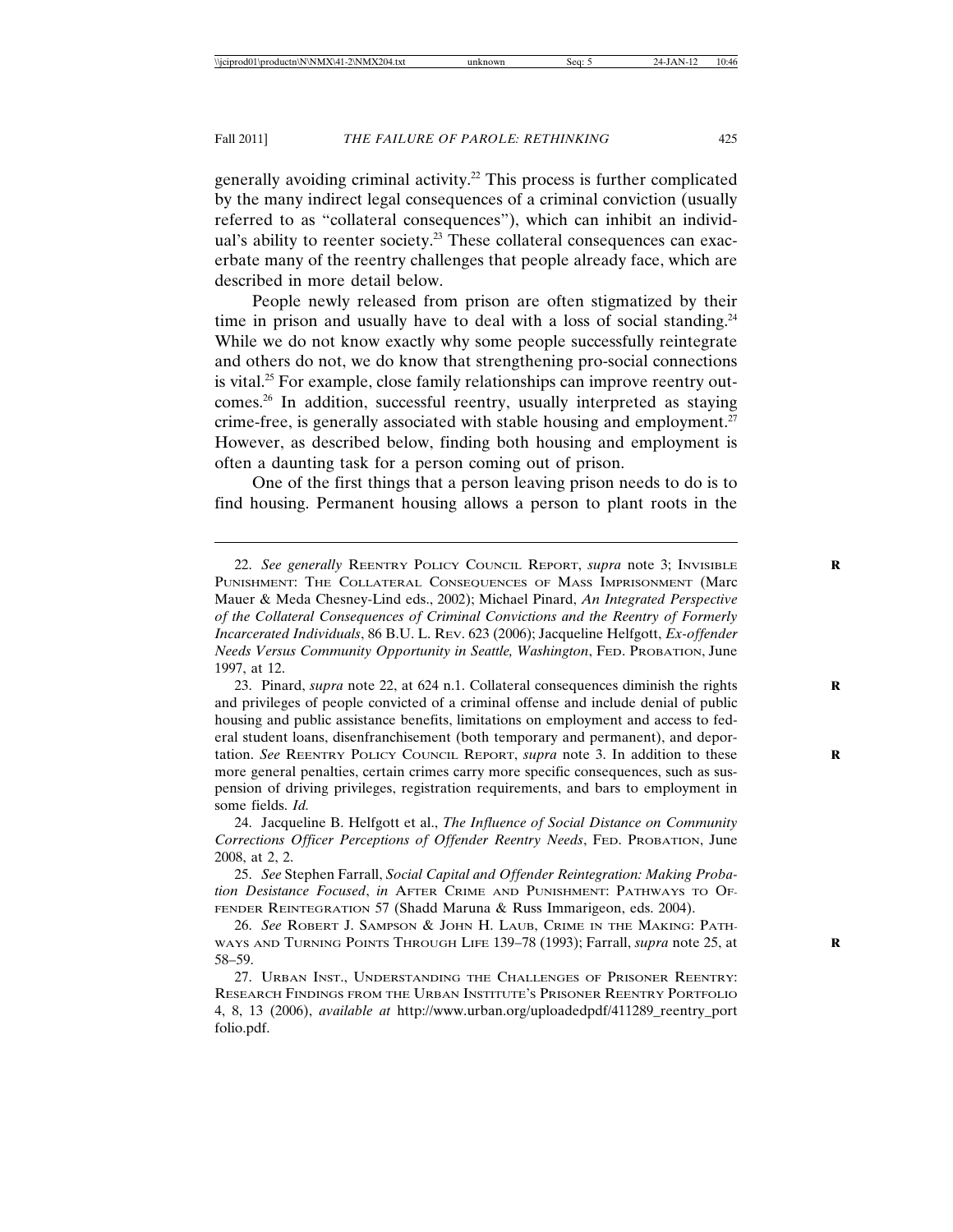community to which he or she is returning, and by providing a place for communication, can make it easier to seek employment.<sup>28</sup> Secure, stable housing is also almost essential for parents, particularly women, wishing to reunite with their children after release from prison.<sup>29</sup> Finding such housing can be difficult, in part because of the legal impediments facing people with criminal records; under federal legislation passed in 1996 and 1998, people with drug or violent felony convictions can be prohibited from living in public housing.<sup>30</sup> Additionally, an increasing number of landlords in the private sector conduct criminal background screenings and decline to offer leases to people with criminal records.<sup>31</sup>

Because of these impediments, most people released from prison live with family members or intimate partners.<sup>32</sup> However, some are restricted by parole conditions from staying with certain family members.<sup>33</sup> In other cases, a long prison stay can lead to detachment from family and friends, who may not want the former prisoner staying with them for fear that he or she will get back in trouble.<sup>34</sup> Few people released from prison have the resources to find their own housing, so many resort to living in homeless shelters or other temporary housing.<sup>35</sup> This can have a negative effect on their ability to reintegrate: a 2002 study in New York found that people on parole living in homeless shelters were seven times more likely to abscond (i.e., stop reporting) than those who had some form of housing.36

In addition to finding housing, finding a job is also a key to reintegration. Research shows that there is a strong association between successful reentry and the ability to secure and maintain employment.<sup>37</sup> However, former prisoners face significant barriers to obtaining employment. Many people enter prison with limited educational or vocational

<sup>28.</sup> THOMPSON, *supra* note 3, at 69. **R**

<sup>29.</sup> Gwen Rubenstein & Debbie Mukamal, *Welfare and Housing—Denial of Benefits to Drug Offenders*, *in* INVISIBLE PUNISHMENT, *supra* note 22, at 45–48. **R**

<sup>30.</sup> Housing Opportunity Program Extension Act of 1996, Pub. L. 104-120, § 9, 110 Stat. 834, 836; Quality Housing and Work Responsibility Act of 1998, Pub. L. 105- 276, § 575, 112 Stat. 2518, 2634; *see also* Rubenstein & Mukamal, *supra* note 29, at 48. **R**

<sup>31.</sup> David Thacher, *The Rise of Criminal Background Screening in Rental Housing*, LAW & SOC. INQUIRY, Winter 2008, at 5.

<sup>32.</sup> URBAN INST., *supra* note 27, at 8. **R**

<sup>33.</sup> *See infra* Part IV.B.2.c.

<sup>34.</sup> *See generally* PRISONERS ONCE REMOVED: THE IMPACT OF INCARCERATION AND REENTRY ON CHILDREN, FAMILIES, AND COMMUNITIES (Jeremy Travis & Michelle Waul, eds. 2003).

<sup>35.</sup> URBAN INST., *supra* note 27, at 8. **R**

<sup>36.</sup> Stephen Metreaux & Dennis P. Culhane, *Homeless Shelter Use and Reincarceration Following Prison Release*, 3 CRIMINOLOGY & PUB. POL'Y 139 (2004)

<sup>37.</sup> URBAN INST., *supra* note 27, at 4–5. **R**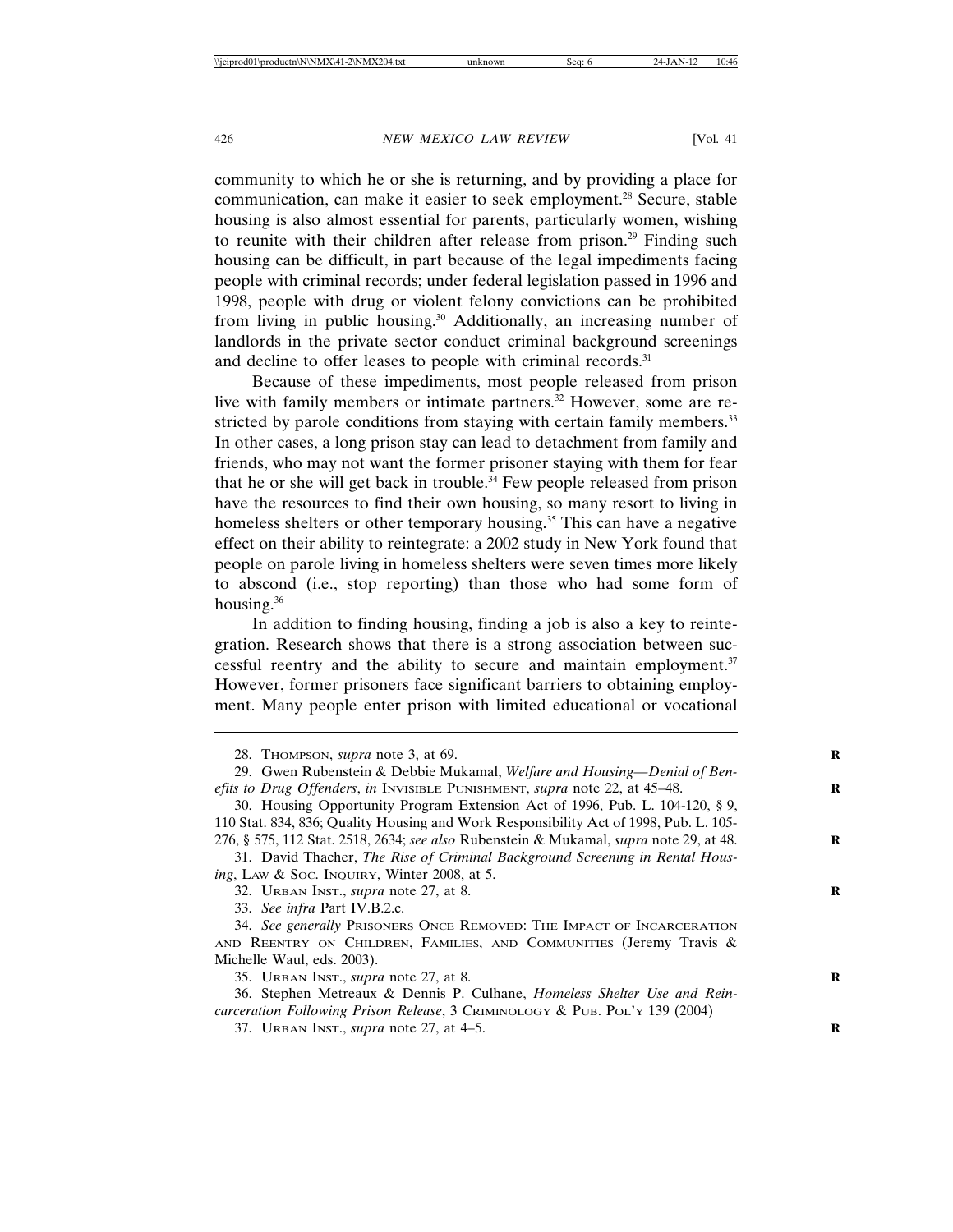skills; a 2003 Bureau of Justice Statistics study found that about 40 percent of people in prison had not completed high school or its equivalent.<sup>38</sup> In addition, few people receive employment-related training in prison, in part because of the abolition of Pell Grants in 1994.39 Thus, many people leaving prison lack the skills and/or qualifications to find work.<sup>40</sup> Further, the stigma of a criminal conviction leaves many employers reluctant to hire former prisoners,<sup>41</sup> while some occupations, including many in the health field, bar people with criminal records from obtaining licenses.<sup>42</sup> Even for those people who do manage to find employment, incarceration can have negative long-term effects. For example, a recent study by the Pew Center on the States found that incarceration reduces a person's earnings by 40 percent, limits his or her future economic mobility, "the ability of individuals and families to move up the income ladder over their lifetime and across generations," and can even affect the economic mobility of his or her children.<sup>43</sup>

For all of these reasons, obtaining stable employment is difficult, and so while they try to find employment, many people turn to public assistance to support themselves and their families. However, federal laws enacted over the last two decades can act as barriers to the receipt of

40. *See* URBAN INST., *supra* note 27, at 4–5; Harry J. Holzer et al., *Employment* **R** *Barriers Facing Ex-Offenders*, at Urban Institute Reentry Roundtable (May 19–20, 2003), *available at* http://www.urban.org/UploadedPDF/410855\_holzer.pdf; Chris Uggen & J. Staff, *Work as a Turning Point for Criminal Offenders*, *in* CRIME & EMPLOY-MENT: CRITICAL ISSUES IN CRIME REDUCTION FOR CORRECTIONS 141, 143–44 (Jessie L. Krienert & Mark S. Fleisher, eds. 2004).

41. Harry Holzer et al., *Will Employers Hire Former Offenders? Employer Preferences, Background Checks, and Their Determinants*, *in* IMPRISONING AMERICA: THE SOCIAL EFFECTS OF MASS INCARCERATION 205 (Bruce Western et al., eds. 2004).

42. PETERSILIA, *supra* note 5, at 113–14. **R**

43. ECONOMIC MOBILITY PROJECT & PUBLIC SAFETY PERFORMANCE PROJECT, PEW CTR. ON THE STATES, COLLATERAL COSTS: INCARCERATION'S EFFECT ON ECONOMIC MOBILITY 3 (2010), *available at* http://www.pewcenteronthestates.org/ uploadedFiles/Collateral\_Costs.pdf?n=8653.

<sup>38.</sup> CAROLINE WOLF HARLOW, U.S. DEP'T OF JUSTICE, EDUCATION AND COR-RECTIONAL POPULATIONS (2003), *available at* http://bjs.ojp.usdoj.gov/content/pub/pdf/ ecp.pdf.

<sup>39.</sup> Violent Crime Control and Law Enforcement Act of 1994, Pub. L. No. 103- 322, § 20411, 108 Stat. 1796, 1828; *see also* Charles B.A. Ubah, *Abolition of Pell Grants for Higher Education of Prisoners: Examining Antecedents and Consequences*, 39 J. OFFENDER REHABILITATION 73 (2004) (discussing the consequences of the elimination of Pell Grants for people in prison); PETERSILIA, *supra* note 5, at 33-34 (noting that because of the elimination of federal funding for college programs, between 1990 and 1997, the number of higher education programs in prisons decreased from 350 to 8).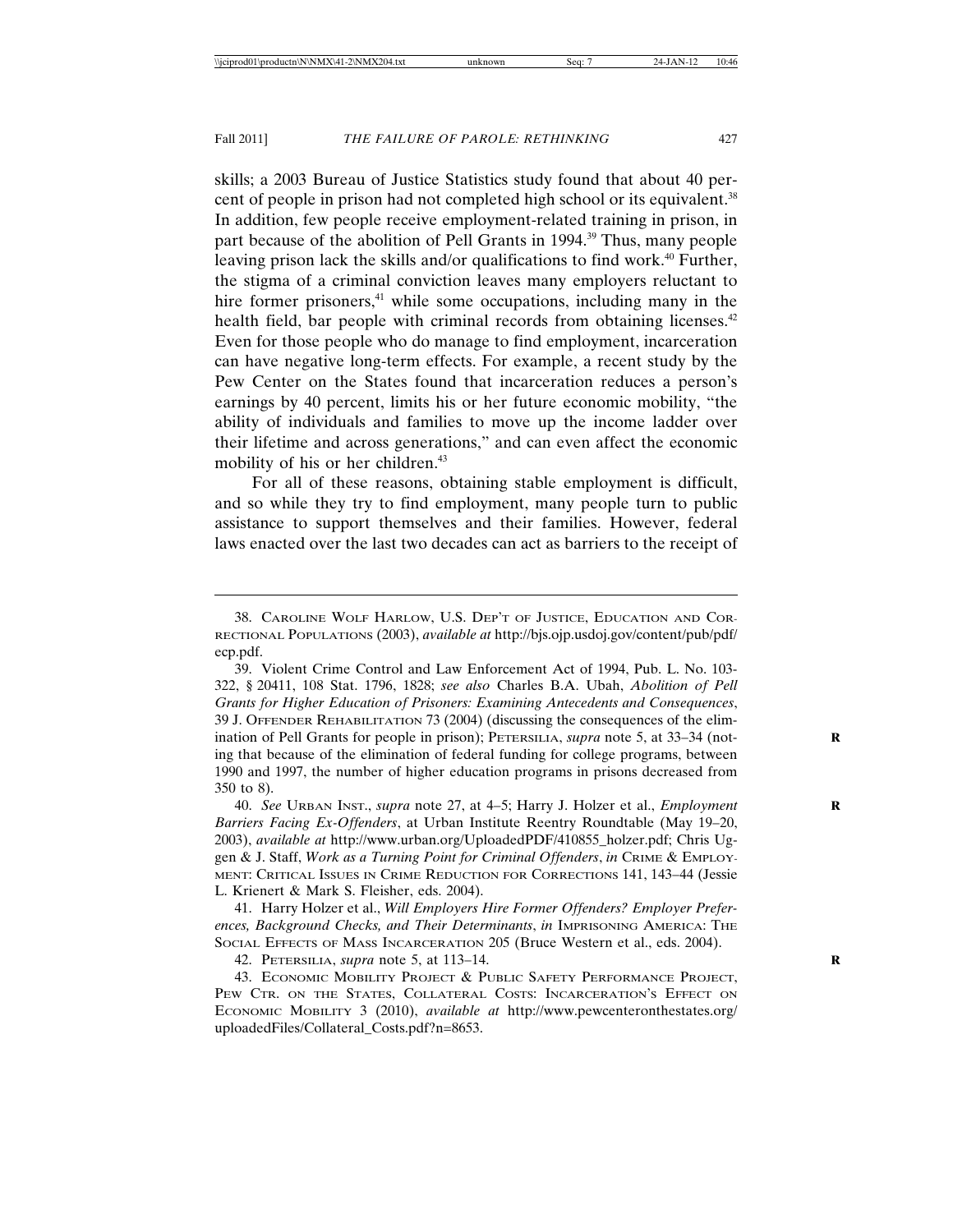public benefits.44 For example, a provision of the Personal Responsibility and Work Opportunity Reconciliation Act of 1996 imposes a lifetime ban on eligibility for welfare assistance and food stamps on people with a felony drug conviction.45 While states have the ability to opt out of or narrow the ban, only nine states have opted out entirely,<sup>46</sup> nine states have left the ban intact, and the remaining thirty-two states and the District of Columbia have narrowed its scope.<sup>47</sup>

In addition to the challenges of finding housing and employment, people leaving prison face a number of other problems including reconnecting with family and friends,<sup>48</sup> addressing health (particularly mental health) problems, $49$  dealing with substance use issues, $50$  and regaining their civic identity.51 It is widely accepted that all of these problems and challenges make reentry a difficult process and can affect the likelihood of reintegration.<sup>52</sup>

Developing ways of dealing with all of these challenges and addressing reentry has become a focus of both government and community agencies. Jeremy Travis has argued that strategies to address reentry have two main goals: "to promote public safety (by reducing recidivism rates), and

46. *See* LEGAL ACTION CTR., AFTER PRISON: ROADBLOCKS TO REENTRY: A RE-PORT ON STATE LEGAL BARRIERS FACING PEOPLE WITH CRIMINAL RECORDS (2004), *available at* http://www.lac.org/roadblocks-to-reentry/upload/lacreport/LAC\_Print Report.pdf; LEGAL ACTION CTR., AFTER PRISON REPORT: 2009 UPDATE (2009), *available at* http://www.lac.org/roadblocks-to-reentry/upload/lacreport/Roadblocks-to-Reentry—2009.pdf.

47. LEGAL ACTION CTR., AFTER PRISON REPORT: 2009 UPDATE, *supra* note 46; **R** *see, e.g.*, CAL. WELF. & INST. CODE § 18901.3(d) (West 2009) (narrowing the ban to allow people convicted of drug possession to receive benefits); VA. CODE ANN. § 63.2-505.2 (2004) (setting out a number of ways for people to re-instate eligibility including participation in drug treatment).

48. *See generally* PRISONERS ONCE REMOVED, *supra* note 34. **R**

49. *See* URBAN INST., *supra* note 27, at 6–7; Arthur J. Lurigio et al., *The Effects of* **R** *Serious Mental Illness on Offender Re-Entry: Recognizing and Responding to the Problem*, FED. PROBATION, Sept. 2004, at 45.

50. URBAN INST., *supra* note 27, at 11 (noting that people who engage in substance use after release are at a high risk to commit new offenses).

51. *See, e.g.*, NICOLE D. PORTER, SENTENCING PROJECT, EXPANDING THE VOTE: STATE FELONY DISENFRANCHISEMENT REFORM, 1997–2010 (2010), *available at* http:// www.sentencingproject.org/doc/publications/publications/vr\_ExpandingtheVoteFinal Addendum.pdf; George P. Fletcher, *Disenfranchisement as Punishment*, 46 U.C.L.A. L. REV. 1895 (1999); Brian C. Kalt, *The Exclusion of Felons from Jury Service*, 53 AM. U. L. REV. 65 (2003).

52. *See generally* PETERSILIA, *supra* note 5; TRAVIS, *supra* note 3; URBAN INST., **R** *supra* note 27. **R**

<sup>44.</sup> Rubenstein & Mukamal, *supra* note 29, at 37. **R**

<sup>45.</sup> Pub. L. No. 104-193, § 115, 110 Stat. 2105, 2180.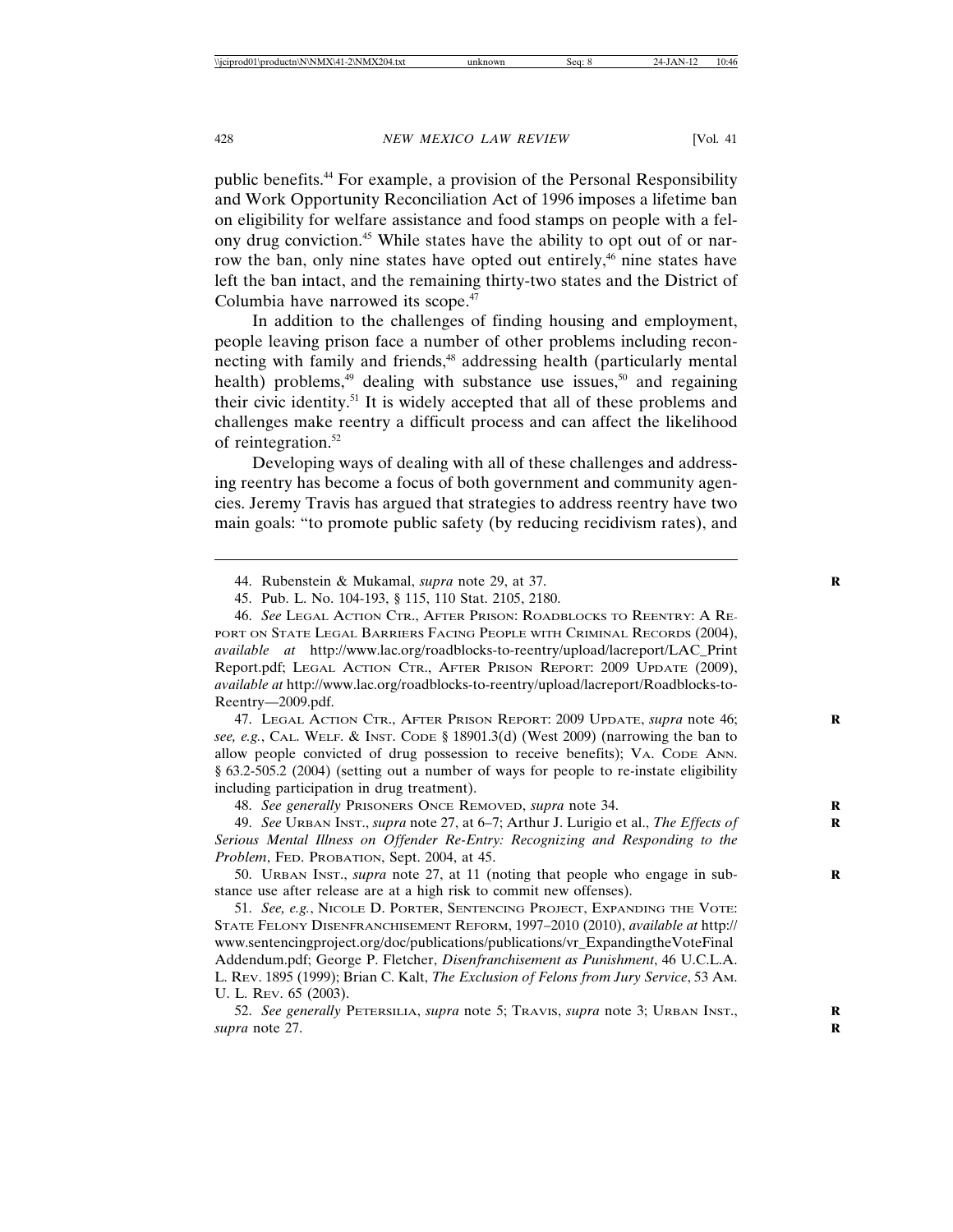to promote prisoner reintegration (by connecting returning prisoners with the indicia of citizenship, including work, family, peer groups, community, and democratic responsibilities and participation such as voting)."53 To achieve these goals, both community and government agencies have established a wide variety of reentry programs and interventions, upwards of  $10,000$  individual programs nationwide by one count.<sup>54</sup>

In the community, reentry services are provided by both community organizations and state agencies. Community organizations provide many post-release reentry services ranging from projects providing legal assistance to employment programs.<sup>55</sup> At the governmental level, there is also a wide variety of initiatives and programs.<sup>56</sup> Two recent innovations that have gained attention are reentry courts and comprehensive interagency initiatives.

At both the state and local level, jurisdictions have begun to rely on comprehensive interagency reentry initiatives, such as the National Institute of Corrections' Transition from Prison to the Community Initiative  $(TPC)$ ,<sup>57</sup> that starts when an individual enters prison and continue after release.58 The TPC was launched in 2001 with the goal of articulating a

55. *See, e.g.*, *Second Chance Project*, OHIO JUST. & POL'Y CTR., http://www.ohio jpc.org/main.html (follow "Projects" hyperlink; then follow "Second Chance Project") (last visited Aug. 25, 2011); *The National H.I.R.E. Network*, NAT'L HIRE NETWORK, http://www.hirenetwork.org (last visited Aug. 25, 2011); *The Center for Employment Opportunities*, CTR. EMPLOYMENT OPPORTUNITIES, http://www.ceoworks.org (last visited Aug. 25, 2011).

56. For a description of some state reentry/transition planning efforts, see CHRIS-TINE S. SCOTT-HAYWARD, VERA INST. OF JUSTICE, THE FISCAL CRISIS IN CORREC-TIONS: RETHINKING POLICIES AND PRACTICES 8-9 (2009), *available at* http://www. vera.org/files/The-fiscal-crisis-in-corrections\_July-2009.pdf.

57. *Transition from Prison to Community (TPC)*, NAT'L INST. OF CORR., http:// nicic.gov/TPCModel (last visited Aug. 25, 2011).

58. *See, e.g.*, MICH. PRISONER REENTRY INITIATIVE, 2010 PROGRESS REPORT: MAKING STRIDES IN PUBLIC SAFETY 6–7, *available at* http://www.michigan.gov/docu ments/corrections/MPRI\_2010\_Progress\_Report\_343664\_7.pdf (referring to "great potential for decreasing the recidivism rate"); *Boston Reentry Initiative (REI)*, SUF-FOLK CNTY. SHERIFF'S DEP'T, http://www.scsdma.org/programs/reentry/BRI.shtml (last visited Aug. 25, 2011) (a local initiative).

<sup>53.</sup> Travis Testimony, *supra* note 16. **R**

<sup>54.</sup> Joan Petersilia, *What Works in Prisoner Reentry? Reviewing and Questioning the Evidence*, FED. PROBATION, Sept. 2004, at 4, 7 (examining literature and concluding that it is hard to know what works because while there were close to 10,000 reentry programs nationwide, only nineteen evaluations were included in the literature she examined); *see also* AMY L. SOLOMON ET AL., URBAN INST., OUTSIDE THE WALLS: A NATIONAL SNAPSHOT OF COMMUNITY BASED PRISONER REENTRY PROGRAMS (2004), *available at* http://www.urban.org/UploadedPDF/410911\_OTW ResourceGuide.pdf.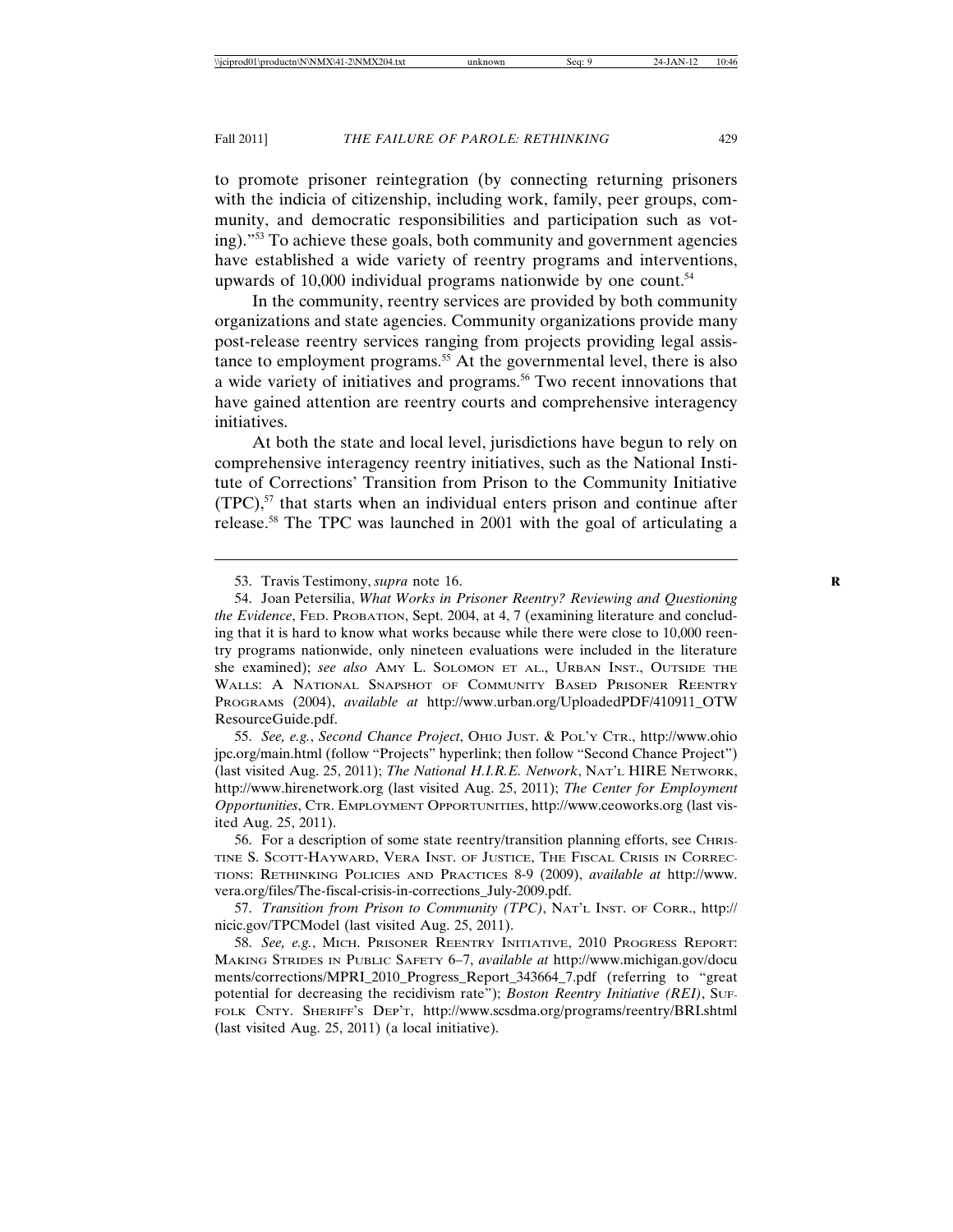"comprehensive and strategic approach to transition that would incorporate the lessons of evidence-based practice, emphasize the importance of collaboration, and provide a practical tool for corrections agencies to utilize."59 Initially the National Institute of Corrections provided technical assistance to eight states in developing or expanding their initiatives based on the TPC model.<sup>60</sup> While the TPC initiatives are generally viewed positively by practitioners and show promise in reducing recidivism and increasing successful reintegration, their comprehensive nature makes them hard to evaluate.<sup>61</sup>

While approaches vary significantly by state and by locality, one common feature is that at the state level, many states, including those that have adopted comprehensive initiatives, have chosen to house their post-release reentry programs and services, at least partially, in their parole agencies or rely on parole officers to provide reentry services.<sup>62</sup> This decision has a number of implications, including the fact that people leaving prison without supervision often do not have access to any reentry services. In Texas, for example, of the 72,218 releases from custody in 2009, approximately 39,000 people were released from prison to the community without supervision and thus were not entitled to reentry services.63 More fundamentally, as discussed in Part IV below, the poor reentry outcomes of people on parole suggest that parole is not the appropriate institution to be providing reentry services.<sup>64</sup>

## III. PAROLE AND POST-PRISON SUPERVISION

Contrary to popular opinion, parole remains a fundamental part of the U.S. criminal justice systems; most people are still released from prison to parole or some other form of supervision. However, parole has undergone significant changes since it was first enacted, particularly in

<sup>59.</sup> PEGGY B. BURKE, U.S. DEP'T JUSTICE, TPC REENTRY HANDBOOK: IMPLE-MENTING THE NIC TRANSITION FROM PRISON TO THE COMMUNITY MODEL v (2008), *available at* http://nicic.gov/Downloads/PDF/Library/022669.pdf.

<sup>60.</sup> *TPC State Profiles—Round 1*, NAT'L INST. OF CORR., http://nicic.gov/TPC StateProfiles1 (last visited Aug. 25, 2011).

<sup>61.</sup> *See, e.g.*, MICH. PRISONER REENTRY INITIATIVE, 2010 PROGRESS REPORT: MAKING STRIDES IN PUBLIC SAFETY, *supra* note 58, at 6. **R**

<sup>62.</sup> *See, e.g.*, *id.*; *supra* note 11. **R**

<sup>63.</sup> MARC LEVIN, TEX. PUB. POL'Y FOUND., 2011–2012 LEGISLATOR'S GUIDE TO THE ISSUES: PAROLE & REENTRY (2010), *available at* http://www.texaspolicy.com/pdf/ 2011-ParoleReentry-CEJ-ml.pdf. In part this is because of the number of releases from state jails, which house people serving sentences of up to two years; people released from state jails (24,200 in 2009) are ineligible for parole. *Id.*

<sup>64.</sup> *See infra* Part IV.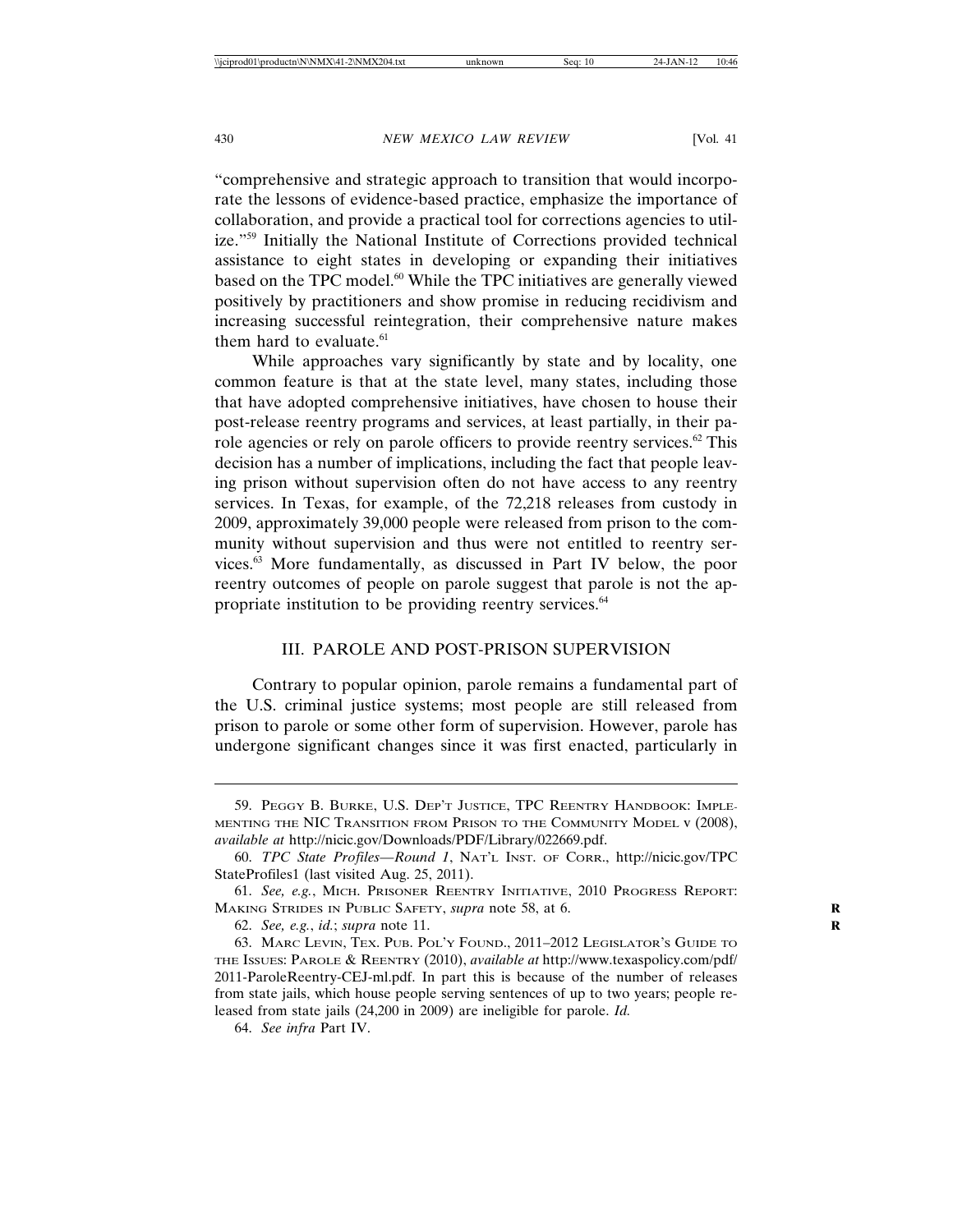how people are supervised. This Part outline these changes and posits that the changes help explain why parole may not be the appropriate institution to provide reentry services.

#### *A. The Origins of Parole*

First adopted in Ireland in the 1850s by Walter Crofton,<sup>65</sup> parole was introduced in the United States by Zebulon Brockway, who was appointed superintendent of New York State's Elmira Reformatory in 1876.<sup>66</sup> At Elmira, with the goals of both managing the prison population and preparing prisoners for release, Brockway implemented an indeterminate sentencing model along with parole release.<sup>67</sup> Prisoners were classified based on their conduct, and after a certain period of good conduct, were released to the community while remaining under the authority of the correctional institution.<sup>68</sup> For six months they were required to make monthly reports to a "guardian" and these reports were sent back to the institution.69 New York formally adopted all the elements of parole in 1907, and by 1942 all states and the federal government had enacted parole legislation.<sup>70</sup>

For most of the twentieth century, the vast majority of prisoners in the United States were released under this original model—an indeterminate sentence, discretionary release by a parole board, and post-release supervision.<sup>71</sup> The premise of the system was that rehabilitation was the main goal of corrections and so sentencing decisions should be made on a

68. *Id.*

<sup>65.</sup> PETERSILIA, *supra* note 5, at 57; *see also* NORVAL MORRIS, MACONOCHIE'S **R** GENTLEMEN (2001) (discussing the "mark system," which allowed people to shorten their sentences in prison by good behavior; the mark system is believed by many to be the foundation for the Irish system).

<sup>66.</sup> PETERSILIA, *supra* note 5, at 58. The Elmira Reformatory housed males aged **R** between sixteen and thirty. *Id.*

<sup>67.</sup> *Id.*

<sup>69.</sup> *Id.* The supervision aspect of parole played a secondary role to the release decision in most early parole systems. For example, in the early years of California's parole system, there was no active supervision of people on parole; they were simply required to report monthly by mail. Sheldon L. Messinger et al., *The Foundations of Parole in California*, 19 LAW & Soc'y REV. 69, 88 (1985).

<sup>70.</sup> PETERSILIA, *supra* note 5, at 58. Other states adopted parole for different reasons. For example, in the late nineteenth century, California rejected an indeterminate sentencing system but enacted a parole statute largely to relieve the governor of the burden of exercising clemency. Messinger et al., *supra* note 69, at 79–82. Later, **R** parole was used to relieve overcrowding in the prison system but unlike most states, parole in California was not begun as part of a rehabilitative program. *Id.* at 101.

<sup>71.</sup> Joan Petersilia, *Parole and Prisoner Reentry in the United States*, 26 CRIME & JUST. 479, 492 (1999).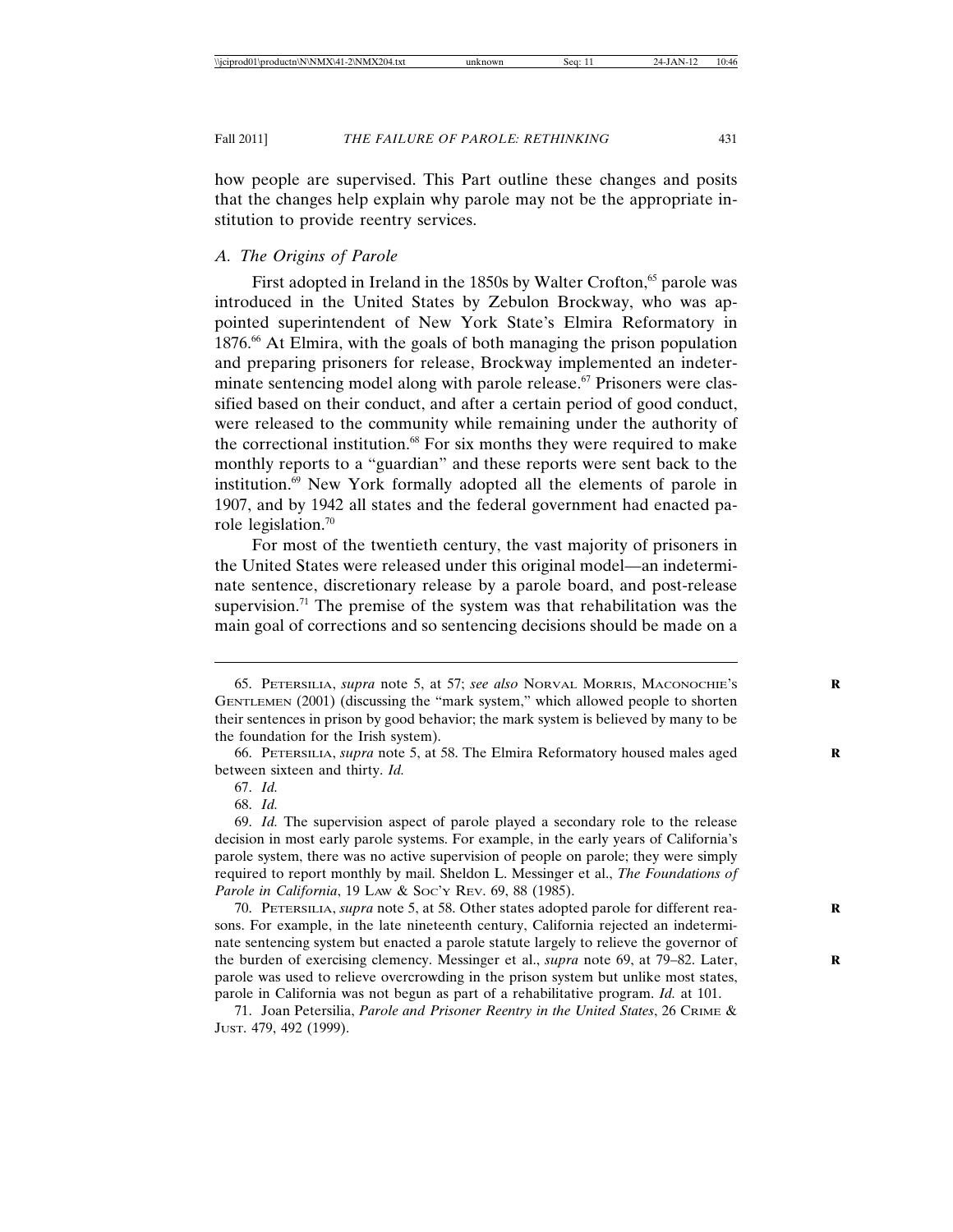case-by-case basis.72 The amount of time the person actually spent in prison depended on the decision of the parole board, which made a determination as to whether an individual had been rehabilitated and was ready for release.73 Most people became eligible for parole after serving their minimum sentence less any time off for good behavior.<sup>74</sup> The purpose of parole itself was to "to help individuals reintegrate into society as constructive individuals as soon as they are able, without being confined for the full term of the sentence imposed. It also serve[d] to alleviate the costs to society of keeping an individual in prison."75

Beginning in the 1970s, indeterminate sentencing and the rehabilitative ideal came under attack from numerous fronts.76 Criticisms included the fact that there was little evidence that rehabilitative programming reduced recidivism.<sup>77</sup> Further, there was no evidence that parole supervision reduced recidivism either.78 In addition, a system where prisoners did not know when they would be released was seen as inhumane while the uncontrolled discretion of parole boards was criticized as racist and biased against the lower classes.<sup>79</sup> On the other hand, some felt that the system

77. Robert Martinson, *What Works?—Questions and Answers about Prison Reform*, PUB. INT., Spring 1974, at 22; DOUGLAS LIPTON ET AL., THE EFFECTIVENESS OF CORRECTIONAL TREATMENT: A SURVEY OF TREATMENT EVALUATION STUDIES 20 (1975). Recidivism is the standard performance indicator for the criminal justice system and refers generally to the reoffending of individuals; there are a number of different ways to measure recidivism, the most commonly utilized measures being rearrest, reconviction, and re-incarceration. Jeremy Travis & Christy Visher, *Introduction: Viewing Crime and Public Safety Through the Reentry Lens*, *in* PRISONER REEN-TRY AND CRIME IN AMERICA 1, 5–6 (Jeremy Travis & Christy Visher eds. 2005).

78. PETERSILIA, *supra* note 5, at 63; Petersilia, *supra* note 71, at 492; David Green- **R** berg, *The Incapacitative Effect of Imprisonment: Some Estimates*, 9 LAW & Soc'y REV. 541, 557 (1975) (citing numerous studies that demonstrate that people released from prison "mandatorily after parole denial recidivate at roughly the same frequency as prisoners released on parole").

79. Petersilia, *supra* note 71, at 493 (citing CITIZENS' INQUIRY ON PAROLE AND **R** CRIMINAL JUSTICE, REPORT ON NEW YORK PAROLE (1974)); AM. FRIENDS SERV.

<sup>72.</sup> Joel M. Caplan, *Parole System Anomie: Conflicting Models of Casework and Surveillance*, FED. PROBATION, Dec. 2006, at 32, 33.

<sup>73.</sup> DON STEMEN ET AL., VERA INST. OF JUSTICE, OF FRAGMENTATION AND FER-MENT: THE IMPACT OF STATE SENTENCING POLICIES ON INCARCERATION RATES, 1975–2002 at 9 (2005), *available at* http://www.ncjrs.gov/pdffiles1/nij/grants/213003. pdf.

<sup>74.</sup> *Id.*

<sup>75.</sup> Morrissey v. Brewer, 408 U.S. 471, 477 (1972).

<sup>76.</sup> *See generally* FRANCIS ALLEN, THE DECLINE OF THE REHABILITATIVE IDEAL (1981); Kevin R. Reitz, *Sentencing*, *in* THE HANDBOOK OF CRIME AND PUNISHMENT (Michael Tonry ed., 1998).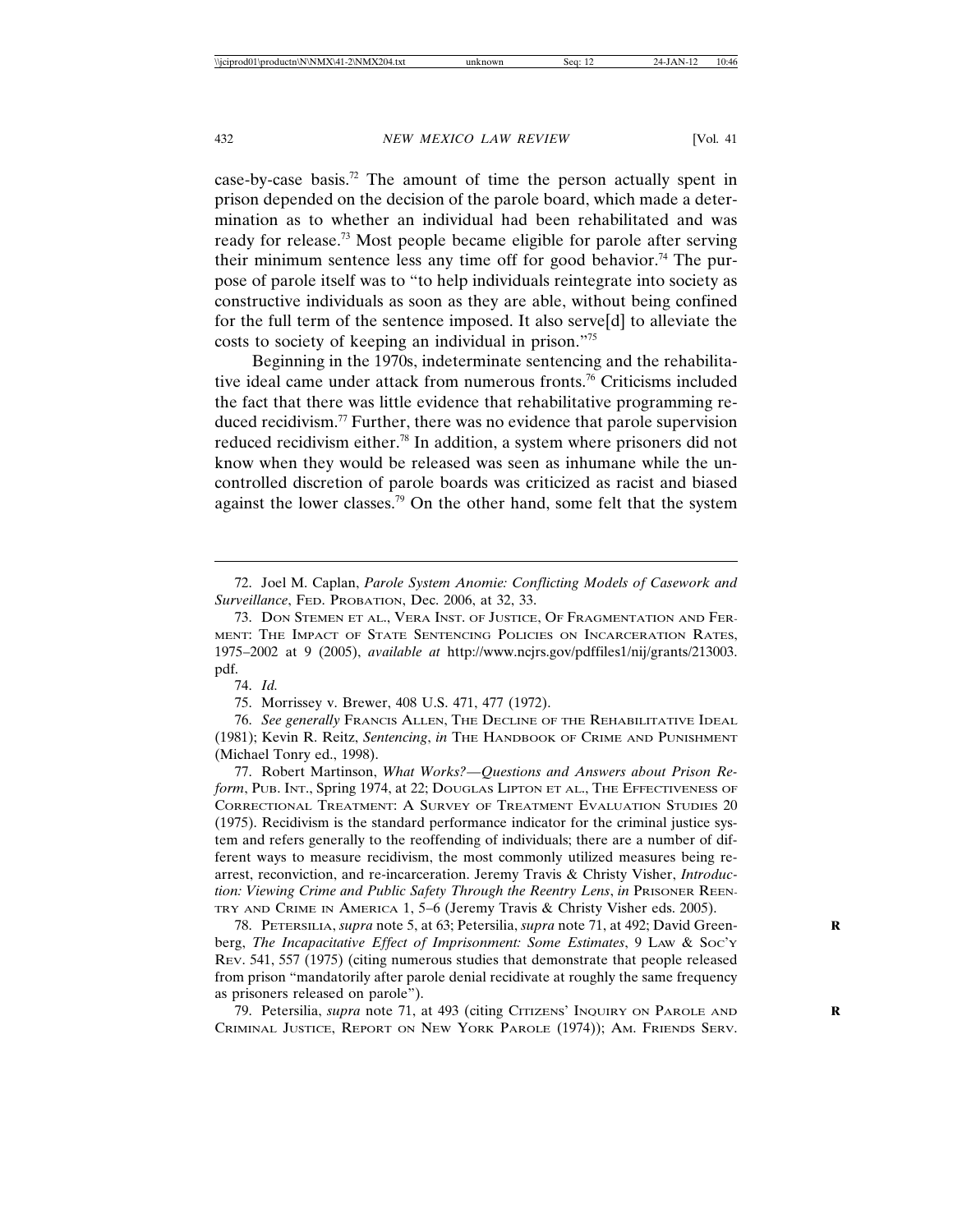was too lenient: victim advocacy groups criticized the fact that some people were released after serving only a fraction of their sentence.<sup>80</sup>

These attacks led to a shift in many states to a determinate, structured sentencing scheme, where broad sentence ranges were replaced with fixed sentences.<sup>81</sup> In many states, legislatures increased maximum penalties and added sentence enhancements.82 These sentencing changes were accompanied by changes in the way people were released from prison and moves toward the abolition of discretionary parole release.<sup>83</sup> However, just two states—Maine and Virginia—abolished parole entirely, meaning both parole release and supervision, and Virginia brought back post-release supervision just four years after its abolition.<sup>84</sup> More common was the replacement of discretionary parole release<sup>85</sup> with mandatory release<sup>86</sup> combined with some form of post-release supervision as was done in California.<sup>87</sup> Other states eliminated discretionary release

81. *See, e.g.*, CAL. PENAL CODE § 1170 (1977) (finding that "the elimination of disparity and the provision of uniformity of sentences can best be achieved by determinate sentences fixed by statute in proportion to the seriousness of the offense").

- 82. STEMEN ET AL., *supra* note 73, at 10, 25–26. **R**
- 83. *Id.* at 10–11; Petersilia, *supra* note 71, at 481–82. **R**

84. Petersilia, *supra* note 71, at 481–82. In 1999, Maine did enact post-prison su- **R** pervision for people convicted of sex offenses. ME. REV. STAT. tit 17-A, § 1231 (2010). Initially, Virginia also abolished both parole release and supervision, but in 1999, the state brought back post-release supervision. *Compare* VA. CODE. ANN. § 53.1-165.1 (2010) (abolishing parole for crimes committed after January 1, 1995) *with* VA. CODE. ANN. § 19.2-295.2 (2010) (requiring courts to impose a term of postrelease supervision six months to three years when a sentence of incarceration is imposed).

85. Discretionary parole release is the conditional release of an individual from prison, usually by a parole board. The release authority is based on a statutory or administrative determination of eligibility. TIMOTHY A. HUGHES ET AL., U.S. DEP'T OF JUSTICE, TRENDS IN STATE PAROLE, 1990–2000 2 (2001), *available at* http://bjs. ojp.usdoj.gov/content/pub/pdf/tsp00.pdf.

86. Mandatory parole release is the conditional release of an individual from prison, usually in a jurisdiction that utilizes a determinate sentencing scheme. Individuals are released from prison after serving a specified portion of their original sentence less any good time earned. *Id.*

87. Mario A. Paparozzi & Joel M. Caplan, *A Profile of Paroling Authorities in America: The Strange Bedfellows of Politics and Professionalism*, 89 PRISON J. 401 (2009). In California for example, discretionary parole release was abolished in 1977

COMM., STRUGGLE FOR JUSTICE: A REPORT ON CRIME AND PUNISHMENT IN AMERI-CAN HISTORY 85 (1993).

<sup>80.</sup> *See* Caplan, *supra* note 72, at 33; STEMEN, *supra* note 73, at 9; Reitz, *supra* note 76; *see also* Cecelia Klingele, *Changing the Sentence Without Hiding the Truth:* **R** *Judicial Sentence Modification as a Promising Method of Early Release*, 52 WM. & MARY L. REV. 465, 473–77 (2010) (discussing various critiques of the rehabilitative ideal).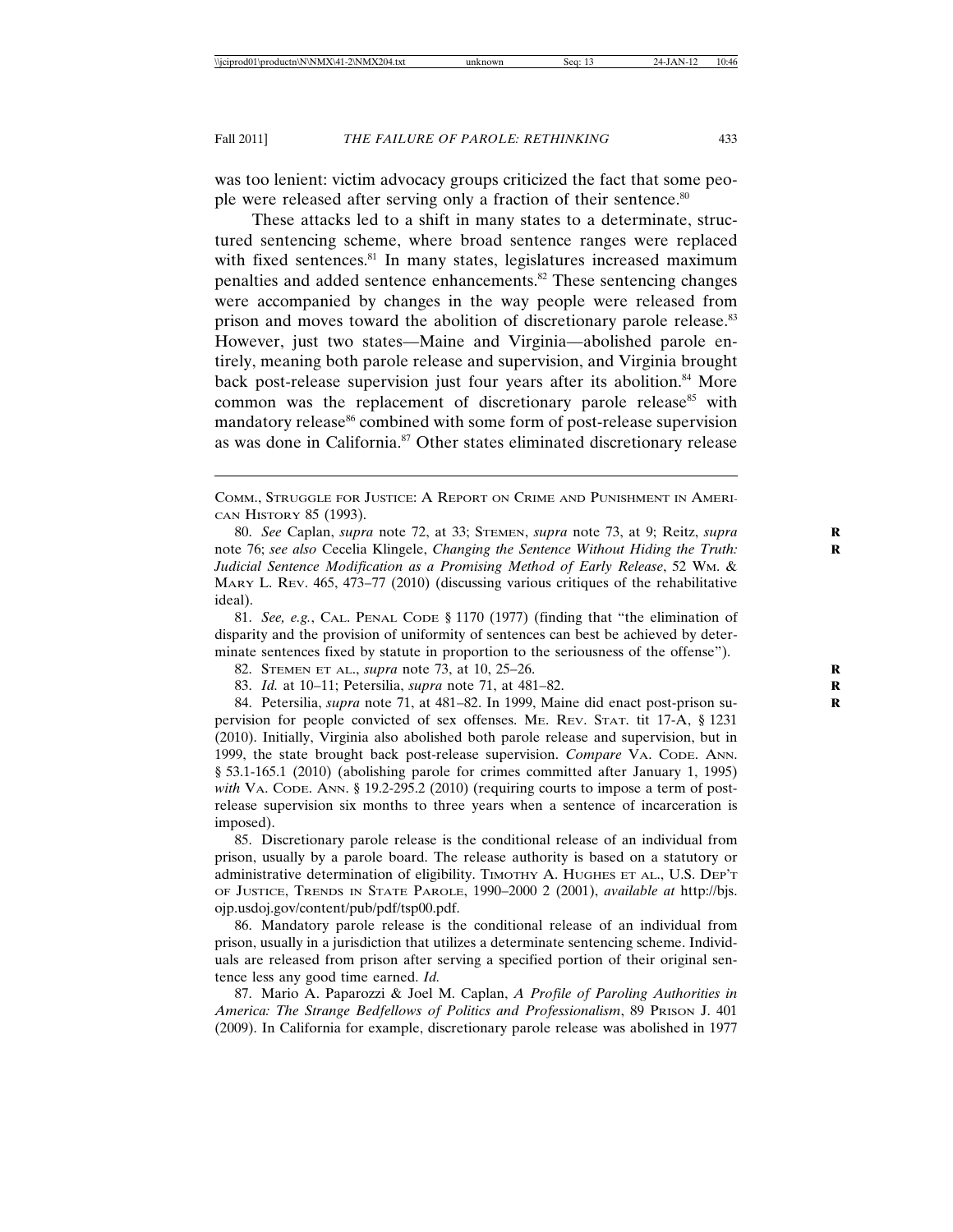for certain groups; for example in 1998, New York did away with discretionary parole release for people convicted of violent felony offenses and replaced it with court imposed post-release supervision.<sup>88</sup>

All these changes resulted in an increase in the proportion of people who are released from prison without parole,<sup>89</sup> yet most people leaving prison are still released conditionally to parole or some other form of post-prison supervision. In 2009, almost three-quarters of prison releases were conditional releases, meaning that after leaving prison, a person has to comply with certain conditions for a specified period or he or she can be returned to prison.<sup>90</sup> The remainder of prison releases were unconditional, meaning that the individual has served his or her entire prison sentence (less any time off for good behavior) and is released to the community without having to comply with any conditions. $91$ 

Moreover, despite the fact that many states no longer refer to "parole" supervision and instead use terms like "community supervision" or "supervised release," qualitatively there are few differences in what this means once the person has been released.<sup>92</sup> For example, Oregon abolished parole in 1989 and replaced it with post-prison supervision for all new sentences, but both people on parole supervision (sentenced under the old system) and those on post-prison supervision are supervised by the same local agencies and officers.<sup>93</sup> In New York, people released to parole are supervised by the same officers and are subject to the same standard conditions as those released on mandatory supervised release. For this reason, in this article, unless otherwise specified, the term "parole supervision" will refer to all forms of post-release supervision.<sup>94</sup>

89. TIMOTHY A. HUGHES ET AL., *supra* note 85, at 4. **R**

and replaced with a determinate sentencing scheme and mandatory three year period of parole for most prisoners. See supra note 81; see also Ryken Grattet et al., *Parole Violations and Revocations in California: Analysis and Suggestions for Action*, FED. PROBATION, June 2009, at 2.

<sup>88.</sup> N.Y. PENAL LAW § 70.02 (2010). The period of supervision depended on the severity of the offense and the individual's criminal history. *Id.*

<sup>90.</sup> WEST ET AL., *supra* note 2, at 6. The Bureau of Justice Statistics (BJS) defines **R** conditional releases as releases to probation, parole, supervised mandatory releases, and other unspecified conditional releases. *Id.*

<sup>91.</sup> *Id.* BJS defines unconditional releases as expirations of sentence, commutations, and other unconditional releases. *Id.*

<sup>92.</sup> *See* Petersilia, *supra* note 71, at 482 (discussing the various names that states have adopted to replace "parole supervision"). Violation procedures do vary by state. *See infra* Part III.B.

<sup>93.</sup> OR. REV. STAT. § 144.050 (2010).

<sup>94.</sup> This use of language is fairly common. *See, e.g.*, PUTTING PUBLIC SAFETY FIRST, *supra* note 13, at 3.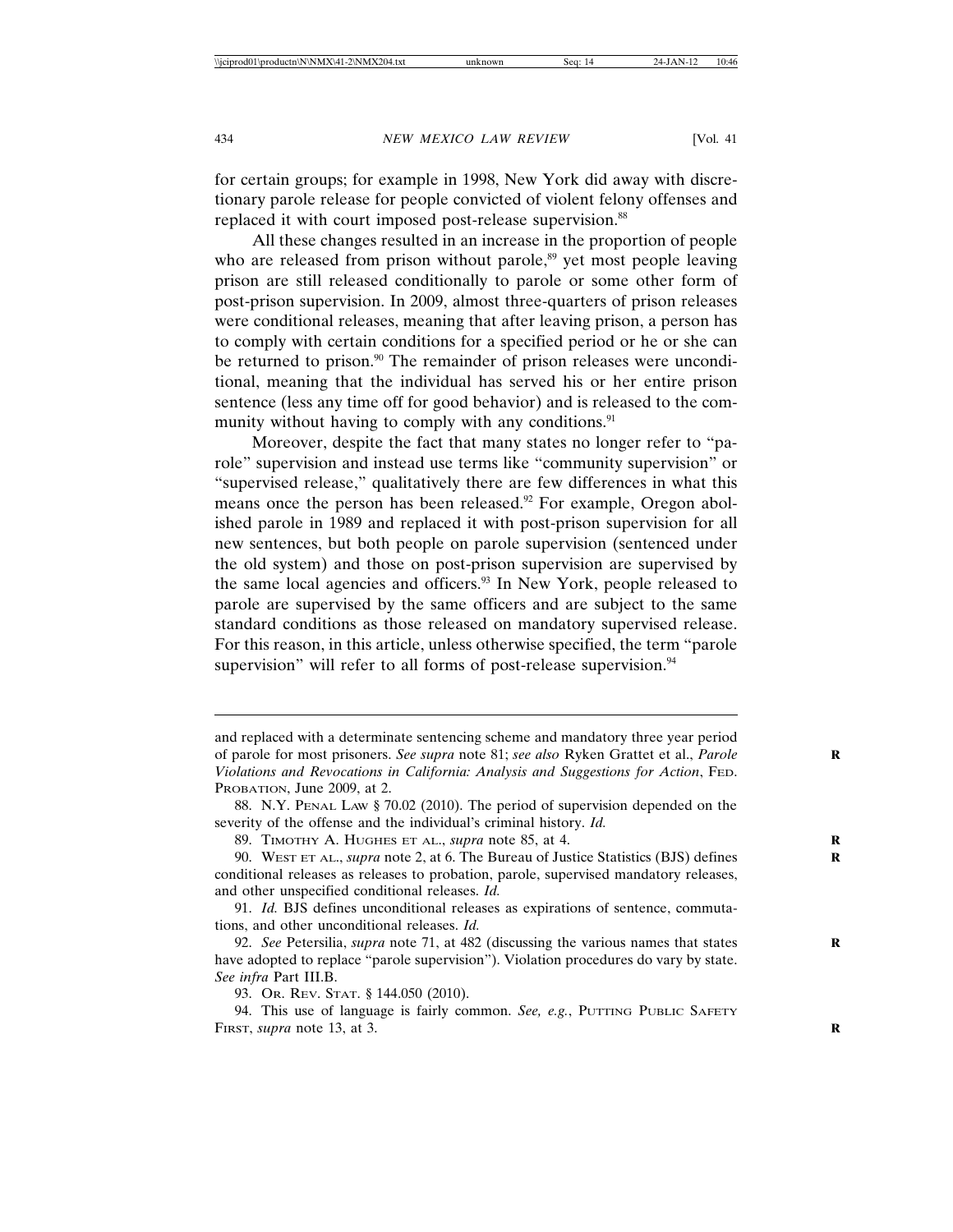## *B. Parole Supervision: Conditions and Revocation*

Regardless of the operable release mechanism, a person on parole supervision is subject to a list of conditions with which they must comply or risk being sent back to prison.<sup>95</sup> In most states, there is a list of standard conditions that apply to everyone on parole.<sup>96</sup> These conditions usually include reporting requirements, requirements to seek and maintain employment, prohibitions on drug and/or alcohol use, requirements to avoid police contact, as well as travel and residency restrictions. $97$  While on parole, individuals have fewer privacy protections than the public at large and are generally subject to searches and seizures without the Fourth Amendment requirements of probable cause or a warrant.<sup>98</sup> In addition, special conditions may be imposed, usually related to the crime of conviction or the particular risks or needs of the individual.<sup>99</sup> Special conditions are generally imposed either by parole boards or supervision officers.100 These can include requirements to attend programs such as

96. *See, e.g.*, California Parole Conditions, *supra* note 7; *Conditions: Standard* **R** *Conditions of Post-Prison Supervision*, KAN. DEP'T OF CORR., http://www.doc.ks.gov/ kpb/conditions (last visited Mar. 17, 2011); N.Y. STATE DIV. PAROLE, NEW YORK STATE PAROLE HANDBOOK: QUESTIONS AND ANSWERS CONCERNING PAROLE RE-LEASE AND SUPERVISION 21 (2010), *available a*t https://www.parole.state.ny.us/pdf/ handbook-nov2010.pdf [hereinafter NEW YORK PAROLE HANDBOOK]; *Oregon Board of Parole and Post-Prison Supervision: Board of Parole Supervision Conditions*, ORE-GON.GOV, http://www.oregon.gov/BOPPPS/supv\_cond.shtml (last visited Mar. 25, 2011) [hereinafter Oregon Parole Conditions].

97. *See, e.g.*, California Parole Conditions, *supra* note 7; *Conditions: Standard* **R** *Conditions of Post-Prison Supervision*, *supra* 96; NEW YORK PAROLE HANDBOOK, **R** *supra* note 96; Oregon Parole Conditions, *supra* note 96. **R**

98. *See* Pennsylvania Bd. of Probation and Parole v. Scott, 524 U.S. 357 (1998); *see generally* Shaun H. Crosner, *Parolees and the Erosion of the Fourth Amendment: A Constitutional Analysis of California Penal Code Section 3067 and the Suspicionless Search Regime it Authorizes*, 41 LOY. L.A. L. REV. 413 (2007).

99. *See, e.g.*, California Parole Conditions, *supra* note 7; UTAH ADMIN. CODE r. **R** 671-402 (1998).

100. THOMAS P. BONCZAR, U.S. DEP'T OF JUSTICE, CHARACTERISTICS OF STATE PAROLE SUPERVISING AGENCIES, 2006 4 (2009), *available at* http://bjs.ojp.usdoj.gov/ content/pub/pdf/cspsa06.pdf. In a very few cases, courts can set these conditions. *Id.*

<sup>95.</sup> Petersilia, *supra* note 71, at 502-504. In the federal system, which abolished parole in 1984, people sentenced to prison are required to serve a defined term of "supervised release" following their release from prison. U.S. SENT'G COMM., FED-ERAL OFFENDERS SENTENCED TO SUPERVISED RELEASE 1 (2010), *available at* http:// www.ussc.gov/Research/Research\_Publications/Supervised\_Release/20100722\_Super vised\_Release.pdf. Similar to parole, people on supervised release are required to abide by certain conditions, similar to parole conditions. *See id.*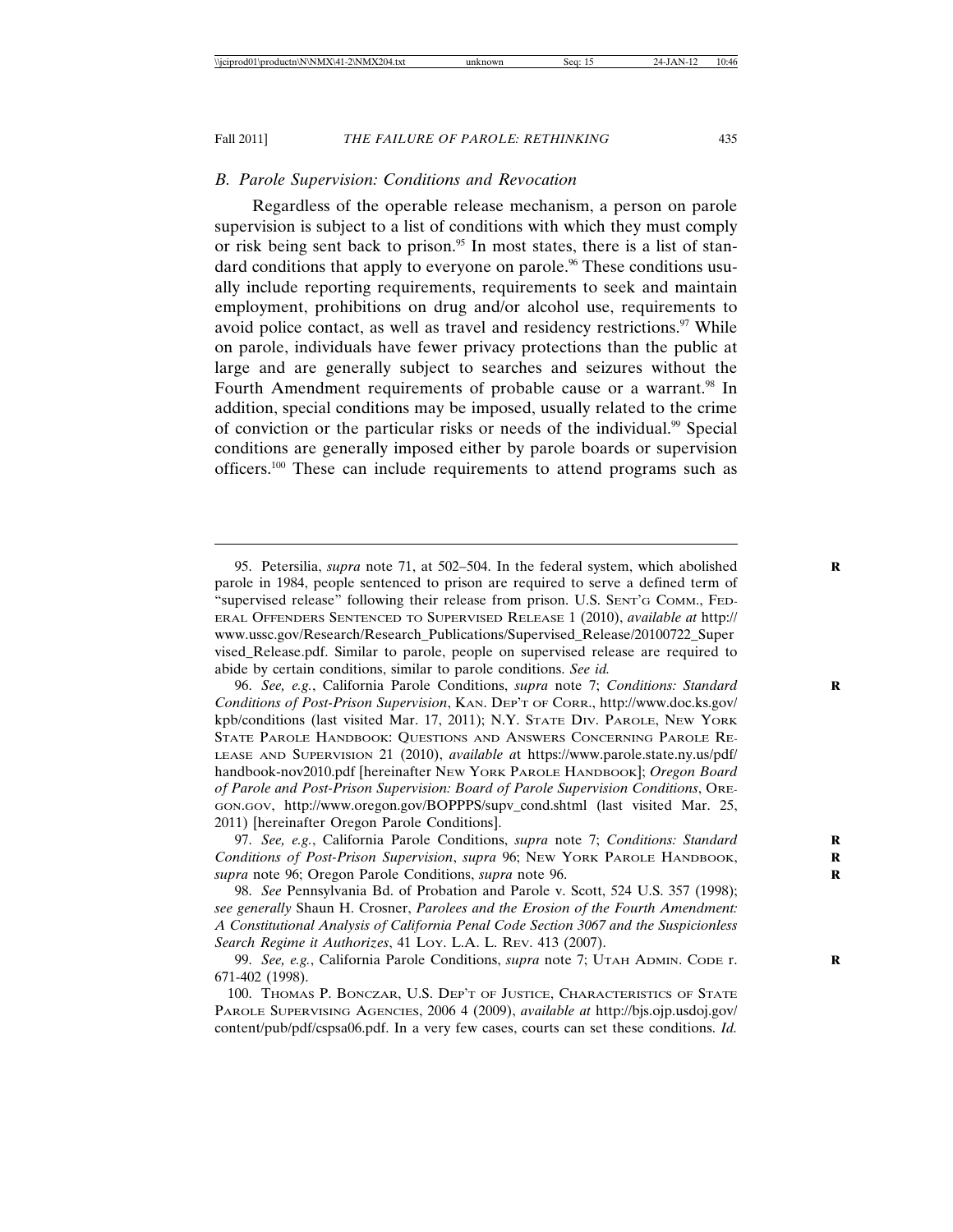drug treatment or anger management programs, prohibitions on associating with particular individuals, and curfews.<sup>101</sup>

The number and types of conditions have increased over the last fifty years,102 and some argue that these conditions are making the successful completion of parole supervision more difficult. As Jacobson puts it:

Given all the social, economic, and health deficits of those coming out of prison, it becomes less than surprising that so many parolees are sent back to prison for rule violations. When one combines these problems with conditions that are routinely set for parole no drug use, having a permanent address, having or actively seeking employment, keeping all reporting and treatment appointments—a recipe for failure results.<sup>103</sup>

Violation of a condition of parole can result in revocation, which means that a person can be returned to prison.104 However, it is rare that a first violation results in revocation; instead, most states use graduated sanctions (in some cases formal, in others informal) which can range from verbal or written warnings, to requirements to attend day or evening reporting centers, or to short jail stays.<sup>105</sup> Ultimately though, a person may have his or her supervision revoked and be returned to prison, in most cases for a fixed term.106

105. *See* ALISON LAWRENCE, NAT'L CONFERENCE OF STATE LEGISLATURES, PRO-BATION AND PAROLE VIOLATIONS: STATE RESPONSES (2008), *available at* http://www. ncsl.org/print/cj/violationsreport.pdf; David Fialkoff, *Standardizing Parole Violation Sanctions*, NIJ JOURNAL, June 2009, at 18, *available at* http://www.ncjrs.gov/pdffiles1/ nij/226873.pdf; *see also* BRIAN MARTIN & STEVE VAN DINE, EXAMINING THE IMPACT OF OHIO'S PROGRESSIVE SANCTION GRID, FINAL REPORT (2008), *available at* http:// www.ncjrs.gov/pdffiles1/nij/grants/224317.pdf.

106. *See, e.g.*, NEW YORK PAROLE HANDBOOK, *supra* note 96, at 32–34 (describing **R** parole revocation guidelines and minimum sanctions ranging from three to fifteen months); Grattet et al., *supra* note 87, at 3 (noting that in California the maximum term for a revocation is twelve months, but on average, people returned to prison for a technical parole violation spend just four months in prison).

<sup>101.</sup> See, e.g., Oregon Parole Conditions, *supra* note 96; NEW YORK PAROLE HANDBOOK, *supra* note 96, at 22.

<sup>102.</sup> Travis & Stacey, *supra* note 7, at 606. **R**

<sup>103.</sup> JACOBSON, *supra* note 20, at 150. **R**

<sup>104.</sup> Petersilia, *supra* note 71, at 506. A violation of one of the rules or conditions **R** of parole that does not lead to a new criminal conviction is usually referred to as a technical violation. JACOBSON, *supra* note 20, at 134. Data on prison admissions usually include all people on parole who are returned to prison in the same category, whether they are returned because of a technical violation or because of a new conviction. *Id.* at 143.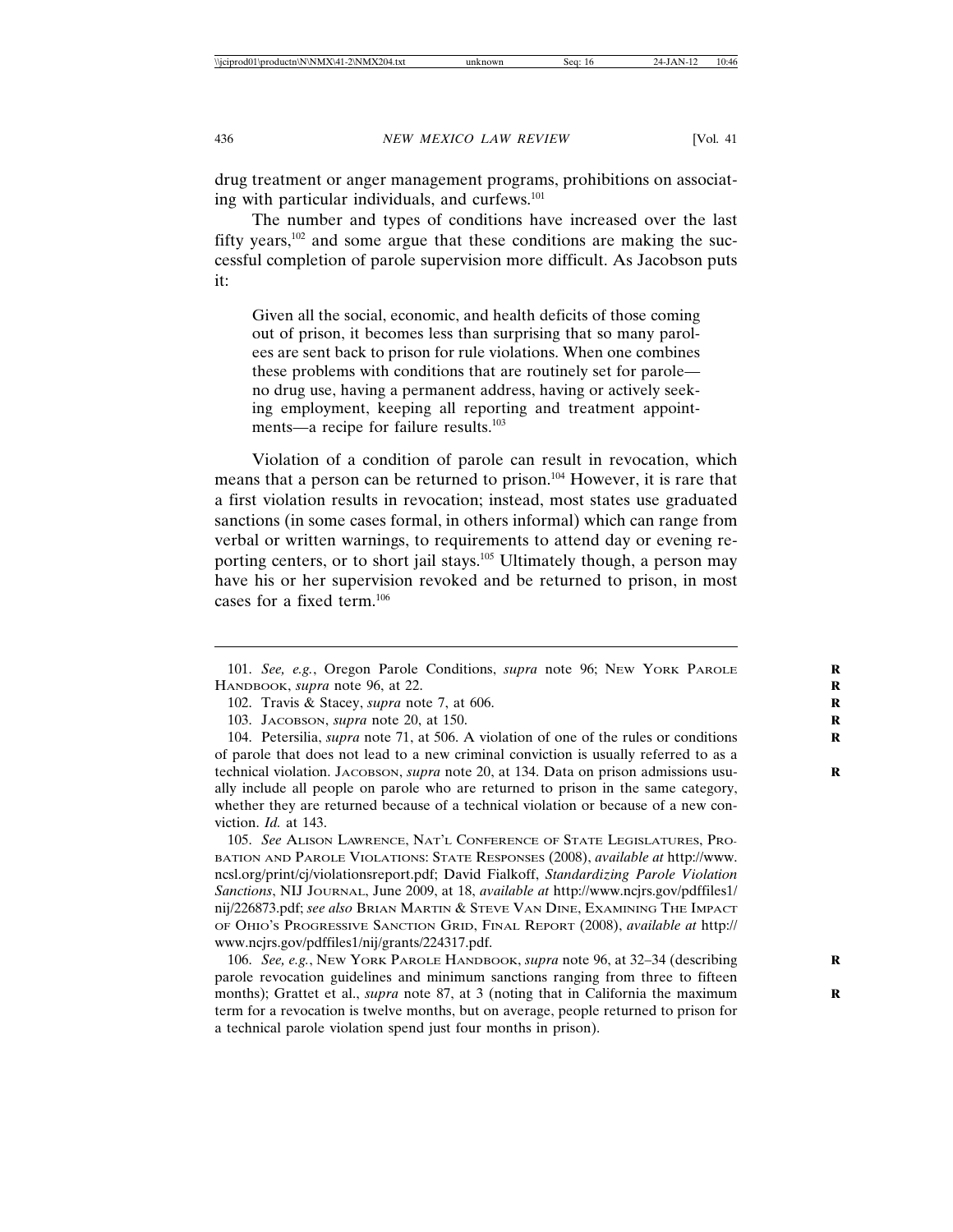Because of the liberty interest implicated by revocation, the Supreme Court has held that there are certain due process requirements for parole revocations.107 In *Morrissey v. Brewer*, the Court held that the minimal due process requirements for parole revocation include: (1) a preliminary hearing to determine probable cause for the alleged violations, and (2) a formal revocation hearing at which certain due process requirements must be observed, including (a) the right to be given written notice of the claimed violations, (b) the opportunity to be heard and to present witnesses, and (c) the right to a hearing in front of a "neutral and detached" body.<sup>108</sup> There is no automatic right to counsel at a parole revocation hearing.109

The number of people that have had their parole revoked and then been returned to prison has increased significantly over the years. In 2009, 35 percent of prison admissions were for parole violations compared with 29 percent in 1990;<sup>110</sup> between 1980 and 2001, the number of parole violators admitted to prison increased from 21,177 to 215,450—an increase of 917 percent.<sup>111</sup> This increase is one of the driving forces behind the overall growth in the prison population over the last thirty years, $112$ and is thus partially responsible for the fiscal crisis in corrections that is facing states today.113 A large part of the increase in violations can be attributed to changes in supervision style, which is discussed below.

## *C. Parole Supervision: From Casework to Surveillance*

Alongside the changes in how people are released from prison has been a significant change in the nature of parole supervision. The supervision aspect of parole played a secondary role to the release decision in most early parole systems; parole did not involve much active supervision and people on parole were simply required to file monthly reports with the correctional institution and to maintain employment.<sup>114</sup> Employment

- 111. JACOBSON, *supra* note 20, at 142–43. **R**
- 112. *Id.*

114. JONATHAN SIMON, POOR DISCIPLINE: PAROLE AND THE SOCIAL CONTROL OF THE UNDERCLASS, 1890 TO 1990, at 47–55 (1993) (describing this early phase of parole as the disciplinary era where the focus was almost entirely on monitoring the employment status of people on parole); Mona Lynch, *Rehabilitation as Rhetoric: The*

<sup>107.</sup> Morrissey v. Brewer, 408 U.S. 471, 477 (1972); *see generally* Duncan N. Stevens, Note, *Off the* Mapp*: Parole Revocation Hearings and the Fourth Amendment*, 89 J. CRIM. L. & CRIMINOLOGY 1047 (1998).

<sup>108.</sup> *Morrissey*, 408 U.S. at 485–89.

<sup>109.</sup> Gagnon v. Scarpelli, 411 U.S. 778, 790 (1973) (holding that the appointment of counsel is required only where "fundamental fairness" requires it).

<sup>110.</sup> WEST ET AL., *supra* note 2, at 5; JACOBSON, *supra* note 20, at 140. **R**

<sup>113.</sup> See SCOTT-HAYWARD, *supra* note 56; Klingele, *supra* note 80, at 469-70.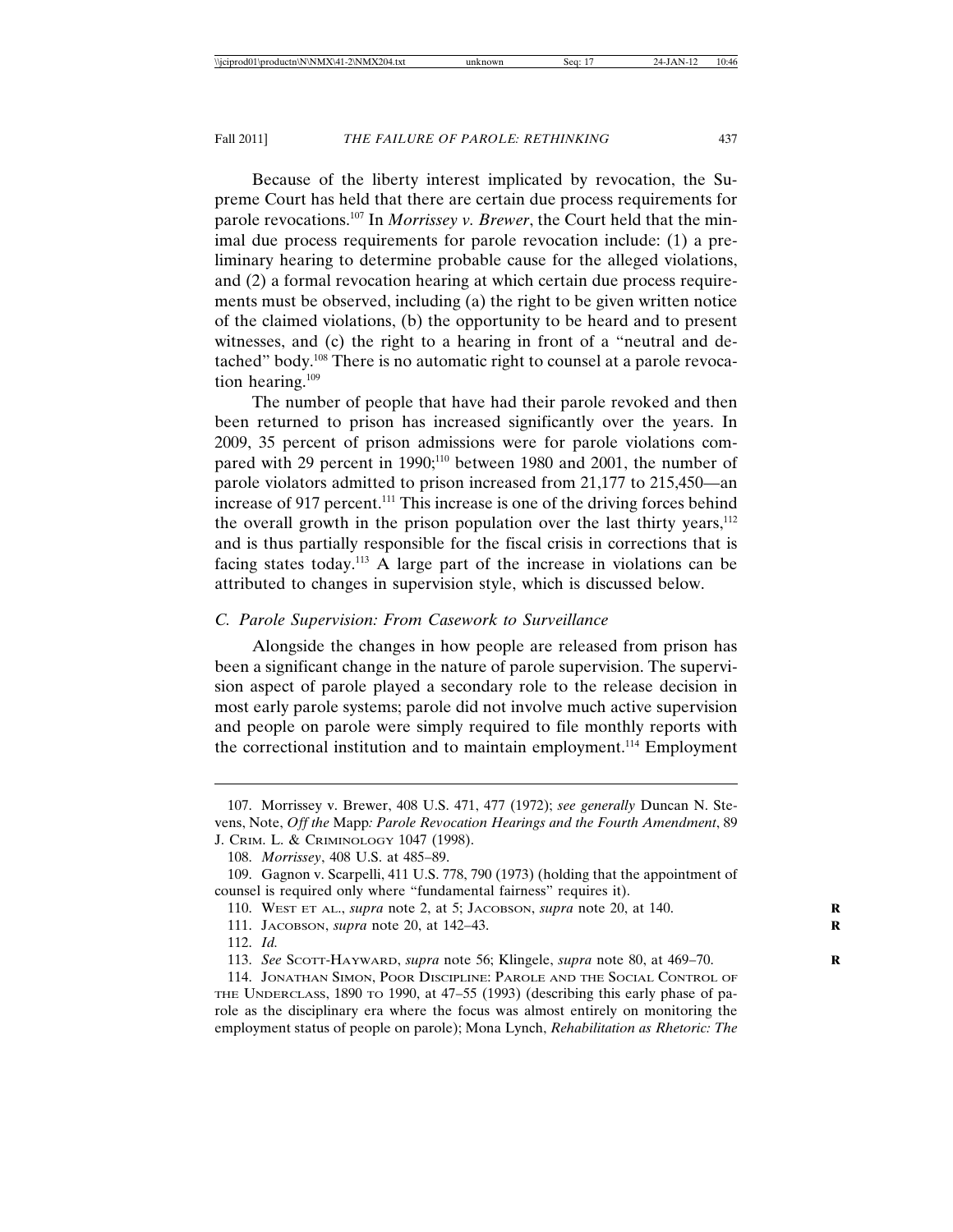was seen as a "marker of whether or not the prisoner was really a criminal by nature" and once a person found a job, he or she was seen as a "normal" person no longer in need of supervision.<sup>115</sup> Beginning in the 1950s, supervision became more meaningful, and parole began to operate under a clinical or casework model that balanced treatment and reintegration of the individual with the protection of society.<sup>116</sup> A 1964 study of prisons and parole described the main functions of parole supervision as "procurement of information on the parolee... and facilitating and graduating the transition between imprisonment and complete freedom . . . these functions presumably are oriented to the goals of protecting the public and rehabilitating the offender."117 The supervision and case management of parole was believed to contribute to prisoner reform by encouraging participation in rehabilitation programming and to prepare people to transition to the community.118 Although *cooperation* with law enforcement was encouraged, the use of police techniques by officers was discouraged.<sup>119</sup>

Although parole survived the dismantling of indeterminate sentencing in the 1970s, since then, a surveillance or managerial model, dominated by a risk management philosophy<sup>120</sup> has become more common among supervision agencies.121 At the same time, the number of people on parole has increased substantially,<sup>122</sup> without a corresponding increase in resources, $123$  which has led to increased caseloads. $124$  The larger

115. SIMON, *supra* note 114, at 45. **R**

117. Seiter & West, *supra* note 116, at 58 (quoting DANIEL GLASER, THE EFFEC-TIVENESS OF A PRISON AND PAROLE SYSTEM 423 (1964)).

118. PETERSILIA, *supra* note 5, at 60; Caplan, *supra* note 72, at 33. **R**

119. Lynch, *supra* note 114, at 42. **R**

120. Risk management strategies focus on how to "efficiently manage the level of reoffending risk posed by [individuals]" rather than on why they "commit their illegal acts." Mona Lynch, *Waste Managers? The New Penology, Crime Fighting, and Parole Agent Identity*, 32 LAW & SOC'Y REV. 839, 840 (1998).

121. Caplan, *supra* note 72, at 34. **R**

122. In 1980, there were just over 220,000 people on parole in the United States compared with more than 819,000 in 2009. *Key Facts at a Glance: Correctional Populations*, BUREAU OF JUSTICE STATISTICS, http://bjs.ojp.usdoj.gov/content/glance/tables /corr2tab.cfm (last updated Sept. 1, 2011).

123. Burke, *supra* note 8, at 16; JOAN PETERSILIA, CALIFORNIA POLICY RESEARCH **R** CENTER BRIEF SERIES: CHALLENGES OF PRISONER REENTRY AND PAROLE IN CALI-FORNIA (2000); JACOBSON, *supra* note 20, at 150–51. **R**

*Ideal of Reformation in Contemporary Parole Discourse and Practices*, 2 PUNISHMENT & SOC'Y 40, 42 (2000) (citing SIMON, *supra*).

<sup>116.</sup> *See, e.g.*, Richard P. Seiter & Angela D. West, *Supervision Styles in Probation and Parole: An Analysis of Activities*, J. OFFENDER REHABILITATION, Dec. 2003, at 57, 58; Caplan, *supra* note 72, at 33. **R**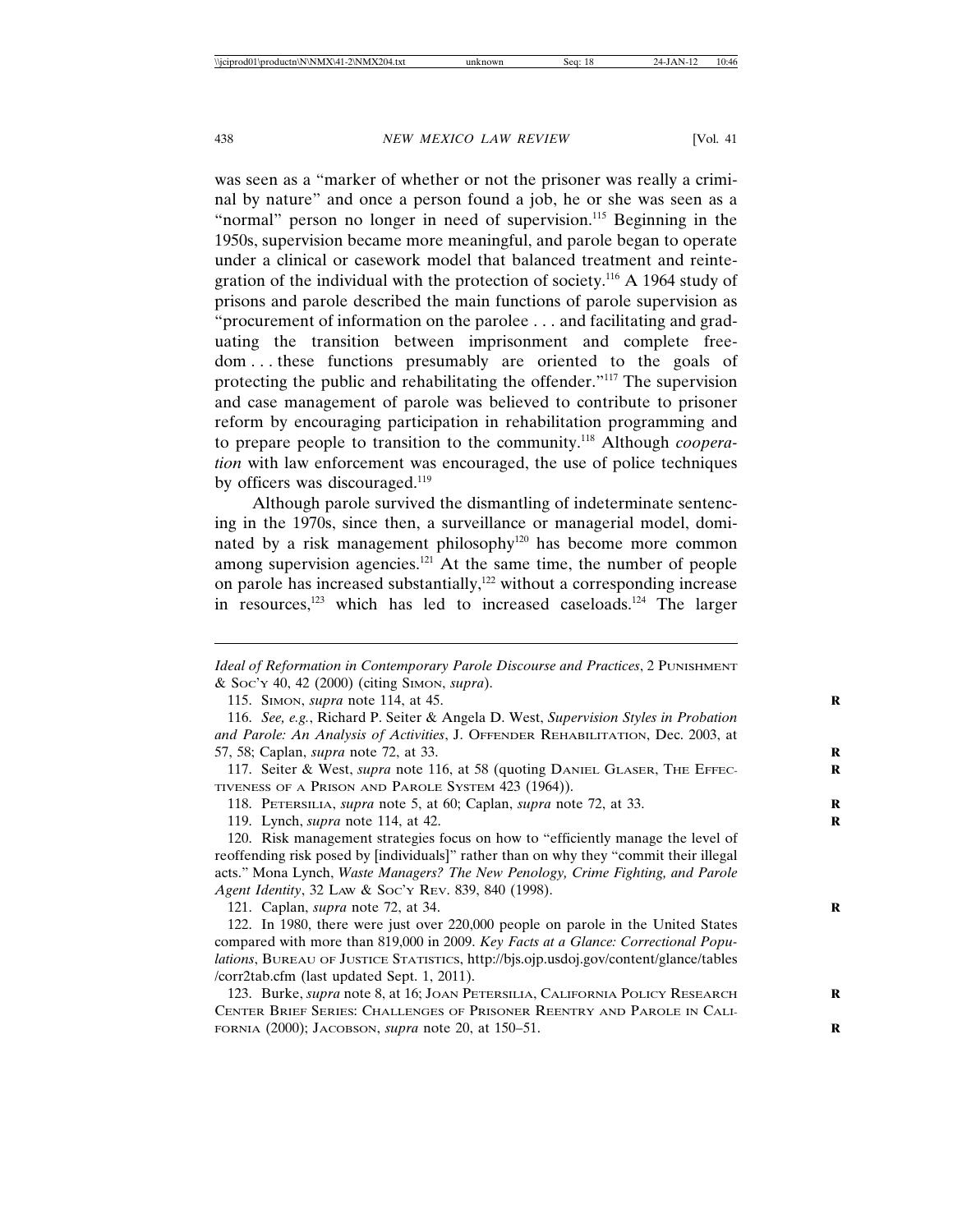caseloads, combined with increased punitiveness in corrections generally, have shifted the focus from "restoring offenders to the community" to "closely monitoring offenders to catch them when they fail to meet all required conditions."125

High caseloads have meant that there is not enough time to provide counseling or referrals. Mona Lynch, who conducted field work in a California parole office in the 1990s, notes that the increase in caseloads and emphasis on data collection meant that officers increasingly spent more time on paperwork and recordkeeping.<sup>126</sup> Lynch describes an agent who reported: "I do more paperwork than I do casework, in terms of seeing and dealing with parolees."127 This means that "officers have little choice but to concentrate on surveillance, and the impersonal monitoring of offenders."128 According to one scholar, "the rehabilitative functions associated with parole have atrophied."129 While employment was once seen as an indicator of who is succeeding on parole, drug-testing now dominates a person's interactions with his/her parole officer.<sup>130</sup> Parole officers today spend more time monitoring conditions than providing services.<sup>131</sup> In how they carry out their jobs, parole officers look less like social workers and more like police officers.<sup>132</sup>

127. *Id.* at 850; *see also* TEX. STATE AUDITOR'S OFFICE, AN AUDIT REPORT ON PAROLE DIVISION OPERATIONS AT THE DEPARTMENT OF CRIMINAL JUSTICE 25 (2010) (surveying parole officers and finding that almost two-thirds of officers felt that the size of their caseload did not allow them to "effectively perform [their] job responsibilities"), *available at* http://www.sao.state.tx.us/reports/main/11-008.pdf.

128. Richard P. Seiter, *Prisoner Reentry and the Role of Parole Officers*, FED. PRO-BATION, Dec. 2002, at 50, 51 (2002); *see also* Caplan, *supra* note 72, at 34. **R**

129. THOMPSON, *supra* note 3, at 143. **R**

130. SIMON, *supra* note 114, at 187–89. **R**

131. *See, e.g.*, WA. JOINT TASK FORCE ON OFFENDERS PROGRAMS, SENTENCING & SUPERVISION, LEGISLATIVE TASK FORCE ON COMMUNITY CUSTODY AND COMMU-NITY SUPERVISION: REPORT AND RECOMMENDATIONS TO THE LEGISLATURE 7 (2007), *available at* http://www.leg.wa.gov/Senate/Committees/HSC/Documents/Com munitySupervisionTFFinalRpt.pdf (a report to the Washington State Legislature recommending that Community Corrections Officers (who supervise people on probation and parole) should be encouraged to spend more time in the field and with administrative support staff who would assist them with "completing the significant amount of paperwork" they are responsible for).

132. PETERSILIA, *supra* note 3, at 11; *see also* James Bonta et al., *Exploring the* **R** *Black Box of Community Supervision*, 47 J. OFFENDER REHABILITATION 248 (2008) (finding that "probation officers spent too much time on the enforcement aspect of supervision... and not enough time on the service delivery role of supervision").

<sup>124.</sup> Martin F. Horn, *Rethinking Sentencing*, 5 CORR. MGMT. Q. 34, 38 (2001).

<sup>125.</sup> Seiter &West, *supra* note 116, at 58.

<sup>126.</sup> Lynch, *supra* note 122, at 849–50. **R**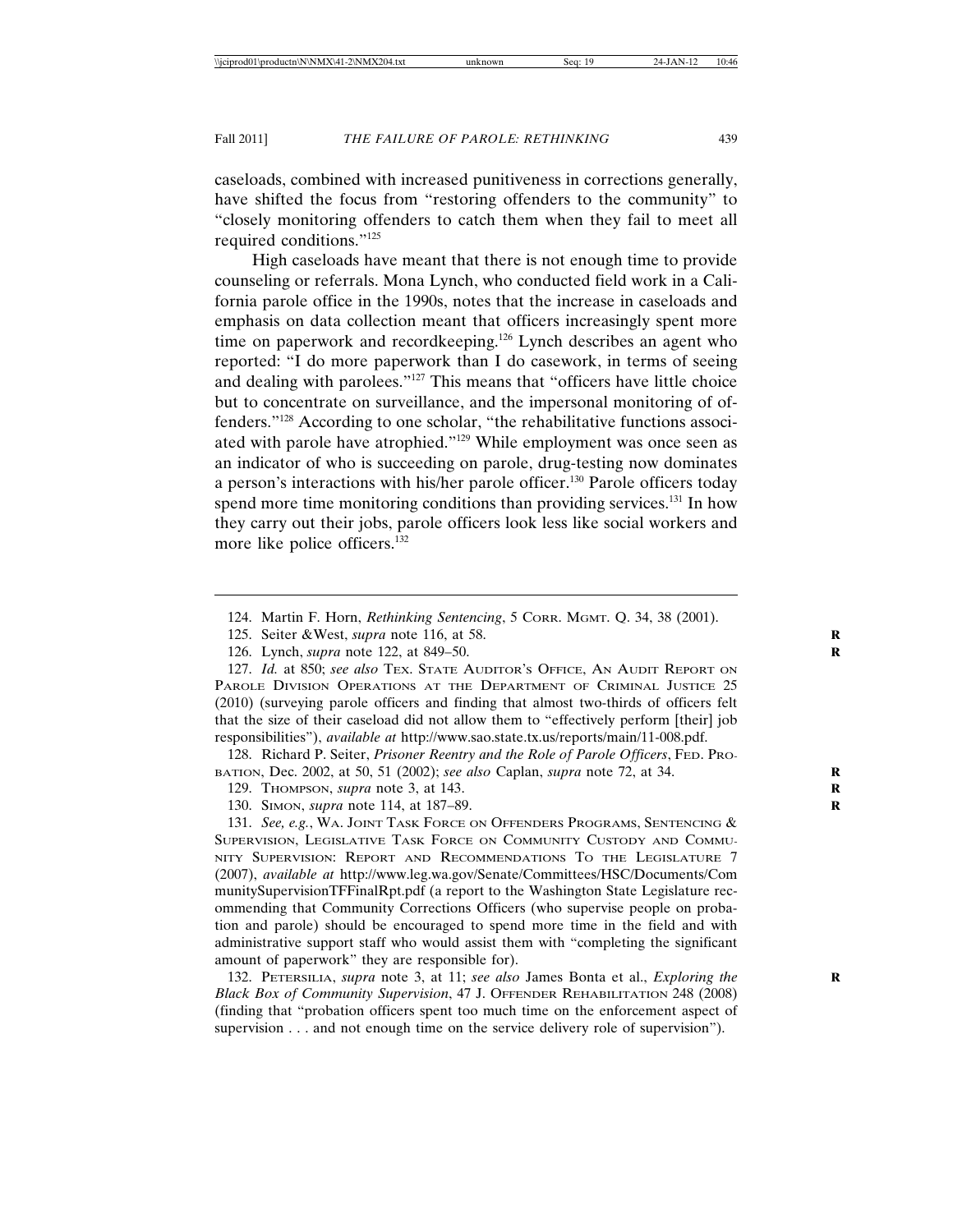Caplan argues that this rapid shift in supervision styles occurred without any corresponding change in the rehabilitative mission and ideology of most parole agencies. This is confirmed by a recent review of the missions of supervision agencies.133 Most supervision agencies have multiple missions. All continue to cite public safety as their mission, but most also cite rehabilitation or reentry as a mission.<sup>134</sup> Caplan argues that these goals conflict and therefore that the parole system is unstable: "The parole system's primary response to larger caseloads and a more punitive and unforgiving public is at odds with its traditional medical model of casework, rehabilitation and reintegration."135 This conflict is also evident at the officer level: Caplan found that some parole officers themselves often believe the casework functions that they perform are more effective than their control and surveillance functions.136 However, because of large caseloads and pressure from management who are forced to respond to punitive public sentiment, officers end up using a surveillance approach.<sup>137</sup>

The internal conflict in parole between surveillance and rehabilitation raises a very important question as to whether parole is the right institution to be providing reentry services. It appears that the rationale for situating reentry in parole agencies is that parole has traditionally had a rehabilitative function. However, if that rehabilitative function no longer exists other than on paper, then centralizing or coordinating reentry services through parole agencies may be inadvisable.

<sup>133.</sup> Caplan, *supra* note 72, at 32. **R**

<sup>134.</sup> *See, e.g.*, *Mission*, N.Y. STATE DEP'T OF CORR. & CMTY. SUPERVISION, https:// www.parole.state.ny.us/aboutus.html (last visited Sept. 6, 2011) (stating the mission as "[t]o promote public safety by preparing inmates for release and supervising parolees to the successful completion of their sentence"); *Mission Statement*, ALA. BD. OF PARDONS & PAROLES, http://www.pardons.state.al.us/ALABPP/Main/Mission%20 Statement.htm (last visited Sept. 6, 2011) ("It is the mission of this agency to promote and enhance public safety through cooperation and collaboration with the Legislature, the Courts, the Department of Corrections, other criminal justice agencies, victims, and the community by providing investigation, supervision, and surveillance services in a holistic approach to rehabilitating adult offenders.").

<sup>135.</sup> Caplan, *supra* note 72, at 32; *see also* Lynch, *supra* note 120, at 864 (noting management sending conflicting messages about the goals of parole).

<sup>136.</sup> Caplan, *supra* note 72, at 35. **R**

<sup>137.</sup> *Id.*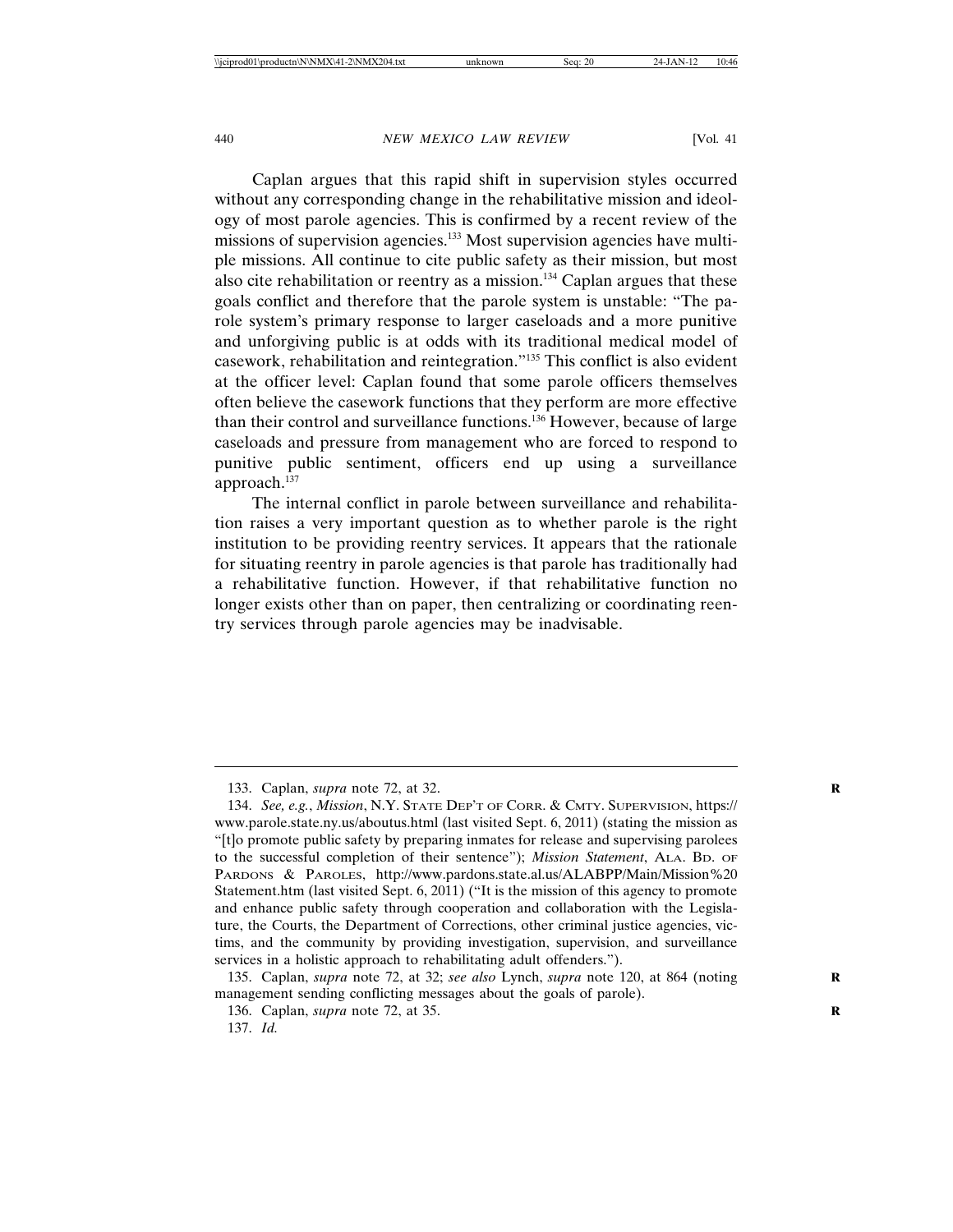## IV. PAROLE AND REENTRY

Reentry efforts generally have two stated goals—to promote public safety and to promote reintegration.<sup>138</sup> Similarly, the missions of most parole agencies combine public safety with reentry or rehabilitation.<sup>139</sup> However, as explained below, despite such optimistic goals, there is little evidence that parole supervision agencies either improve public safety or advance reintegration. An empirical examination of parole's successes and failures in these areas shows that in some cases parole supervision can actually hinder the reentry process.

## *A. Public Safety*

Despite some efforts to think about success more broadly, recidivism rates are the standard measure of success of parole supervision.<sup>140</sup> There is no doubt that former prisoners do contribute to crime, $141$  and it is also true that recidivism rates among people leaving prison are high: A national study based on people leaving prison in fifteen states in 1994 found that within three years of release, 68 percent of people were rearrested for a new offense, 47 percent were reconvicted for a new crime, and 52 percent were reincarcerated due to a new prison sentence or a technical violation of their release.<sup>142</sup> A more recent study of state-level data shows that while re-incarceration rates have come down slightly, they remain high: within three years of release, 43.3 percent of people released from prison in 2004 were back in prison. $143$  Not surprisingly, the

<sup>138.</sup> Travis Testimony, *supra* note 16, at 4. **R**

<sup>139.</sup> *See supra* note 134. **R**

<sup>140.</sup> *See, e.g.*, Petersilia, *supra* note 54, at 7 (arguing that reentry is about more than simply recidivism, and that if reintegration is the ultimate goal of reentry, then more measures of success are needed than simply remaining arrest-free at the end of the study period); JACOBSON, *supra* note 20, at 136-38 ("The pluperfect measure of success on parole may well be the attainment of a well-paying job with benefits, remaining drug free, reconnecting with community and family, and, of course, the complete abandonment of crime commission. However, while this is certainly the goal that corrections officials ought to seek, more common measures of success involve simply whether or not someone on parole permanently absconds or winds up back in prison.").

<sup>141.</sup> Richard Rosenfeld et al., *The Contribution of Ex-Prisoners to Crime Rates*, *in* PRISONER REENTRY AND CRIME IN AMERICA, *supra* note 77, at 80 (estimating that **R** one-fifth of adult arrests consist of people recently released from prison).

<sup>142.</sup> PATRICK A. LANGAN & DAVID J. LEVIN, U.S. DEP'T OF JUSTICE, RECIDIVISM OF PRISONERS RELEASED IN 1994 7 (2002), *available at* http://bjs.ojp.usdoj.gov/content /pub/pdf/rpr94.pdf.

<sup>143.</sup> PEW CENTER ON THE STATES, STATE OF RECIDIVISM: THE REVOLVING DOOR OF AMERICAN PRISONS 9 (2011), *available at* http://www.pewcenteronthestates.org/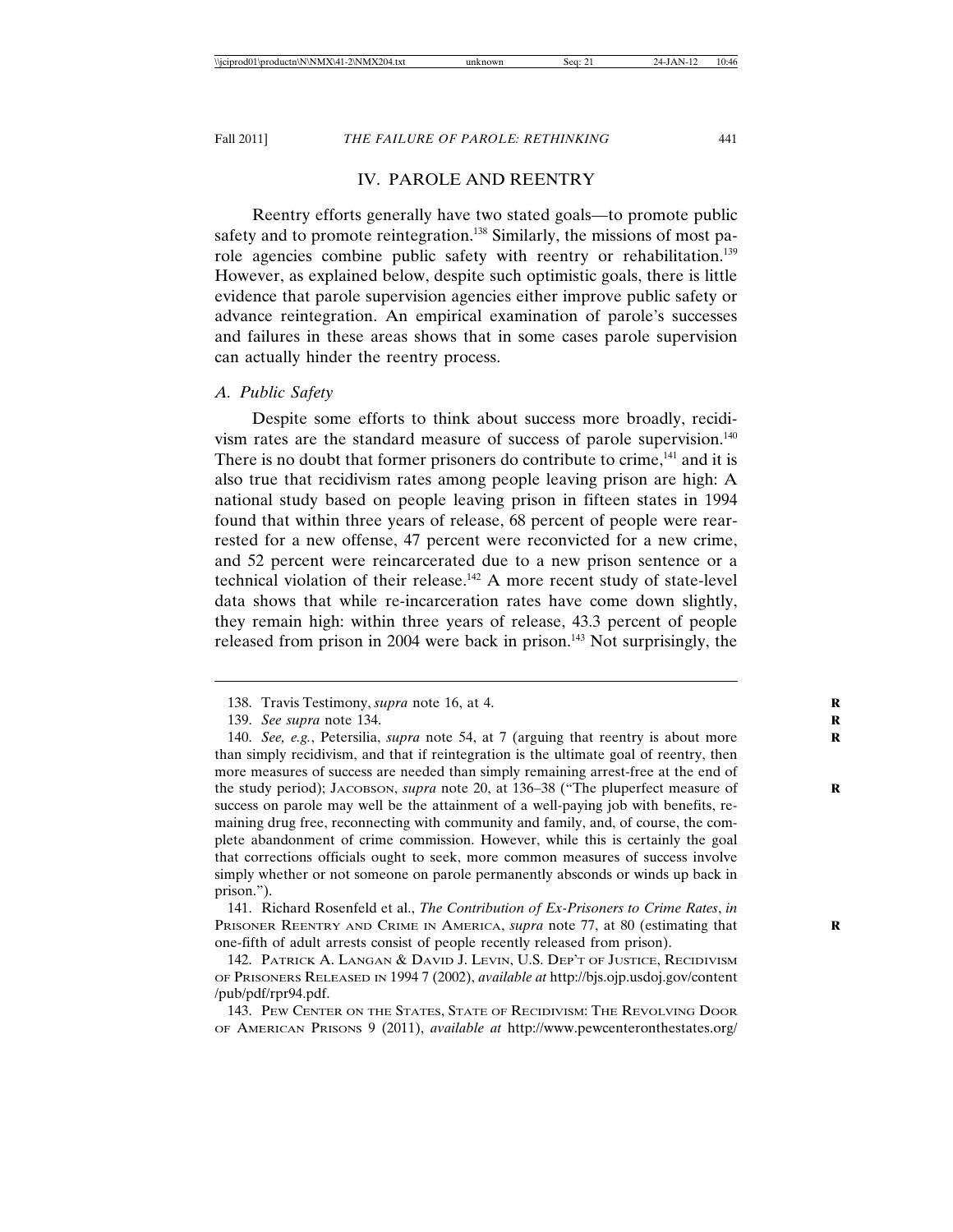study found significant variations by state. For example, in Illinois, almost 52 percent of people released from prison in 2004 were reincarcerated within three years, compared with less than 23 percent of people released from Oregon prisons.144

However, despite these high rates of recidivism, there is little evidence that people on parole have higher recidivism rates than people released from prison without any supervision: a 2005 study found that parole supervision had very little effect on overall recidivism rates.<sup>145</sup> The authors found that people released under mandatory parole were no more likely to be arrested than those released without any supervision at all.146 The study did find that those released under discretionary parole as opposed to mandatory parole or unsupervised release were slightly less likely to be arrested within two years of release, however, when criminal history and other variables were controlled for, the difference was reduced to about four percentage points.<sup>147</sup> A recent meta-analysis looking at the effectiveness of community supervision supports these findings, concluding that "[o]n the whole, community supervision does not appear to work very well."148 The authors reviewed fifteen studies published between 1980 and 2006 and found only a very small decrease in overall recidivism associated with community supervision and no relationship at all between community supervision and violent recidivism.<sup>149</sup> Recent data from Texas show that successful outcomes for people released without supervision are actually slightly higher than for those released to parole.150

147. *Id.* at 8, 10.

uploadedFiles/Pew\_State\_of\_Recidivism.pdf. This figure is based on data provided by forty-one states. *Id.* at 8.

<sup>144.</sup> *Id.* at 10–11.

<sup>145.</sup> AMY SOLOMON ET AL., URBAN INST., DOES PAROLE WORK? ANALYZING THE IMPACT OF POSTPRISON SUPERVISION ON REARREST OUTCOMES (2005), *available at* http://www.urban.org/uploadedpdf/311156\_does\_parole\_work.pdf (study of the same data utilized by Langan & Levin, *supra* note 142); *see also* Greenberg, *supra* note 78, at 557 ("[P]risoners released mandatorily after parole denial recidivate at roughly the same frequency as prisoners released on parole....").

<sup>146.</sup> SOLOMON ET AL., *supra* note 145, at 8. **R**

<sup>148.</sup> Bonta et al, *supra* note 132, at 251. **R**

<sup>149.</sup> *Id.* (The studies analyzed included studies of both probation and parole.); *see also* ANDREW VON HIRSCH & KATHLEEN J. HANRAHAN, THE QUESTION OF PAROLE: RETENTION, REFORM OR ABOLITION? 61–64 (1979) (reviewing studies and concluding: "This research is too scanty and its results are too equivocal to warrant the inference that supervision succeeds... .").

<sup>150.</sup> Reentry and Integration Division, Tex. Dep't of Criminal Justice, Presentation to House Corrections Committee, June 30, 2010 (copy on file with the author) (show-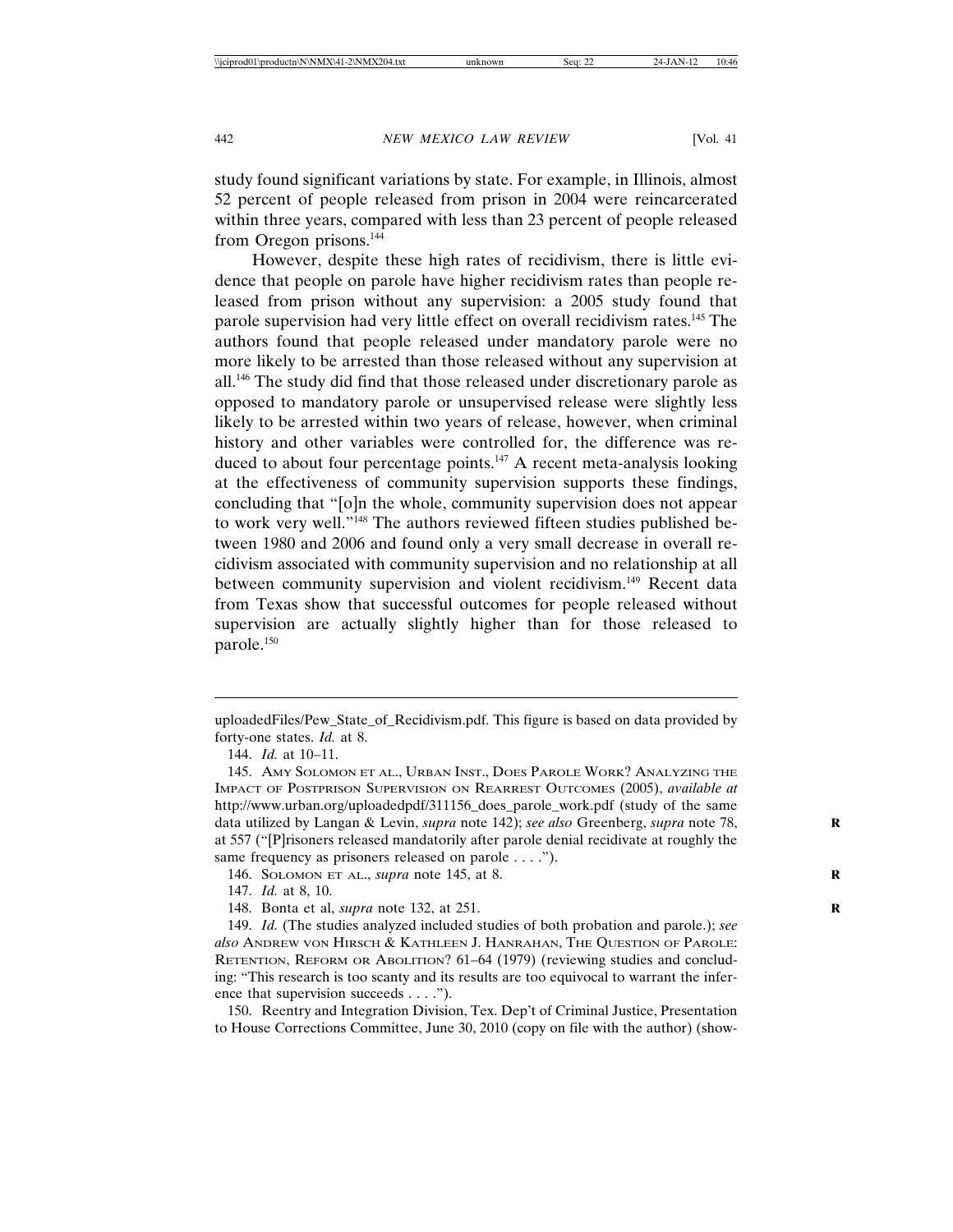Although these data are limited, they seem to suggest that parole does not have a positive effect on public safety. However, given the role that parole is expected to play in reentry, and the fact that reentry is about more than simply recidivism,<sup>151</sup> it is also important to examine other measures of success, specifically the effect that parole has, if any, on the reintegration of people released from prison.

#### *B. Reintegration*

#### 1. The Study

In order to study the effect of parole on reentry, between September 2009 and January 2010 thirty-six interviews were conducted with people on parole in New York City.152 Rather than relying wholly on outcomes, the interviews allowed the author to examine how individuals who are on parole approach reentry and how the reentry process for them is shaped by the institution of parole.<sup>153</sup>

Participants were primarily recruited from three sites—two community organizations providing services to, among others, people on parole and one half-way house also serving people on parole.<sup>154</sup> At the time of the interview, each participant had been on parole for at least three months.<sup>155</sup> The average number of months spent on parole prior to the interview was 14.9. Crimes of conviction ranged from drug offenses to homicide, and participants had spent an average of 8.7 years in prison prior to release. Slightly more than one-quarter of participants were fe-

153. *See, e.g.*, SHADD MARUNA, MAKING GOOD: HOW EX-CONVICTS REFORM AND REBUILD THEIR LIVES (2001); Clare Fiona Byrne & Karen J. Trew, *Pathways Through Crime: The Development of Crime and Desistance in the Accounts of Men and Women Offenders*, 47 HOW. J. CRIM. JUST. 238 (2008); Lucia Trimbur, *"Me and the Law Is Not Friends": How Former Prisoners Make Sense of Reentry*, 32 QUALITA-TIVE SOC. 259 (2009).

154. Several participants found out about the study through word of mouth from people who had already been interviewed for the study.

155. Two of the people interviewed were excluded from the study for not meeting the participation criteria: one was not actually on parole—he had been released from federal prison but was still under the BPC in a half-way house; the other had only been on parole for one month. Of the remaining thirty-four participants, thirty-three were on state parole or supervised release and one was on federal supervised release.

ing that the three-year recidivism rate for all people released from prison was 24.8 percent compared with 27.9 percent for those released to supervision).

<sup>151.</sup> PETERSILIA, *supra* note 5; Travis Testimony, *supra* note 16. **R**

<sup>152.</sup> The study was approved by New York University's University Committee on Activities Involving Human Subjects, August 7, 2009. The interviews ranged from twenty-two minutes to one hour, twenty-three minutes in length, with an average duration of forty-three minutes. All names have been changed to protect the participants' privacy.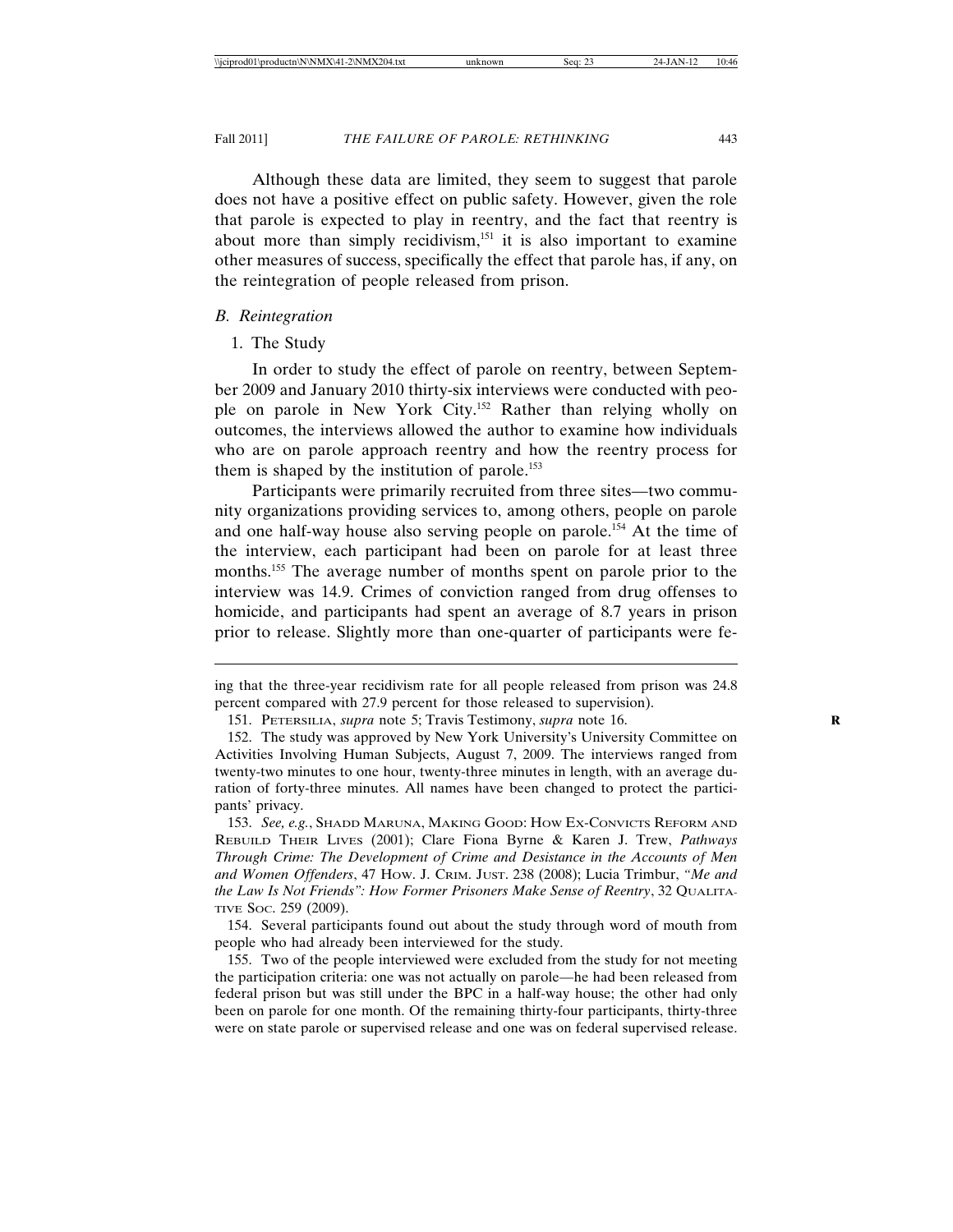male (seven females compared with twenty-seven males), all were black or Hispanic, and their ages ranged from twenty-seven to sixty-two, with an average age of forty-five. The interviews were semi-structured interviews: after obtaining consent, a series of open-ended questions were asked about the participants' transition from prison to the community, their experiences since leaving prison, and their experiences on parole. The data were then coded and analyzed.<sup>156</sup>

#### 2. Findings

As described in more detail below, overall, the data suggested that parole did not appear to help participants with reentry and in some cases it hindered the reentry process. One of the most striking findings was that few of the study participants described parole as helpful. With some exceptions, even the people who said they had good relationships with their officers did not feel like they could talk to their officers about their problems—there were very few examples of parole officers acting as counselors. Again, with some exceptions, most people did not think their parole officer was there to help them. Finally, there were a number of people who stated that parole was making reentry more difficult. For most people, parole officers were service brokers at best, and at worst, participants found that parole added barriers to reentry.

## a. Relationship with Parole Officer

A person's relationship with his or her parole officer can have an impact on the likelihood of successful reentry. At least one study has found that people who were successful on parole were more likely to indicate having a positive relationship with their parole officer than those who violated parole.<sup>157</sup> As one might expect, participants described a variety of experiences with their parole officers. A few did describe the relationship as good. For example, Chris said that his officer was "very supportive."<sup>158</sup> While Melissa told me that the relationship "improved because I never gave no problems."159 However, negative experiences were more common. Alan told me: "Well you never have a good parole of-

<sup>156.</sup> The data were coded using MaxQDA software. The discussion of findings in Part IV.B.2 relates only to parole and reentry; other findings will be presented in future work.

<sup>157.</sup> Kristofer Bret Bucklen, *The Pennsylvania Department of Corrections Parole Violator Study (Phase 2)*, PENN. DEP'T CORR. RESEARCH IN REVIEW, Dec. 2006, at 1, *available at* http://www.portal.state.pa.us/portal/server.pt/gateway/PTARGS\_ 0\_129492\_916234\_0\_0\_18/RIRV9N4.pdf.

<sup>158.</sup> Interview with Chris, age 46 (Nov. 15, 2009).

<sup>159.</sup> Interview with Melissa, age 54 (Nov. 18, 2009).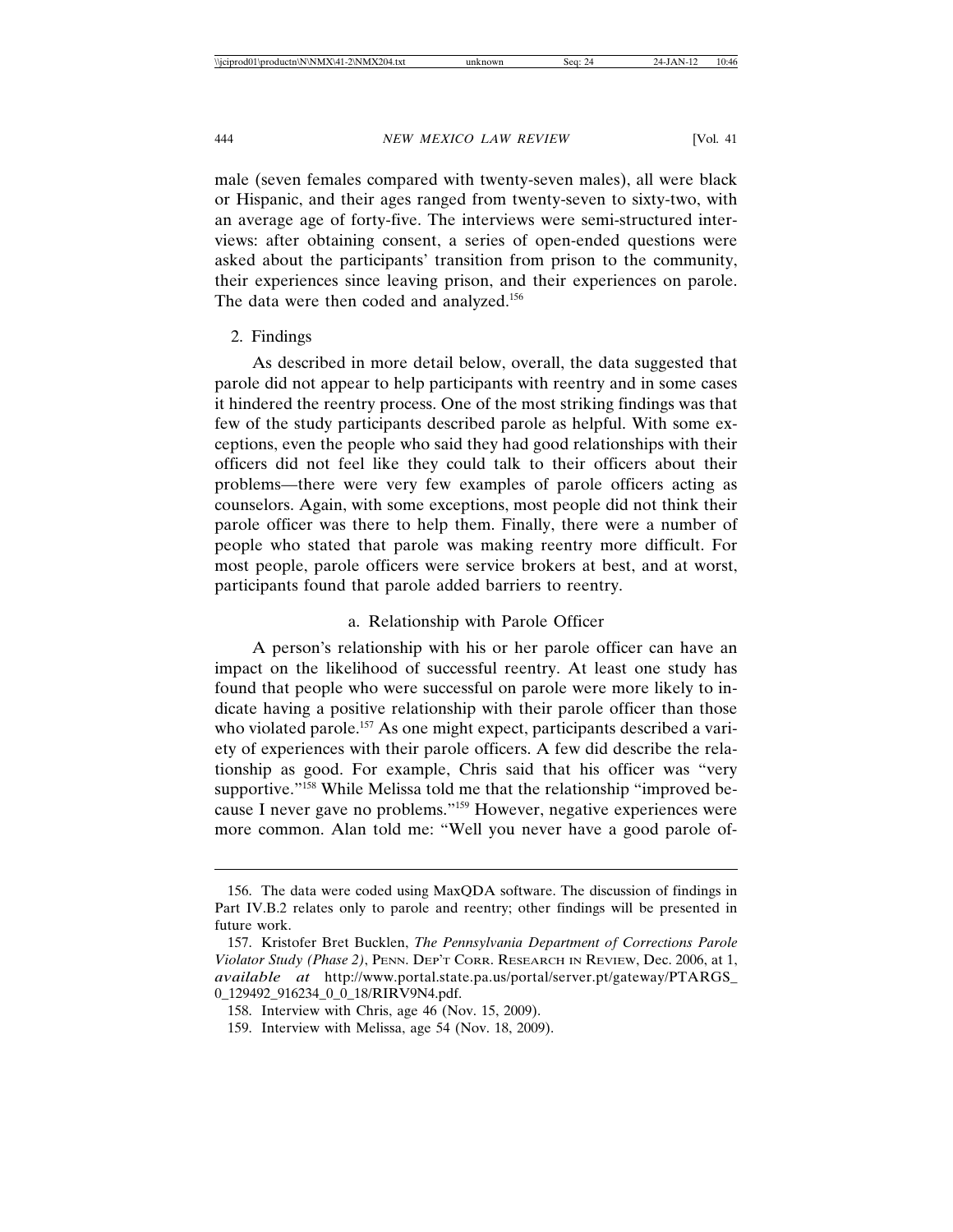ficer—they almost all, a lot of them put on a façade because they have to do their job, you understand? So regardless how much leeway they give you, there's always rope to hang yourself."160

Despite the fact that parole officers in New York are expected to counsel the people they supervise,<sup>161</sup> the data indicated that most people did not utilize their parole officer as a counselor. Regardless of the type of relationship they had with their officer, most people did not feel comfortable talking to their parole officer when they were in trouble and instead relied on family and friends for support. For example, when Angela was asked whether she felt like she could talk to her officer about her problems or things she was going through, she answered: "I wouldn't . . . Nah—I don't have comfortability [sic] with her like that."<sup>162</sup> Richard said: "[I]f they tr[ied] to understand you instead of trying to jump on you, I think it would work better."163 Marie responded: "She's a parole officer. She's not a friend."164 Isabel described the relationship as being "like a business relationship."<sup>165</sup> Participants' responses suggested a variety of reasons for this finding, but two frequently cited explanations were a lack of trust on the part of participants and a lack of time on the part of the parole officer.

Previous researchers hypothesized that the conflict between parole officers' helping and policing functions might lead to reluctance among people on parole to ask for help.166 The participants' interviews lend support to this hypothesis: David was concerned that anything he told his officer might come back and hurt him. As David said: "They got a job to do, bottom line that's what they got to do, so me sitting there going back and forth with somebody, everything they take will be used against you when push comes to shove . . . . There ain't nothing that I'm going to tell her that way it don't come back to bite me in the ass later on."167 Similarly James explained that with most of his officers, he would not talk to them about his problems because it would never be "off the books or confidential. No. You tell them? They gotta report it."168 Alan noted: "[W]hen

- 162. Interview with Angela, age 39 (Nov. 16, 2009).
- 163. Interview with Richard, age 44 (Jan. 29, 2010).
- 164. Interview with Marie, age 36 (Nov. 13, 2009).
- 165. Interview with Isabel, age 48 (Oct. 20, 2009).
- 166. *See* VON HIRSCH & HANRAHAN, *supra* note 149, at 73. **R**
- 167. Interview with David, age 50 (Nov. 27, 2009).
- 168. Interview with James, age 49 (Jan. 12, 2010).

<sup>160.</sup> Interview with Alan, age 49 (Sept. 28, 2009).

<sup>161.</sup> NEW YORK PAROLE HANDBOOK, *supra* note 96, at 18. **R**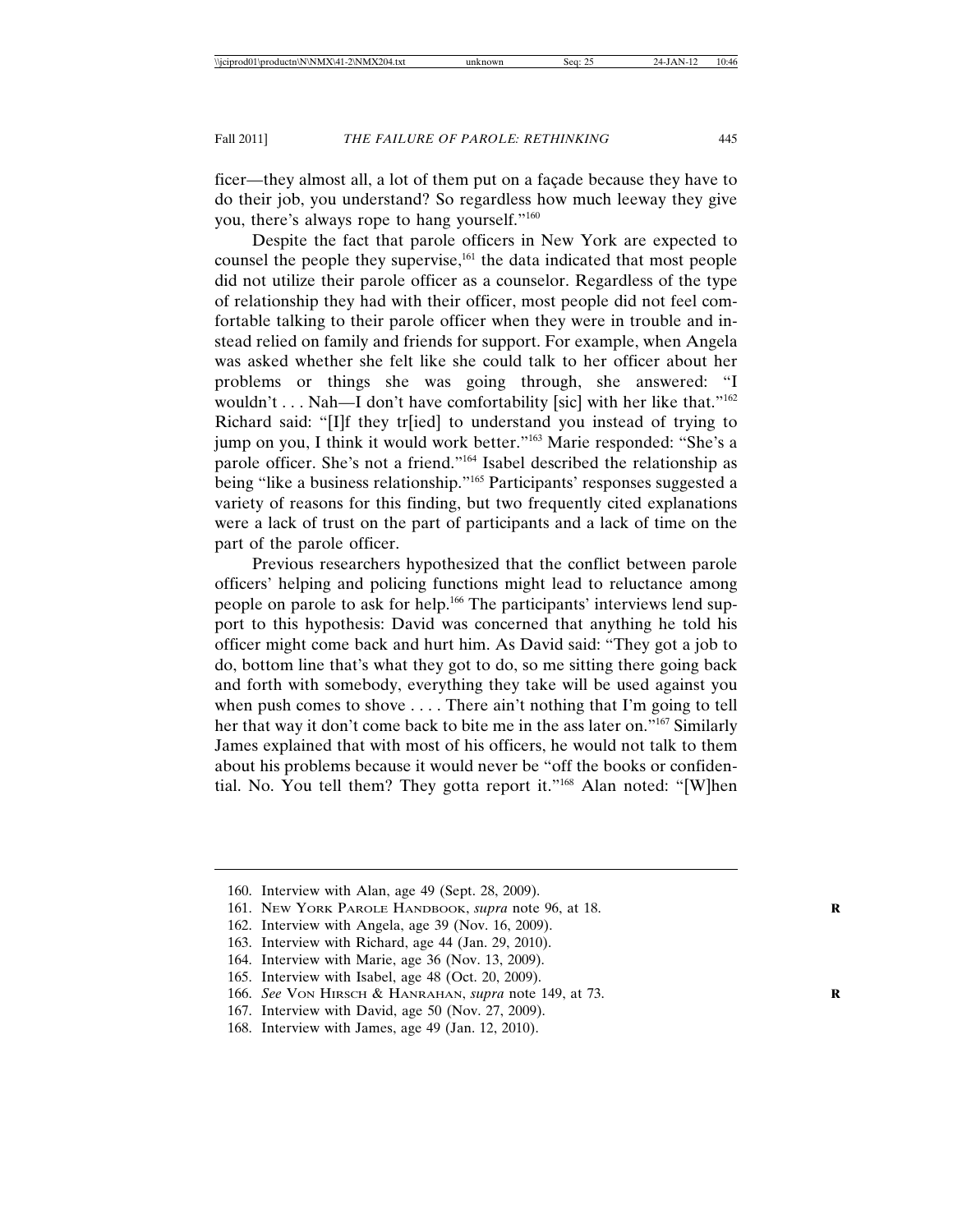they smile and grin in my face, the other side of that is a frown or whatever."<sup>169</sup>

The participants' interviews also lend support for Lynch's finding that parole officers are often too busy to spend time with the people they supervise.170 Paul explained that the meetings were too short: "You go into the parole building; you wait two hours for them to ask you ten questions."171 Kevin stated: "[W]e don't really conversate [sic] like that—it's like if you schedule for a meeting, you come in—he see how you're doing. How's the job search going? Are you feeling ok? It's basically like a 10–15 minute—I'm in; I'm out. We don't really spend that much time together."172

## b. Facilitating Reentry

Research shows that prior to release, people expect that their parole officers will help them with their transition.<sup>173</sup> For example, prior to release, more than 80 percent of participants in the Urban Institute's *Returning Home* study expected their parole (or probation) officer to assist with their transition.<sup>174</sup> However, after release, just half reported that their officer had actually been helpful.<sup>175</sup> Another study found that few people leaving prison thought of their supervision officers as a resource in the reentry process.<sup>176</sup> This study supports those findings.

A few participants did describe situations where their officers helped them. For example Mike's officer recommended a work program;177 William described how he was released from prison without his medication and his parole officer helped him get the prescription he needed;178 Melissa's parole officer worked with her to help her deal with her sobriety issues.<sup>179</sup> Brian said, "she's not there to, you know, hound me and, you know, if I need any help or any referrals, she says come get 'em."<sup>180</sup>

173. PUTTING PUBLIC SAFETY FIRST, *supra* note 13, at 28–29. **R**

- 178. Interview with William, age 43 (Sept. 29, 2009).
- 179. Interview with Melissa, *supra* note 159. **R**
- 180. Interview with Brian, age 39 (Sept. 28, 2009).

<sup>169.</sup> Interview with Alan, *supra* note 160. **R**

<sup>170.</sup> *See* Lynch, *supra* note 120, at 850–51. **R**

<sup>171.</sup> Interview with Paul, *supra* note 1. **R**

<sup>172.</sup> Interview with Kevin, age 49 (Jan. 12, 2010).

<sup>174.</sup> URBAN INSTITUTE, *supra* note 27, at 18. **R**

<sup>175.</sup> *Id.*

<sup>176.</sup> *See* Helfgott, *supra* note 22, at 16. This study involved reentry in Seattle, **R** Washington, and included interviews with twenty people who had recently been released from prison. *Id.* at 14–15.

<sup>177.</sup> Interview with Mike, age 27 (Nov. 25, 2009).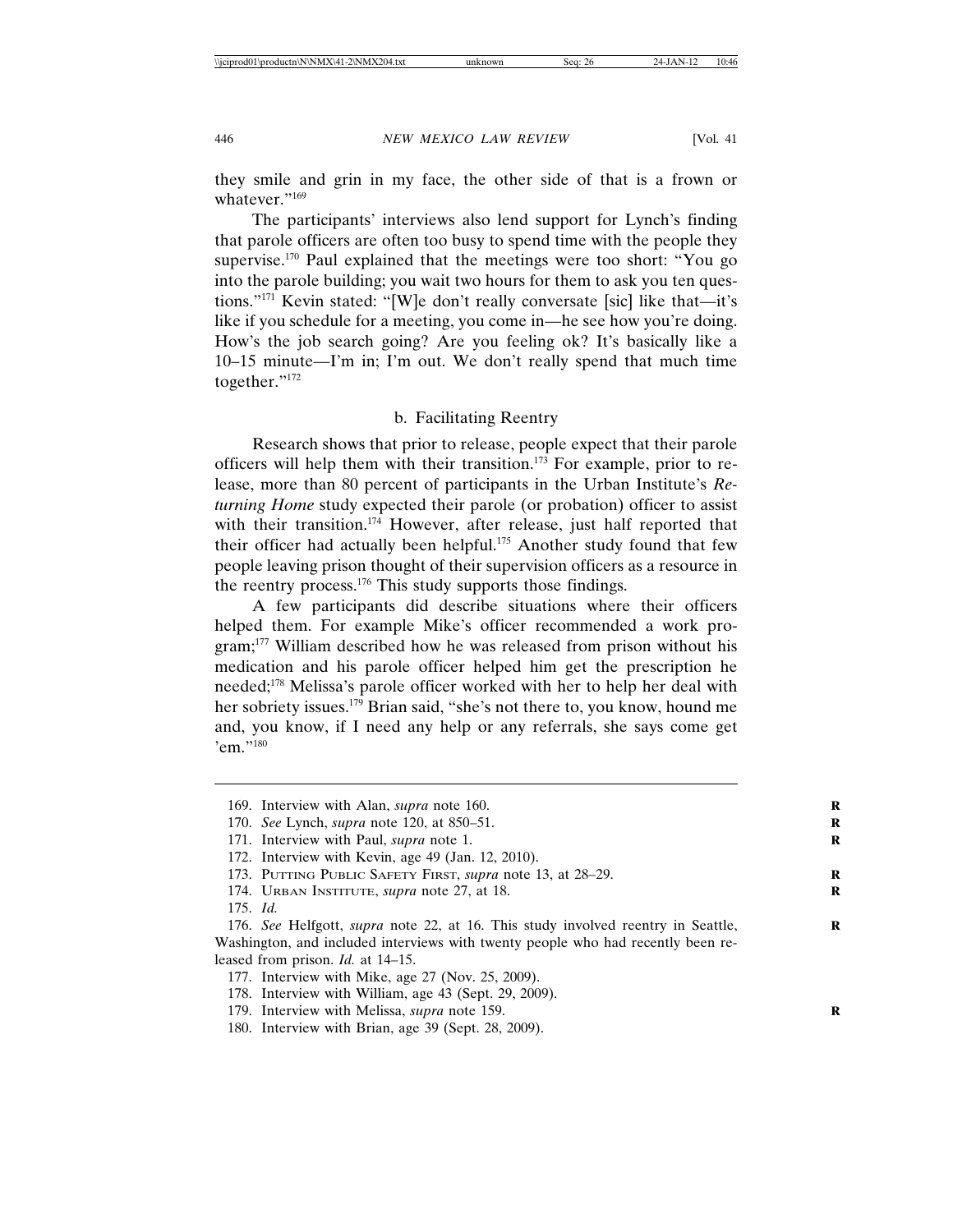However, for many, the most positive thing they could say about their parole officer was that he or she did not make their lives difficult. Joel described his relationship with his parole officer as: "[P]retty good, yeah, he don't bother me or stress me."<sup>181</sup> Jeff said: "[S]he's not a hindrance... she's not breathing down my neck."182 When asked if his parole officer was trying to help him, David replied: "She's not, She's not trying to hinder me. She's not in the way . . . . She's not stopping me from doing the things that I would need to do . . . . She's not being a hard ass, like, you can't work at this time or that time. You know she actually gets out of the way and let you become employed."183

Others did not see helping as a function of the parole officer. Thomas explained: "I never look for a parole officer to help me because they have a job so I look at it as they doing their job and I want to make their job comfortable because I want to be comfortable."184 When asked: "And what do you see their job as being then if it's not to help you?" He answered: "It's to monitor. That's it—to monitor."185 Similarly, Chris explained: "[I]t's not up to her to really help me; it's up to me to help me."186 Joe said: "They're just there to make sure that I follow the rules of parole. Which I, which is I think it's stupid, because they should be there to help you . . . I think it also depends on their work load, because they don't really have time like that to accommodate each individual . . . . As to this approach of throwing you out and being supervised, like make sure you're in the house and make sure you do this and make sure you do that—Help me! I need help. I can't find a job. You know what I'm saying? Write a letter for me."187

Rather than relying on their officers, most people turned to community organizations or other contacts to find housing and employment. For example, Brian, who had a job and an apartment was asked whether his officer had set him up with referrals or done anything to help him obtain either. He replied: "No. I did that on my own you know and in the normal way."188 William was having trouble getting a check from a previous job cashed because he had no identification, but eventually somebody in his outpatient group helped him figure out how to get a state ID.<sup>189</sup>

- 188. Interview with Brian, *supra* note 180. **R**
- 189. Interview with William, *supra* note 178.

<sup>181.</sup> Interview with Joel, age 51 (Nov. 18, 2009).

<sup>182.</sup> Interview with Jeff, age 44 (Dec. 4, 2009).

<sup>183.</sup> Interview with David, *supra* note 167. **R**

<sup>184.</sup> Interview with Thomas, age 47 (Nov. 18, 2009).

<sup>185.</sup> *Id.*

<sup>186.</sup> Interview with Chris, *supra* note 158.

<sup>187.</sup> Interview with Joe, age 42 (Oct. 30, 2009).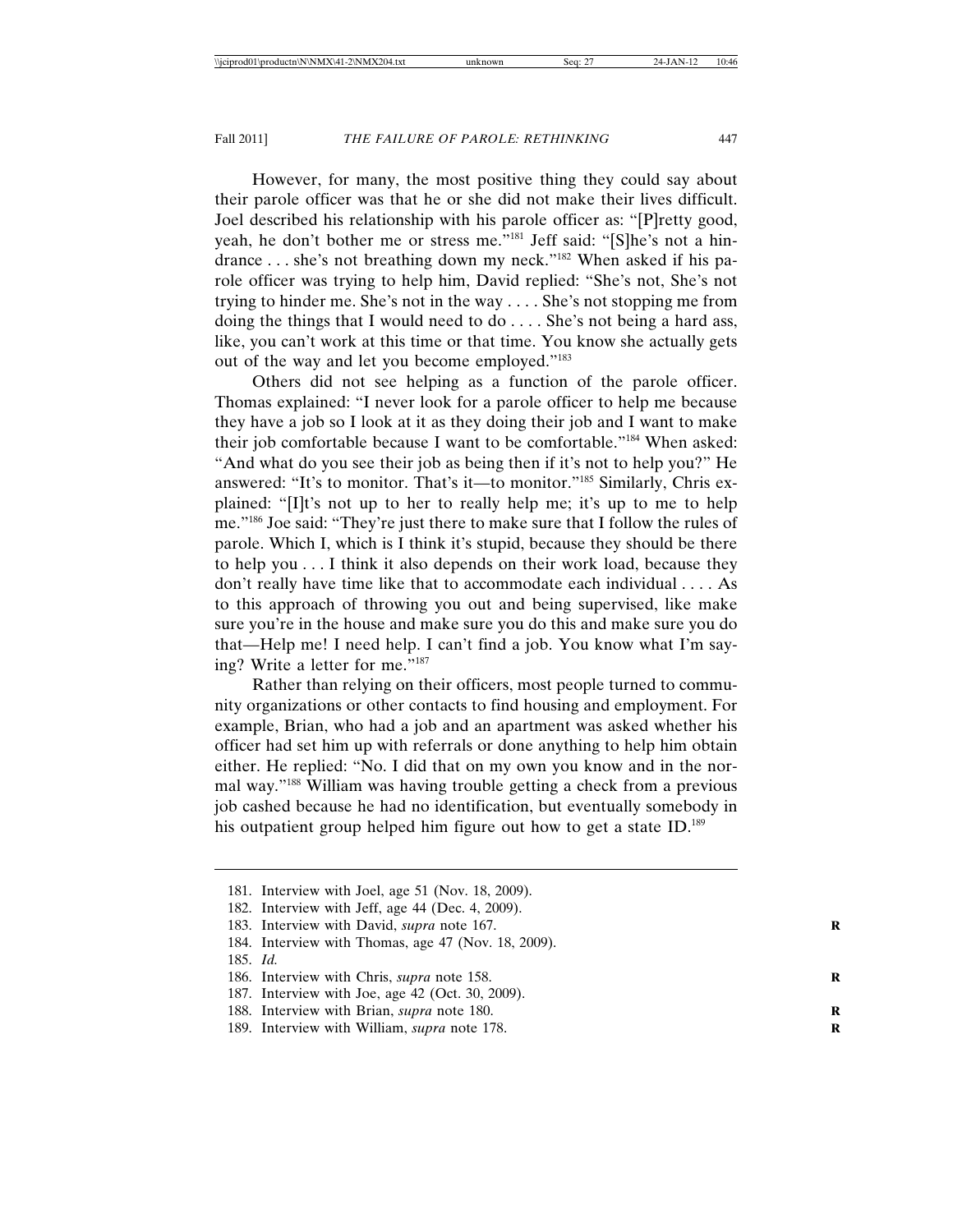## c. Parole as an Obstacle to Reentry

While most people described their officers as simply unhelpful, some described ways in which parole was hindering their ability to successfully transition, particularly in terms of employment, one of the main correlates of success. In addition to Paul (quoted in Part I above), Chris complained that he was unable to take a job because the hours would have prevented him from reporting.190 Luiza described her parole officer as being difficult at times in preventing people from getting jobs until they have finished any treatment programs.<sup>191</sup>

Paul explained that he had managed to find two jobs but had some problems with his officer. Paul's parole officer wanted to check that he was working by coming to his place of employment.<sup>192</sup> This was an issue because Paul had not disclosed his criminal record or the fact that he was on parole to his boss and was concerned that he would lose his job if the parole officer showed up at his job.<sup>193</sup> Eventually they negotiated that his parole officer would come to his job when his boss was not there and that Paul would provide a paystub.<sup>194</sup> Still, Paul explained how stressful the situation was: "Alright, I'll just bring you the paystub but his thing was constantly calling me on the phone—where you at? What you doing? Where you at? What you doing? I'm like, listen—I show you my paystubs every month—then you see that I'm working forty-three hours on one and I'm working fifty hours on the other, what am I doing?"195

More generally, participants cited a variety of concerns about conditions that acted as barriers to reentry.196 For example, residency restrictions made it hard to find a place to live or reconnect with family. Paul said: "I had two places to live but parole doesn't want me in the neighborhood cause according to them, that's the neighborhood I tend to get in trouble in so they don't want me there so I had to end up going to a three-quarter house and, um, basically I'm just waiting for my girlfriend to move so hopefully I move in with her or if my mom moves first, which she probably will, I can probably move in with her, stay with her 'til my girlfriend moves."197

193. *Id.*

195. *Id.*

197. Interview with Paul, *supra* note 1. **R**

<sup>190.</sup> Interview with Chris, *supra* note 158. **R**

<sup>191.</sup> Interview with Luiza, age 40 (Nov. 16, 2009).

<sup>192.</sup> Interview with Paul, *supra* note 1. **R**

<sup>194.</sup> *Id.*

<sup>196.</sup> *See supra* note 8 and accompanying text; *see also* Helfgott, *supra* note 22, at 16 **R** (noting that "a common theme in how [people] thought about and dealt with community corrections supervision was that supervision conditions set them up for failure").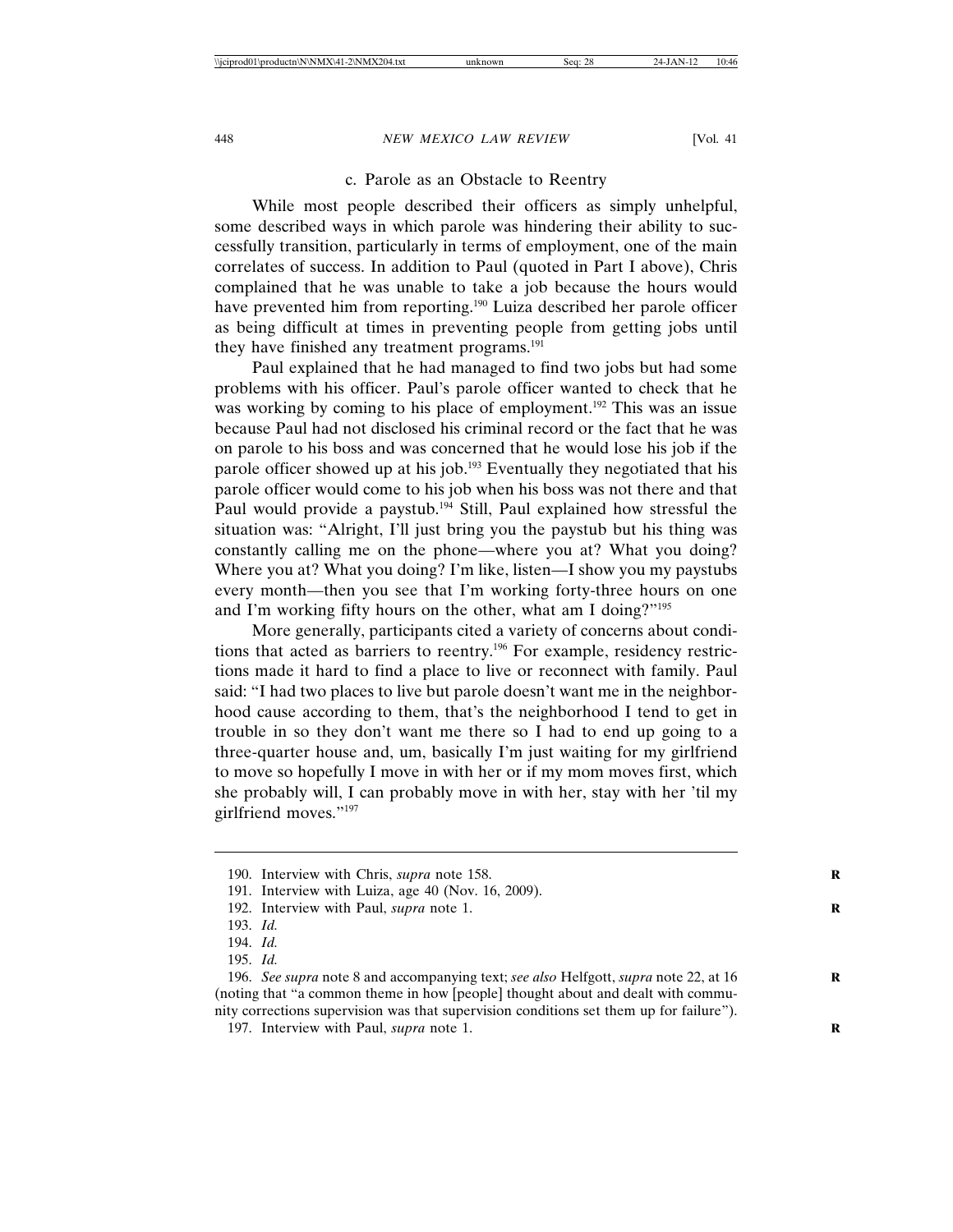One of the conditions of parole in New York is that a person under parole supervision cannot leave the state without permission from his or her parole officer.<sup>198</sup> A frequent complaint among participants was about parole officers refusing to issue travel passes, which often prevented them from reconnecting with family. Luiza complained that her parole officer would not give her a pass to visit her sister (who lived out of state) for Thanksgiving.199 The officer's reasoning was that she had not been out of prison long enough.200 Similarly, James described one officer who always refused to give travel passes and never allowed him a pass to see his daughter who lived out of state.<sup>201</sup> Tony complained that his parole officer refused to give him a travel pass to go to Florida and visit his sister.<sup>202</sup> He argued that what parole really needed to do was "help[ ] me facilitate the process of doing things that are helping me, like this right here is helping me, giving me a travel pass because there are people that I genuinely care about and that are in my network."203

Virtually every participant complained about having a curfew—not being free to go where they want when they want—and the reporting requirements. William explained how not being allowed to leave the house before 7:00 a.m. made it hard to exercise.<sup>204</sup> When asked what the biggest challenge being on parole was, Jennifer said: "[J]ust having to report to someone every week, you know, have to report, having to have my life in her hands, you know what I'm saying?"<sup>205</sup> Others saw the connection to parole as holding them back. Tony said: "I don't see my relationship with parole as adversarial in any way but I see this as still a part of my past and something I wanna get through and I wanna get through it as quickly and smoothly as possible."206 Brian told me, "Technically you're still connected to the corrections department even though you go where you wanna go. It's like being kind of walking on eggshells a little bit."207

Again, although there is limited scholarship in this area, the research of other scholars provides examples of how parole status can have

199. Interview with Luiza, *supra* note 191. **R**

203. *Id.*

- 206. Interview with Tony, *supra* note 202. **R**
- 207. Interview with Brian, *supra* note 180. **R**

<sup>198.</sup> NEW YORK PAROLE HANDBOOK, *supra* note 96, at 21. **R**

<sup>200.</sup> *Id.*

<sup>201.</sup> Interview with James, *supra* note 168. **R**

<sup>202.</sup> Interview with Tony, age 40 (Nov. 16, 2009).

<sup>204.</sup> Interview with William, *supra* note 178.

<sup>205.</sup> Interview with Jennifer, age 42 (Nov. 27, 2009).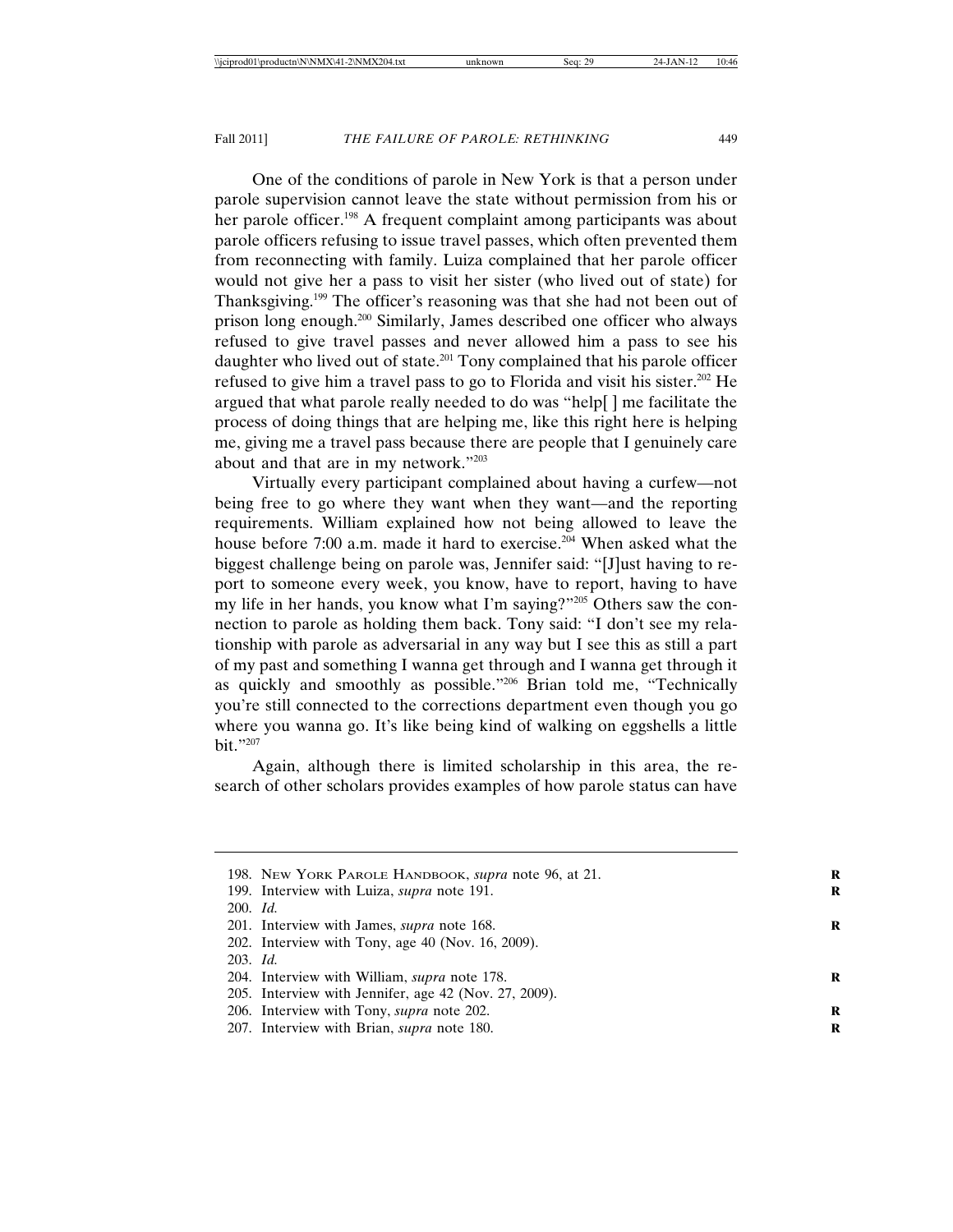negative consequences on reentry.208 Alice Goffman spent six years doing ethnographic research in a poor black neighborhood in Philadelphia and describes a number of incidents she witnessed where the parole status of people affected the decisions they made.209 For example, in one case a twenty-two-year-old man, Alex, was with his girlfriend at the hospital awaiting the birth of their child, when he was arrested on an outstanding parole warrant (for having consumed alcohol in violation of one of his conditions).210 The officers told Goffman that when they were at the hospital, their habit was to check the names of people on the visitors list through their system to see if there were any visitors who had outstanding warrants out for their arrest.<sup>211</sup> Alex's arrest spread throughout the community and subsequently led to at least one person refusing to go to the hospital for the birth of his child for fear of being arrested.<sup>212</sup>

After spending a year in prison for the first violation, Alex was released to serve one more year on parole.<sup>213</sup> Then just three weeks before his parole supervision was set to expire he was attacked and robbed.<sup>214</sup> Despite significant physical injuries, he refused to go to the hospital to be treated for fear that his parole officer would find out and he would be penalized for breaking curfew, fighting, or being in the location where the fight occurred.215 He explained: "All the bullshit I done been through [to finish his parole sentence], it's like, I'm not just going to check into emergency and there come the cops asking me all types of questions and writing my information down and before you know it I'm back in there [in prison]."216

## d. Limitations

Because studies involving in-depth interviews, including this one, rely on small samples and do not utilize random sampling methods, results are not generalizable.<sup>217</sup> For example, the New York participants are

<sup>208.</sup> Alice Goffman, *On the Run: Wanted Men in a Philadelphia Ghetto*, 74 AM. SOC. REV. 339 (2009).

<sup>209.</sup> *Id.* at 341, 345.

<sup>210.</sup> *Id.* at 345.

<sup>211.</sup> *Id.* According to Goffman, two other men on the delivery room floor were arrested that same night. *Id.*

<sup>212.</sup> *Id.*

<sup>213.</sup> *Id.*

<sup>214.</sup> *Id.*

<sup>215.</sup> *Id.*

<sup>216.</sup> *Id*.

<sup>217.</sup> For a discussion of the methodological issues involved in interviewing, see Herbert J. Rubin & Irene S. Rubin, QUALITATIVE INTERVIEWING: THE ART OF HEARING DATA (2d ed. 2004).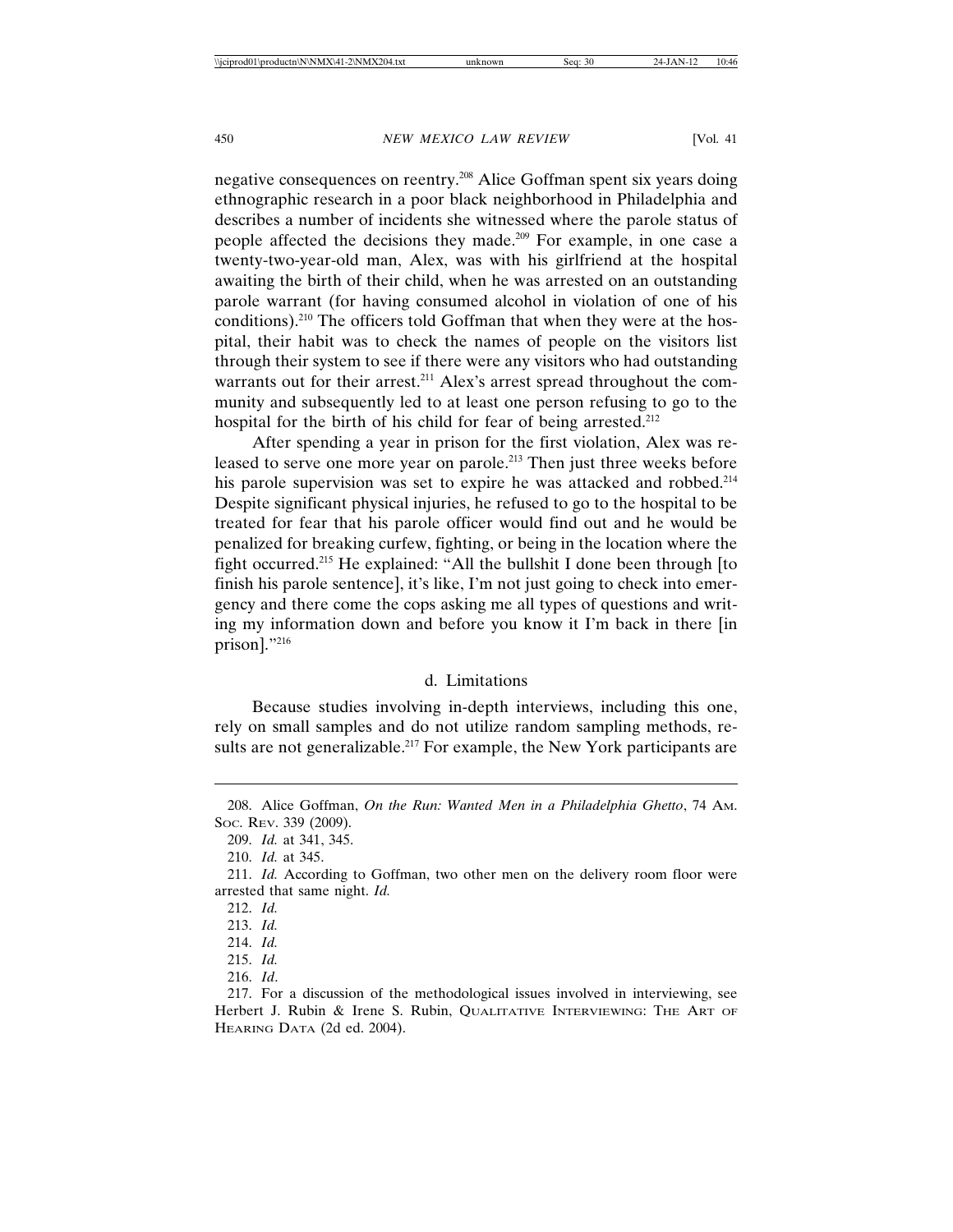not representative of all people on parole; they were self-selected and many of them were recruited by virtue of the fact that they were already participating in some reentry program.218 Further, all were on parole in New York City and likely experienced supervision differently than people on parole in other states, and even in other parts of New York State. However, qualitative interviews like these are one of the most helpful ways of learning how people on parole understand and experience the parole supervision and reentry processes themselves.<sup>219</sup> Further, the data provide valuable information on how parole affected the reentry process for these individuals and support existing research showing that parole is not effective in helping people reenter.<sup>220</sup>

## V. SUGGESTIONS FOR REFORM

#### *A. Ideas for Parole Reform*

Parole has been the subject of criticism almost since its inception. Around the turn of the twentieth century, after Abe Majors—whose parole release was high-profile and controversial—was convicted of murder while on parole, a legislator in California called for the repeal of parole release.221 Years later, in 1975, after analyzing recidivism rates of people on parole, David Greenberg concluded: "[P]arole supervision seems incapable of preventing released prisoners from returning to crime. Instead it functions as an obstacle, preventing those who have once been given a deviant social identity from returning to a normal existence . . . . It would be a step forward for inmates were parole abolished."222

Although the crisis of rehabilitation in the 1970s did lead to changes in parole, including the abolition of discretionary parole release in many states, parole supervision remained in virtually all states and as described in this section, the criticisms of parole have continued.223 In recent years, scholars and government officials have made a variety of suggestions for

<sup>218.</sup> *See supra* Part IV.B.1.

<sup>219.</sup> *See generally* MARUNA, *supra* note 153. **R**

<sup>220.</sup> *See, e.g.*, Solomon et al, *supra* note 145. **R**

<sup>221.</sup> Messinger et al., *supra* note 69, at 90. More recently, after the murder of a police officer by an individual on parole in Massachusetts, Governor Deval Patrick announced an overhaul of parole including the forced resignations of parole board members saying, "The public has lost confidence in parole, and I have lost confidence in parole." Jonathan Saltzman, *Patrick Overhauls Parole: 5 on Board Depart as Report Faults Freeing of Criminal*, BOSTON GLOBE, Jan. 14, 2011.

<sup>222.</sup> Greenberg, *supra* note 78, at 577; *see also* John P. Conrad, *Who Needs a Door-*Bell Pusher? The Case for Abolishing Parole, 59 THE PRISON J. 17 (1979).

<sup>223.</sup> See generally Horn, *supra* note 124; TRAVIS, *supra* note 3; PETERSILIA, *supra* note 5.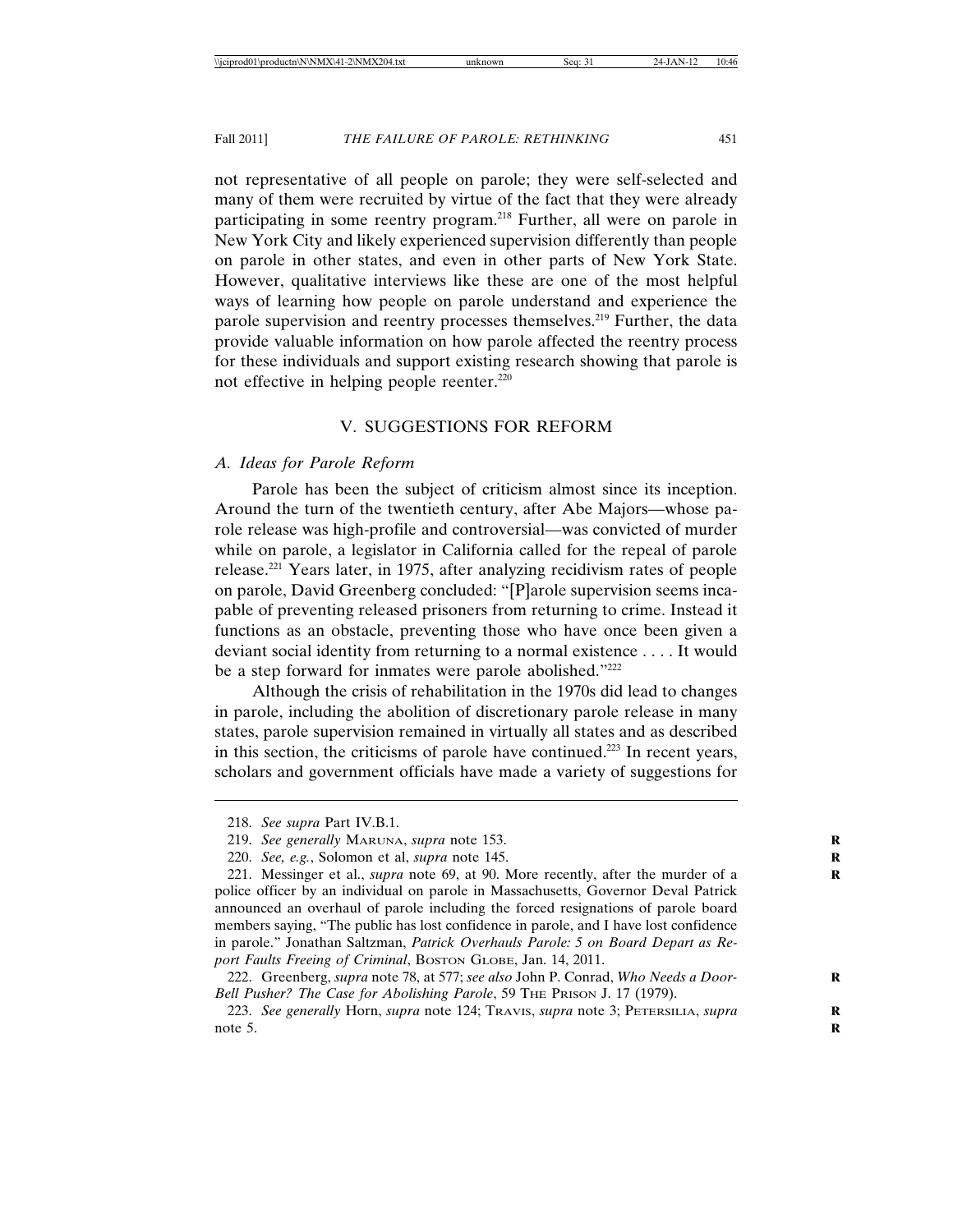reform out of concern for the high costs of supervision, the high recidivism rates, and the increasing costs of imprisoning people who have their parole revoked.<sup>224</sup> Some of the most commonly cited ideas are discussed below.

## 1. Abolish Parole Supervision Entirely

Like Greenberg, Martin Horn, a former Commissioner of Corrections in New York City, argues for the abolition of parole (both release and supervision).<sup>225</sup> He concludes that discretionary parole is "obsolete" and inconsistent with transparent sentencing and suggests that it be replaced with a "personal responsibility model that unlimbers government resources for more socially useful purposes."226 He proposes that all sentences include a fixed period of time that will be spent in a half-way house, after which the individual will be released to the community for two years during which time he or she promises to obey the law.227 The individual will be given vouchers to obtain services in the community, which would be funded by the freed resources as a result of the elimination of all parole supervision.228 Under Horn's approach, those released would not be subject to conditions of release, which would mean there would be no technical violations; however, former prisoners who committed new crimes during this two-year period would be subject to enhanced penalties.229

Although Horn doesn't explain exactly how this voucher system would work, he does make the point that it should be the responsibility of the individual to choose the programs and services he or she thinks would be helpful.<sup>230</sup> However, the systems that are in place to provide reentry services, including the welfare and health systems and a large number of community organizations, are complex. Given that many people leaving prison are dealing with problems such as mental illness, drug use, and educational deficits,<sup>231</sup> it is unrealistic to expect them to be able to negotiate these systems on their own and choose among competing services and

225. Horn, *supra* note 124, at 37–39. **R**

- 227. *Id.* at 37–38.
- 228. *Id.* at 38.
- 229. *Id.* (referring to this as a period of "diminished liberty").
- 230. *Id.*
- 231. JACOBSON, *supra* note 20, at 161. **R**

<sup>224.</sup> *See, e.g.*, PUTTING PUBLIC SAFETY FIRST, *supra* note 13; PUB. SAFETY PER- **R** FORMANCE PROJECT, PEW CTR. ON THE STATES, POLICY FRAMEWORK TO STRENGTHEN COMMUNITY CORRECTIONS (2008), *available at* http://www.pewcenteron thestates.org/uploadedFiles/Policy%20Framework.pdf [hereinafter PEW POLICY FRAMEWORK].

<sup>226.</sup> *Id.* at 35.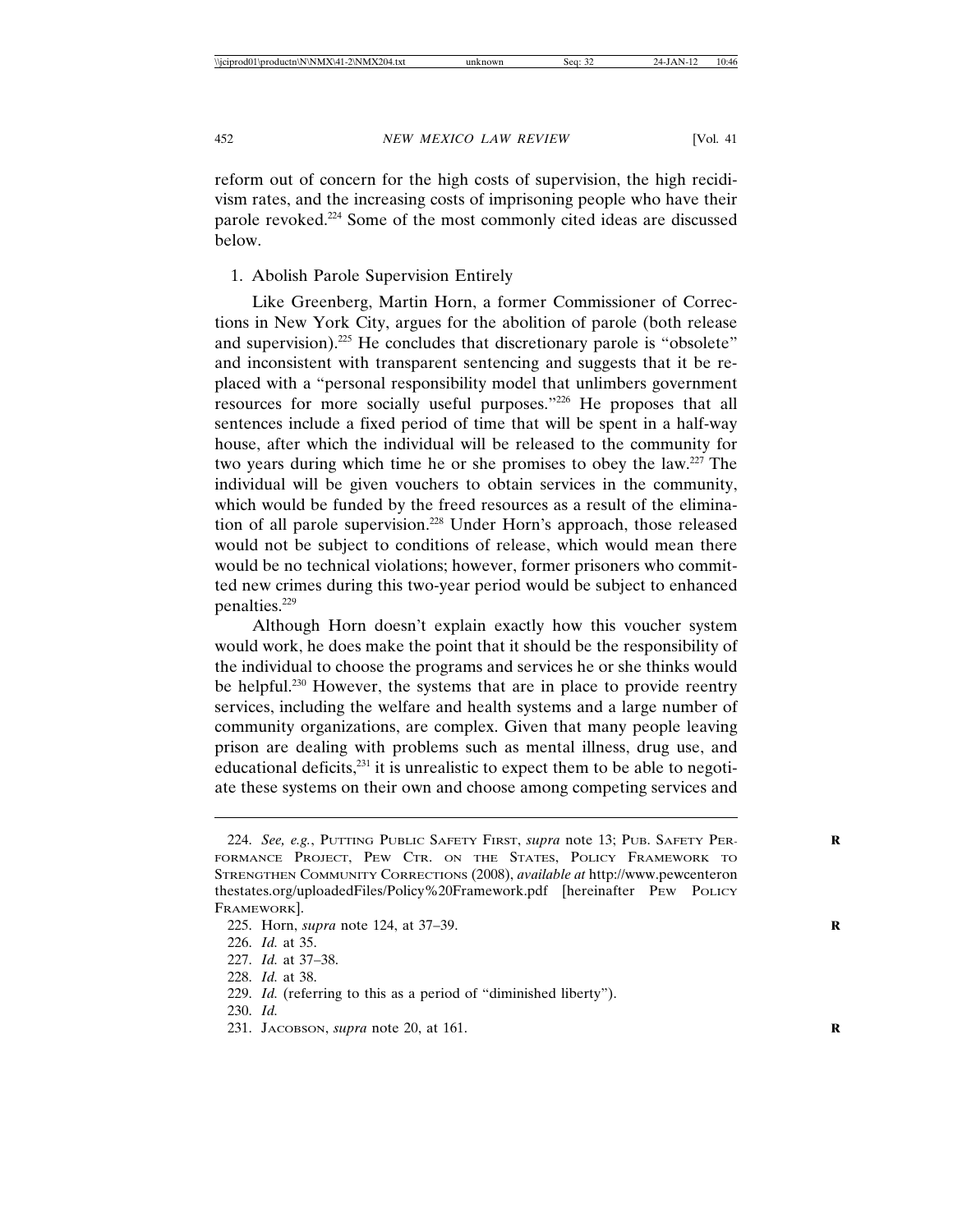providers.232 Further, given how many people are released from prison each year and the limited affordable housing available in many communities, housing all those released from prison in half-way houses would be impractical.

## 2. Require Limited Universal Supervision

With their desire to abolish parole supervision, Greenberg and Horn are rare among scholars and policymakers wishing to reform parole. More common are calls for the abolition of parole *release* or other reforms, and most of these suggestions involve retaining some form of community supervision.<sup>233</sup> On the other end of the spectrum from abolition are calls for universal supervision. For example, Jeremy Travis has argued against discretionary parole release but rejects Horn's personal responsibility model.<sup>234</sup> He argues that the government has obligations to people leaving prison and notes that "in a free market system of brokered transition services, it would be too easy to place blame solely on the former prisoner when the transition plan falls apart."235 Instead he supports a system of universal post-prison supervision with limited conditions that are tailored to the risks and needs of individuals.236 This system would also involve shorter overall supervision periods and offer the possibility of reduction in time under supervision for good behavior. $237$ 

While no state has adopted Travis's model of limited universal supervision, some jurisdictions have looked to expand their supervision systems. For example, when it abolished parole in 1984, the federal government replaced it with a system of universal post-prison supervision.<sup>238</sup> More recently, in 2010, New Hampshire amended its parole laws to mandate early release so that every individual would be released on parole at least nine months prior to the expiration of the maximum term of his or her sentence.239 The goal of the law was to ensure supervision and treatment upon release.<sup>240</sup> However, there are a number of flaws with the idea of universal supervision, even with the limits envisaged by Travis. Universal or "mandatory" parole can create an "overbroad net of super-

- 235. *Id.* at 56.
- 236. *Id.*
- 237. *Id.*
- 238. *See supra* note 95. **R**
- 239. N.H. REV. STAT. ANN. § 504-A:15 (2010).

240. Lynne Tuohy, *Controversial Parole Law Goes Into Effect in NH*, BOSTON.COM (Oct. 3, 2010), http://www.boston.com/news/local/new\_hampshire/articles/2010/10/03/ controversial\_parole\_law\_goes\_into\_effect\_in\_nh.

<sup>232.</sup> See THOMPSON, *supra* note 3, at 174.

<sup>233.</sup> *See, e.g.*, TRAVIS, *supra* note 3. **R**

<sup>234.</sup> *Id.* at 53.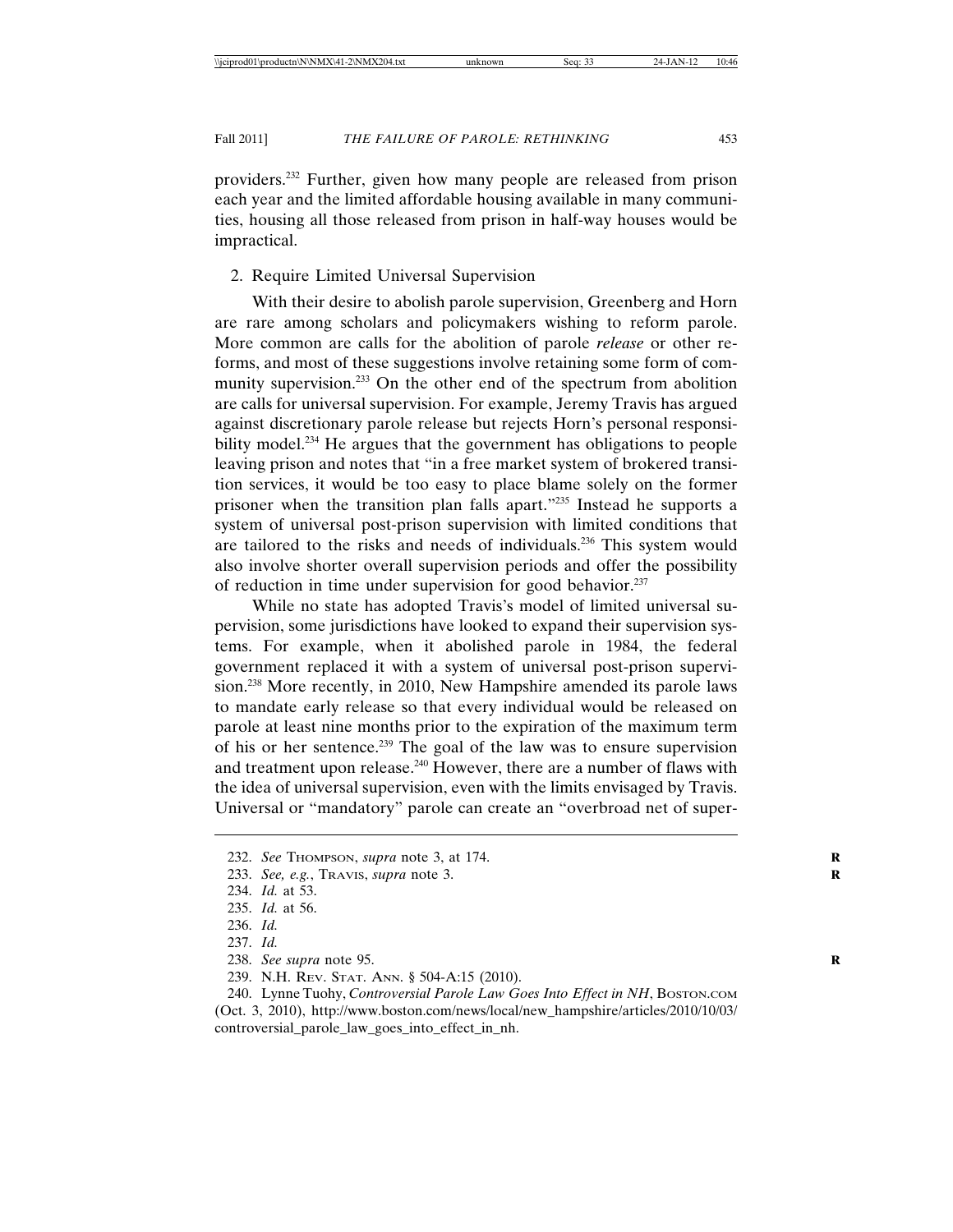vision;"241 not all people, particularly people at low risk to reoffend, require supervision, and in fact, as discussed below, supervising individuals with relatively low risk of recidivism can actually increase the likelihood that they will reoffend.242

## 3. Utilize Reentry Courts

Travis also believes that Reentry Courts should take over (from parole boards) the role of overseeing the reintegration process and deciding when to revoke a person's supervision.<sup>243</sup> The Reentry Court Initiative was launched by the Department of Justice in 2000 with the goal of providing judicial oversight of the reentry process in the same way that a drug court manages the treatment process.244 Courts would oversee the reentry process using assessment and planning, active oversight, management of support services, accountability to the community, graduated and parsimonious sanctions, and rewards for success.<sup>245</sup> Although reentry courts have gained in popularity, results have been mixed<sup>246</sup> and they have been subject to criticism including for the emphasis they put on the personal responsibility of the individual while ignoring "the bureaucratic and political morass that structures the offender's situation."247

<sup>241.</sup> *See* Model Penal Code: Sentencing 31(Discussion Draft No. 3, 2010) (noting that the Model Penal Code will "disapprove of the use of mandatory postrelease supervision terms . . . . This approach creates an overbroad net of supervision—and an enlarged risk of technical sentence violations—that is not justified for all prison releases.")

<sup>242.</sup> *See infra* Part V.B.2.

<sup>243.</sup> TRAVIS, *supra* note 3, at 59. **R**

<sup>244.</sup> Claire McCaskell, *Next Steps in Breaking the Cycle of Reoffending: A Call for Reentry Courts*, 20 FED. SENT'G REP. 308 (2008); CHRISTINE LINDQUIST ET AL., RTI INT'L, REENTRY COURTS PROCESS EVALUATION (PHASE 1) FINAL REPORT (2003), *available at* http://www.ncjrs.gov/pdffiles1/nij/grants/202472.pdf; TRAVIS, *supra* note 3, **R** at 59.

<sup>245.</sup> McCaskell, *supra* note 244, at 308–309. **R**

<sup>246.</sup> *See, e.g.*, ZACHARY HAMILTON, CTR. FOR COURT INNOVATION, DO REENTRY COURTS REDUCE RECIDIVISM? RESULTS FROM THE HARLEM PAROLE REENTRY COURT iii (2010), *available at* http://www.courtinnovation.org/\_uploads/documents/ Reentry\_Evaluation.pdf (finding that although people on parole who participated in the reentry court were less likely to be convicted of a new offense, they were more likely to have their parole revoked and returned to prison).

<sup>247.</sup> Eric J. Miller, *The Therapeutic Effects of Managerial Reentry Courts*, 20 FED. SENT'G REP. 127, 127 (2007); *see also* Anthony C. Thompson, *Navigating the Hidden Obstacles to Ex-Offender Reentry*, 45 B.C. L. REV. 255, 289 (2004) (raising questions about the amount of judicial discretion available in reentry (and other problem-solving) courts).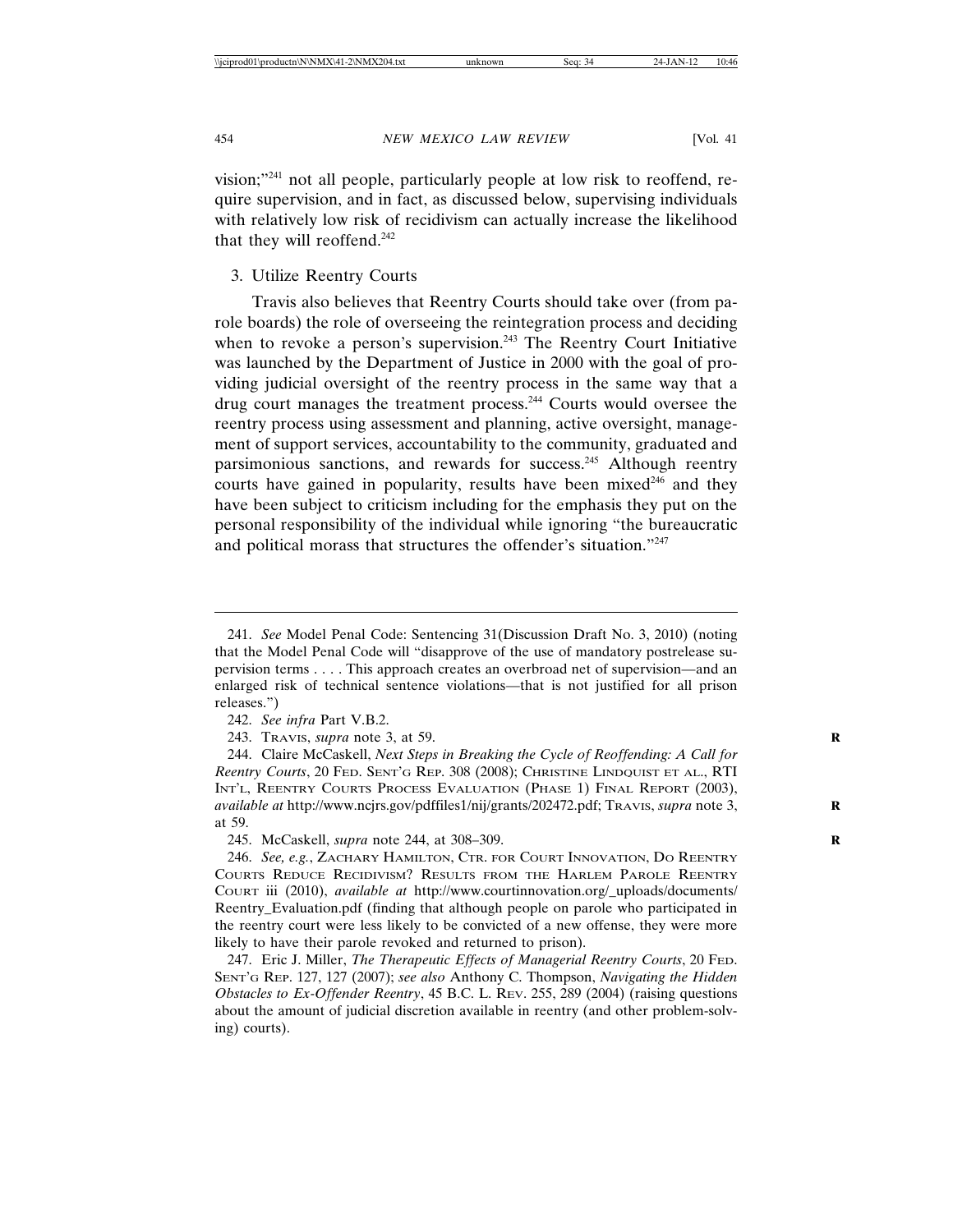## 4. Make Parole Supervision a Local Function

Another suggestion is to shift responsibility for parole supervision from the state to local authorities, such as probation departments, in the hope of improving outcomes.<sup>248</sup> Jonathan Simon argues that California should get rid of state parole but "require all California prisoners to report periodically to local police or probation" and let counties provide a "locally crafted solution."249 California is currently considering a modified version of this proposal: to address its fiscal problems, it is considering shifting some adult parole operations from the state to counties and banning state prison commitments for certain parole violations.250 However, there is no evidence to support the proposition that counties, specifically county probation agencies, would be any better either at improving public safety or promoting reintegration.<sup>251</sup> Indeed in some states people on parole are already supervised at the local level and there is no evidence to suggest that outcomes in those states are better than in those where parole supervision is a centralized state function.252

## 5. Improve the Existing Parole System

Joan Petersilia is one of the few scholars who argue for the return of discretionary parole; she cites evidence that people released under discretionary parole are more likely to successfully complete their parole terms than those released under mandatory parole.<sup>253</sup> However, she also argues that states should learn from the recent research on what works and improve their existing systems by utilizing evidence-based practices, which are practices that research has shown to be effective.<sup>254</sup> These practices include assessing risk and needs, targeting interventions based on risk and

253. PETERSILIA, *supra* note 5, at 70 (citing Connie Stivers, *Impacts of Discretion-* **R** *ary Parole Release on Length of Sentence Served, Percent of Imposed Sentence Served, and Recidivism* (unpublished M.A. thesis, University of California, Irvine) (2001)).

254. *Id.* at 71-73; see also REENTRY POLICY COUNCIL REPORT, supra note 3.

<sup>248.</sup> Jonathan Simon, *Parole Policies Weak Link in Prison Reduction Plans*, GOV-ERNING THROUGH CRIME (Mar. 23, 2010, 6:34 AM), http://governingthroughcrime. blogspot.com/2010/03/parole-policies-weak-link-in-prison.html.

<sup>249.</sup> *Id.*

<sup>250.</sup> Shane Goldmacher, *Brown Eases Inmate Plan*, L.A. TIMES, Mar. 1, 2011.

<sup>251.</sup> As with parole supervision, there is little research on the effectiveness of probation supervision. There is one widely cited study, but although it did find that probation reduced the recidivism of people on probation, it was unclear whether it was the probation *supervision* itself affecting behavior or the arrest and/or sentencing events. Doris MacKenzie et al., *The Impact of Probation on the Criminal Activities of Offenders*, 36 J. OF RES. IN CRIME & DELINQ. 423 (1999).

<sup>252.</sup> For example, in Oregon, people on post-prison supervision are supervised by local community corrections agencies. Oregon Parole Conditions, *supra* note 96.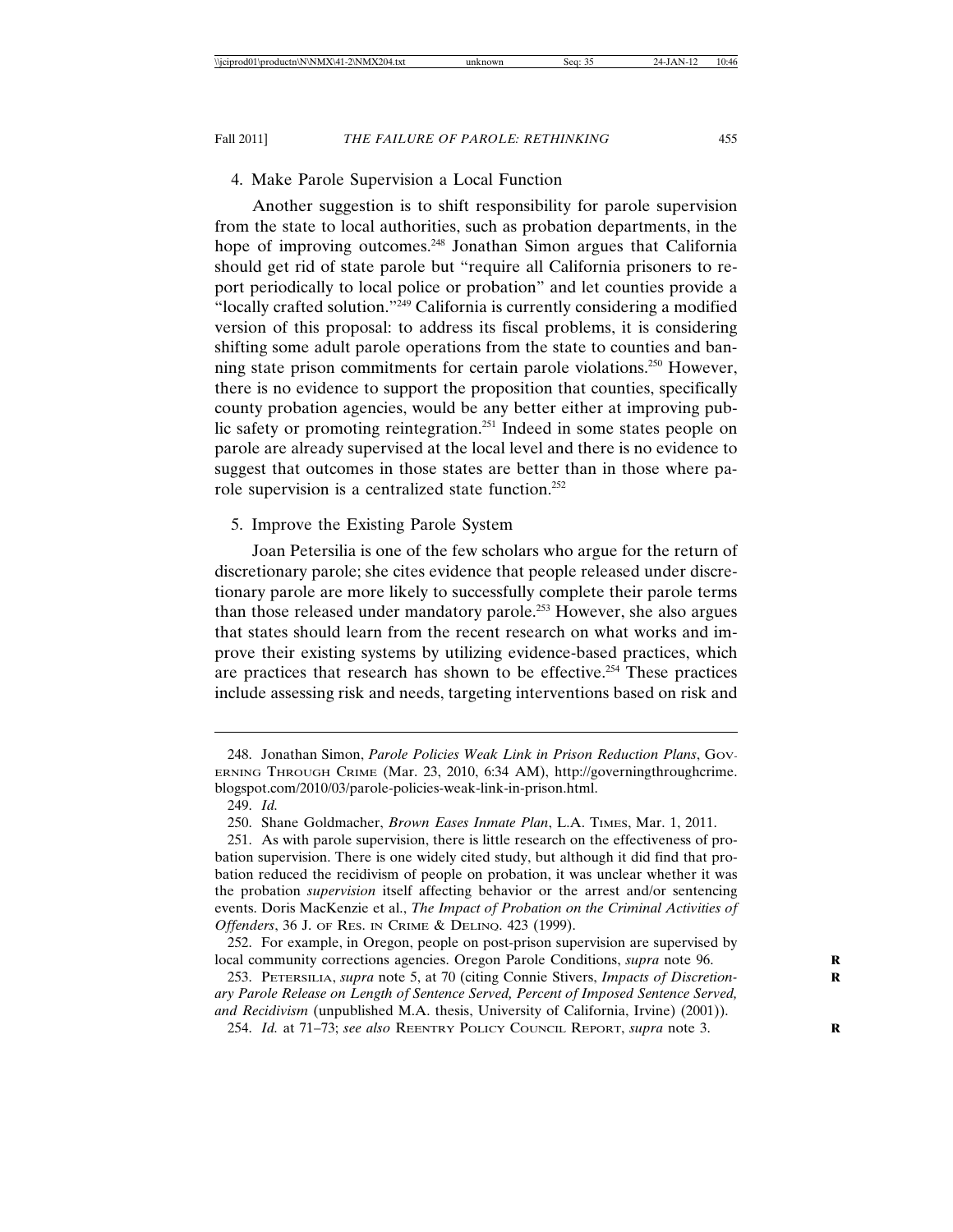need (focusing resources on moderate and high-need individuals), relying on graduated sanctions (including the use of positive reinforcements), utilizing cognitive behavioral therapy, and measuring outcomes beyond recidivism, including drug use and employment.255 Another suggestion to improve parole is to focus resources and services on the period soon after release, which is when most people are at higher risk to reoffend.256

This general approach of implementing evidence-based practices in parole is increasingly popular among states and early results show promise. For example, as part of a system-wide strategy to reduce recidivism and cut corrections costs, Kansas set a goal of reducing parole and probation revocations by 20 percent.257 The initial results are positive. In part by implementing evidence-based practices, between 2006 and 2009 Kansas reduced the number of revocations to prison by almost 25 percent.<sup>258</sup> Similarly, in 2007, Texas, facing the choice between building new prisons and reducing the number of people incarcerated, engaged in a system-wide reform strategy.259 The Texas Legislature expanded substance use, mental health, and intermediate sanction facilities and programs that focused on people under probation and parole supervision with the goal of reducing the number of revocations.<sup>260</sup> Between 2006 and 2008, the parole revocation rate decreased by 25 percent.<sup>261</sup> Other states have also implemented

256. JACOBSON, *supra* note 20, at 167–68. **R**

<sup>255.</sup> BRAD BOGUE ET AL., NAT'L INST. OF CORR., IMPLEMENTING EVIDENCE-BASED PRACTICE IN COMMUNITY CORRECTIONS: THE PRINCIPLES OF EFFECTIVE IN-TERVENTION 3 (2004), *available at* http://static.nicic.gov/Library/019342.pdf; *see also* PUTTING PUBLIC SAFETY FIRST, *supra* note 13 (outlining parole supervision strategies **R** to enhance reentry outcomes); *infra* Part IV.B.3. Many of these evidence-based practices draw on the Risk-Needs-Responsivity (RNR) theory of rehabilitation, which focuses on assessing risks and needs, and ensuring that correctional interventions are matched to the motivation, learning style and circumstances of the individual. *See generally* D.A. Andrews et al., *Classification for Effective Rehabilitation: Rediscovery Psychology*, 17 CRIM. JUST. & BEHAV. 19 (1990).

<sup>257.</sup> KAN. DEP'T OF CORR., STATEWIDE COMMUNITY CORRECTIONS RISK REDUC-TION INITIATIVE 1 (2010), *available at* http://www.doc.ks.gov/publications/the-senatebill-14-risk-reduction-initiative/Community%20Corrections%202009%20Annual%20 Report.pdf/.

<sup>258.</sup> *Id.* at 13; *see also* Andres F. Rengifo et al., *Cents and Sensibility: A Case Study of Corrections Reform in Kansas and Michigan*, 38 J. CRIM. JUST. 419, 421–23 (2010) (discussing the Kansas Risk Reduction Initiative).

<sup>259.</sup> COUNCIL ON STATE GOV'TS, JUSTICE REINVESTMENT IN TEXAS: ASSESSING THE IMPACT OF THE 2007 JUSTICE REINVESTMENT INITIATIVE (2009), *available at* http://justicereinvestment.org/files/texas\_bulletin.pdf.

<sup>260.</sup> *Id.* at 2, 4.

<sup>261.</sup> *Id.* at 6.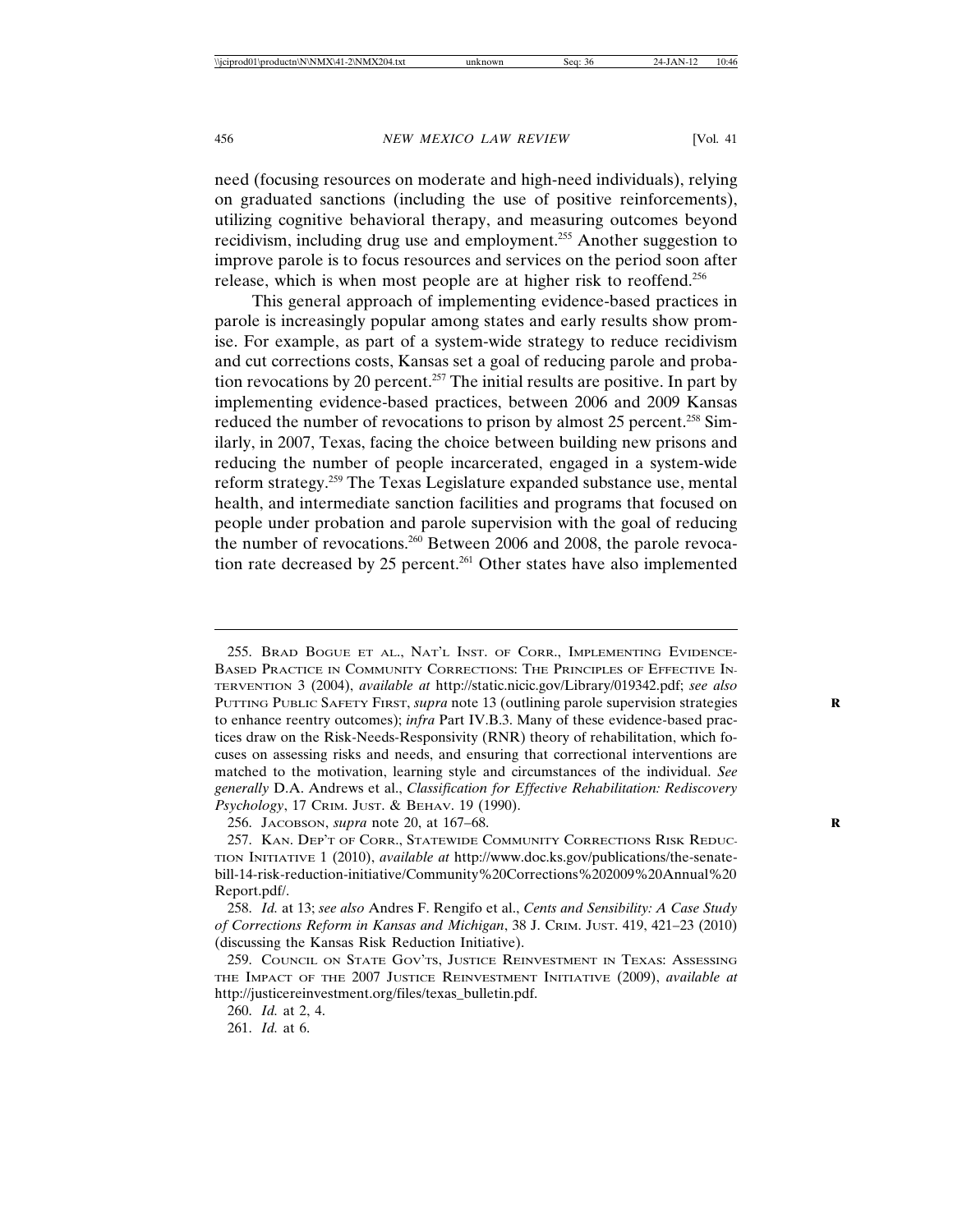more limited reforms, including reducing supervision requirements and expanding the use of positive rewards.<sup>262</sup>

However, while these reforms are promising and seem to have had some positive impact, for the most part, they leave the main structure of parole intact. Horn has criticized attempts to improve the existing parole system as "throwing good money after bad" and "enlarging an already inefficient and unfair bureaucracy."263 Further, as with the other ideas for parole reform described above, they do not fully address the negative impacts that parole has on reentry and reintegration.<sup>264</sup> Below are suggested ways to improve the reentry process while retaining parole supervision in a more limited form.

## *B. Comprehensive Parole and Reentry Reform*

Given how integrated reentry and parole currently are, it is impossible to think about changing one without the other. For this reason, this article suggest that states consider a comprehensive, thoughtful set of reforms that utilizes what is known about what works in corrections programming and treatment, but that states also accept the fact that parole supervision does not appear to be helping people reenter society.<sup>265</sup> This set of reforms should have four elements: (1) administer risk assessment tools prior to release to determine the likelihood of reoffending; (2) eliminate parole supervision for people at low risk to reoffend; (3) provide access to a reentry specialist and reentry services on a voluntary basis to all people leaving prison regardless of whether or not they are on supervision; and (4) improve supervision for high risk people that remain on parole by relying on evidence-based practices and incorporating the goals and priorities of the individual under supervision.

Although the findings presented in Part IV might suggest a complete abolition of parole supervision, this is not politically feasible. Given how entrenched parole supervision is in our criminal justice systems, policymakers would likely be politically uncomfortable abolishing parole entirely. Virginia, one of only two states that attempted to abolish parole

<sup>262.</sup> SCOTT-HAYWARD, *supra* note 56, at 7–9. **R**

<sup>263.</sup> JACOBSON, *supra* note 20, at 163 (quoting personal communications with Mar- **R** tin Horn on Aug. 31, 2002).

<sup>264.</sup> *See supra* Part IV.

<sup>265.</sup> As previously mentioned, this article is not concerned with parole *release* and therefore no position is taken regarding the relative merits of the various types of release mechanisms. Further, these proposed reforms apply only to people released from prison and do not address jail reentry issues. For a discussion of jail reentry, see Amy L. SOLOMON ET AL., URBAN INST., LIFE AFTER LOCKUP: IMPROVING REENTRY FROM JAIL TO THE COMMUNITY (2008), *available at* http://www.urban.org/Uploaded PDF/411660\_life\_after\_lockup.pdf.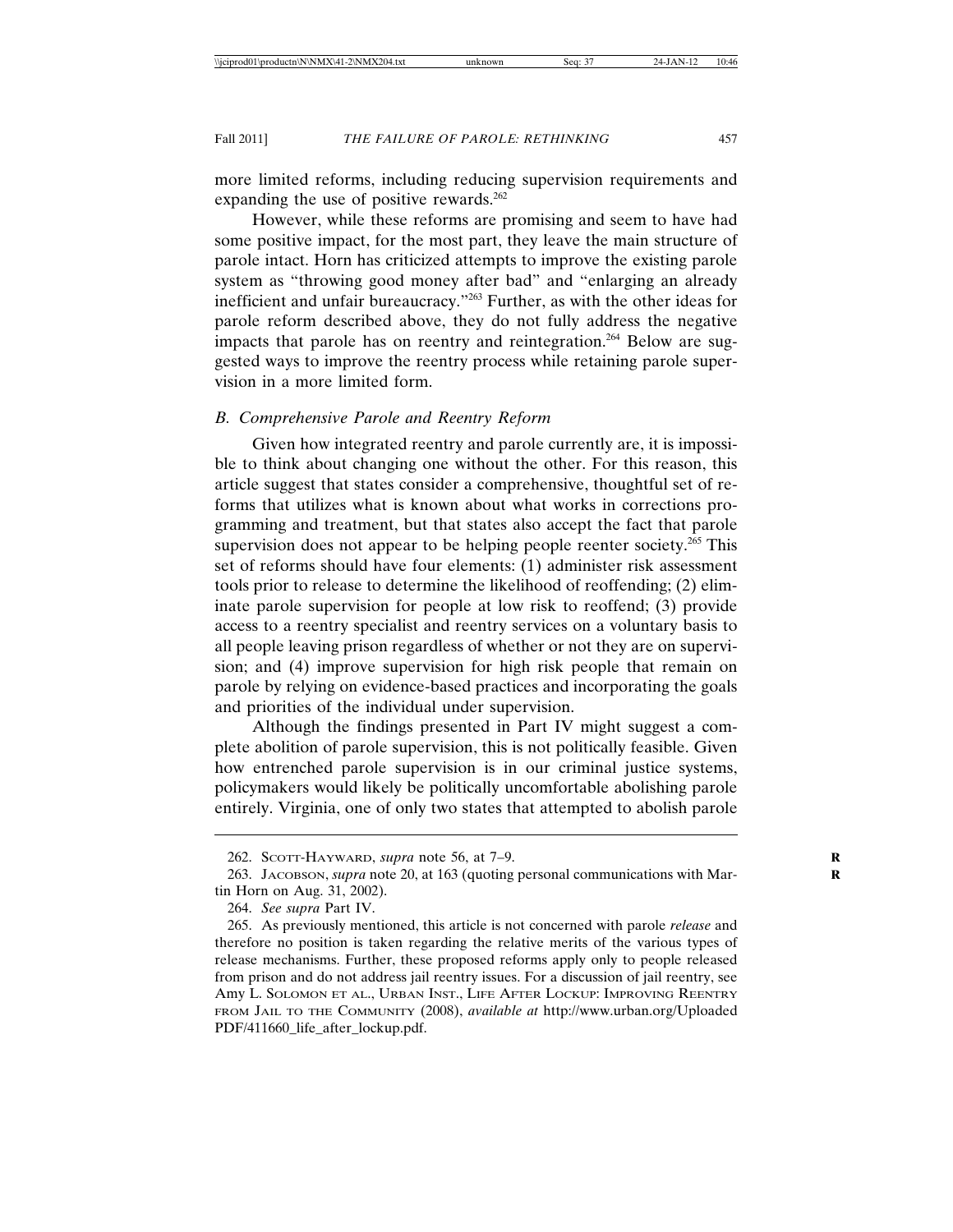supervision, reinstated it just four years after its initial abolition.<sup>266</sup> It is likely that any calls for abolition would lead to fierce opposition from the labor unions that represent parole officers. In addition, the reaction of the union representing police officers in Los Angeles to the implementation of nonrevocable parole in California267—describing it as a "threat to officers" and "a policy that puts officers and the public in danger"—is indicative of the kinds of reactions one might expect if parole supervision was eliminated entirely.<sup>268</sup>

1. Risk Assessment

Although risk-based classifications have been subject to criticism since their inception, $269$  the quality of risk assessment instruments has improved dramatically over the last decade.270 Risk assessment instruments attempt to predict who will reoffend by scoring subjects on a series of measures that can affect recidivism.271 The first risk assessment instruments included only static factors, or factors not amenable to change in the sense that they are not under an individual's control, such as age and

270. *See generally* D.A. Andrews et al., *The Recent Past and Near Future of Risk and/or Need Assessment*, 52 CRIME & DELINQ. 7 (2006); Marc Levin, *The Role of Risk Assessment in Enhancing Public Safety and Efficiency in Texas Corrections*, TEX. PUB. POL'Y FOUND. POL'Y PERSPECTIVE, July 2010, *available at* http://www.texaspolicy. com/pdf/2010-07-PP15-RiskAssessment-ml.pdf; Brenda Vose et al., *The Empirical Status of the Level of Service Inventory*, FED. PROBATION, Dec. 2008, at 22.

<sup>266.</sup> *See supra* note 84 and accompanying text. **R**

<sup>267.</sup> Described in more detail below, non-revocable parole eliminates parole supervision and conditions for certain low risk people.

<sup>268.</sup> Andrew Blankstein, *LAPD Complains About Parole Officers Classifying Suspect in Police Shooting As "Low-Level, Nonviolent,"* L.A. TIMES: L.A. NOW (July 14, 2010, 5:25 PM), http://latimesblogs.latimes.com/lanow/2010/07/lapd-slams-paroleofficials-for-classifying-parolee-in-police-shooting-as-lowlevel-nonviolent.html.

<sup>269.</sup> For some examples of recent criticisms, see Bernard E. Harcourt, *Risk as a Proxy for Race,* CRIMINOLOGY & PUB. POL'Y (forthcoming), *available at* http://papers .ssrn.com/sol3/papers.cfm?abstract\_id=1677654 (arguing that "risk today has collapsed into prior criminal history, and prior criminal history has become a proxy for race"); BERNARD HARCOURT, AGAINST PREDICTION: PROFILING, POLICING, AND PUNISHING IN AN ACTUARIAL AGE (2006); Michael D. Reisig et al., *Assessing Recidivism Risk Across Female Pathways To Crime*, 23 JUST. Q. 384 (2006) (arguing that risk instruments are not good at predicting recidivism of women). Although these criticisms hold some weight, the author argues that they are less relevant when the risk assessment instruments are to be used, as proposed in this article, to remove individuals from criminal justice control rather than to impose additional punishment or requirements on them.

<sup>271.</sup> Levin, *supra* note 270, at 1. **R**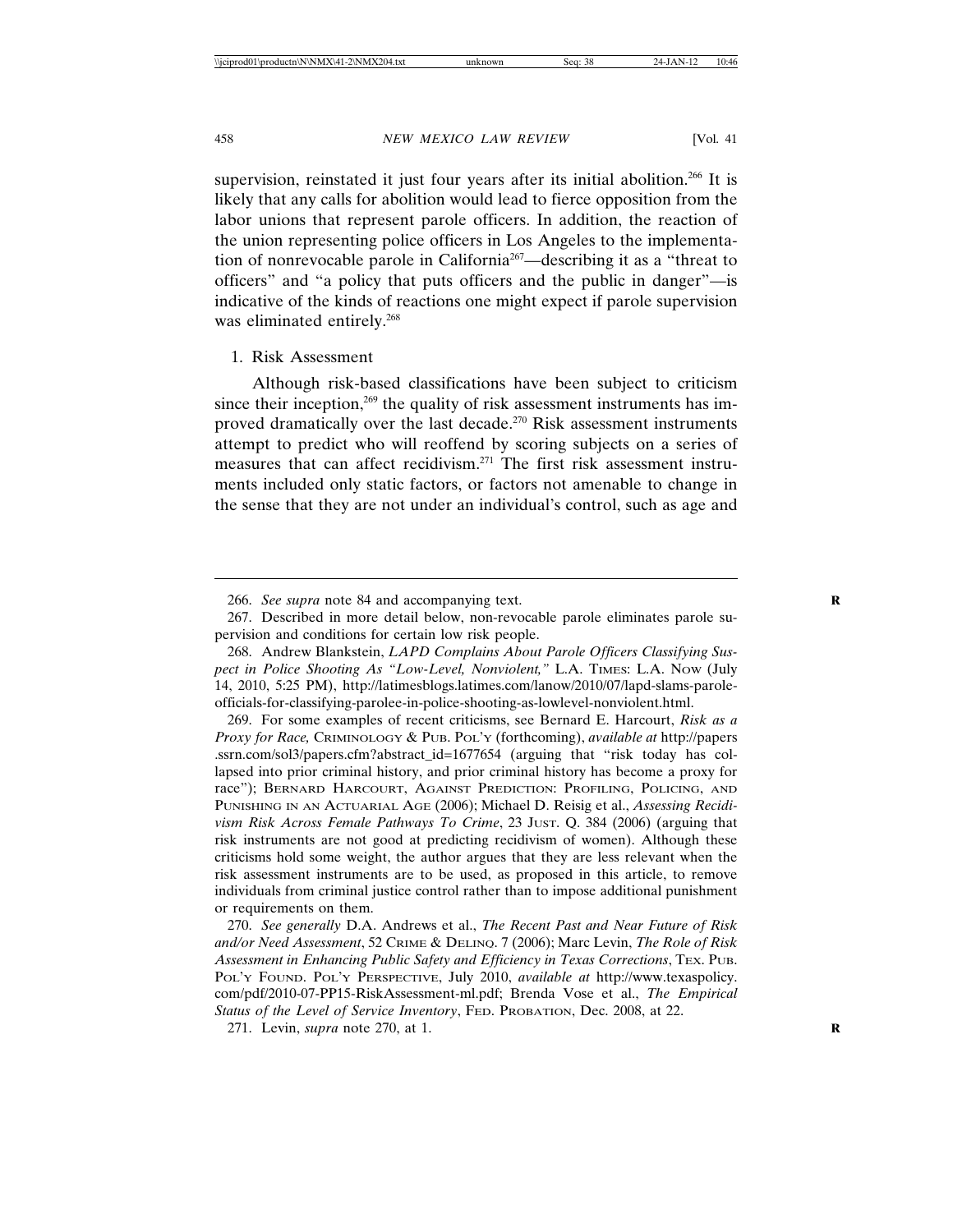criminal history.272 Current instruments include both static risk factors and dynamic risk and/or need factors, which are factors that can potentially be changed through treatment or other interventions—these include substance use, antisocial cognition, and antisocial associates.273 The current generation of risk assessment instruments has been shown to be better than clinical judgments in predicting whether or not an individual will reoffend.<sup>274</sup>

Given the inadequacy of clinical judgment alone, and the fact that most states already use them at various points in their criminal justice systems, this article concludes that risk assessment instruments are the best, if not a perfect, method to classify individuals and determine who should be released from prison without any supervision.<sup>275</sup> However, there can be improvements in how they are used. Although the fourth generation of instruments can be used to create a case management plan that can be revised with frequent reassessments, this is not always done, which reduces their effectiveness.<sup>276</sup> Risk assessment instruments should be used at two points: first, to classify individuals and determine who should be released to parole supervision and who should be released without any supervision; and second, for people released to supervision, the instruments can be used to help create a case management plan that will ensure that the individual's needs are being met and will allow a person to leave supervision when he or she is no longer at a high risk to reoffend.

<sup>272.</sup> Scott VanBenschoten, *Risk/Needs Assessment: Is This the Best We Can Do?*, FED. PROBATION, Sept. 2008, at 38, 39. These are known as second-generation instruments; the first generation being clinical judgment alone. *Id.*

<sup>273.</sup> *Id.*; Andrews et al., *supra* note 270, at 11. These are third-generation instruments; fourth-generation instruments are similar to the third generation but include a role for case management. *Id.* at 12–17.

<sup>274.</sup> Andrews et al., *supra* note 270 at 22. Most of the testing has been done with the Level of Service Inventory-Revised or the Level of Service/CMI; other instruments exist, such as the Wisconsin risk assessment instrument, but they have not been subject to as much testing and therefore their validity is not as clear. *Id.* at 15.

<sup>275.</sup> In some states the use of risk assessment instruments is statutorily mandated. *See, e.g.*, Illinois Crime Reduction Act of 2009, 730 ILL. COMP. STAT 190/15 (2010).

<sup>276.</sup> *See* Andrews et al., *supra* note 255, at 22–23 (noting that when reassessments **R** are not done, then third- and fourth-generation instruments are only as good as second-generation ones); *see also* Bonta et al., *supra* note 132, at 266-67 (findings "suggest a lack of follow through between assessment and case management" leading to a lack of emphasis on addressing criminogenic needs).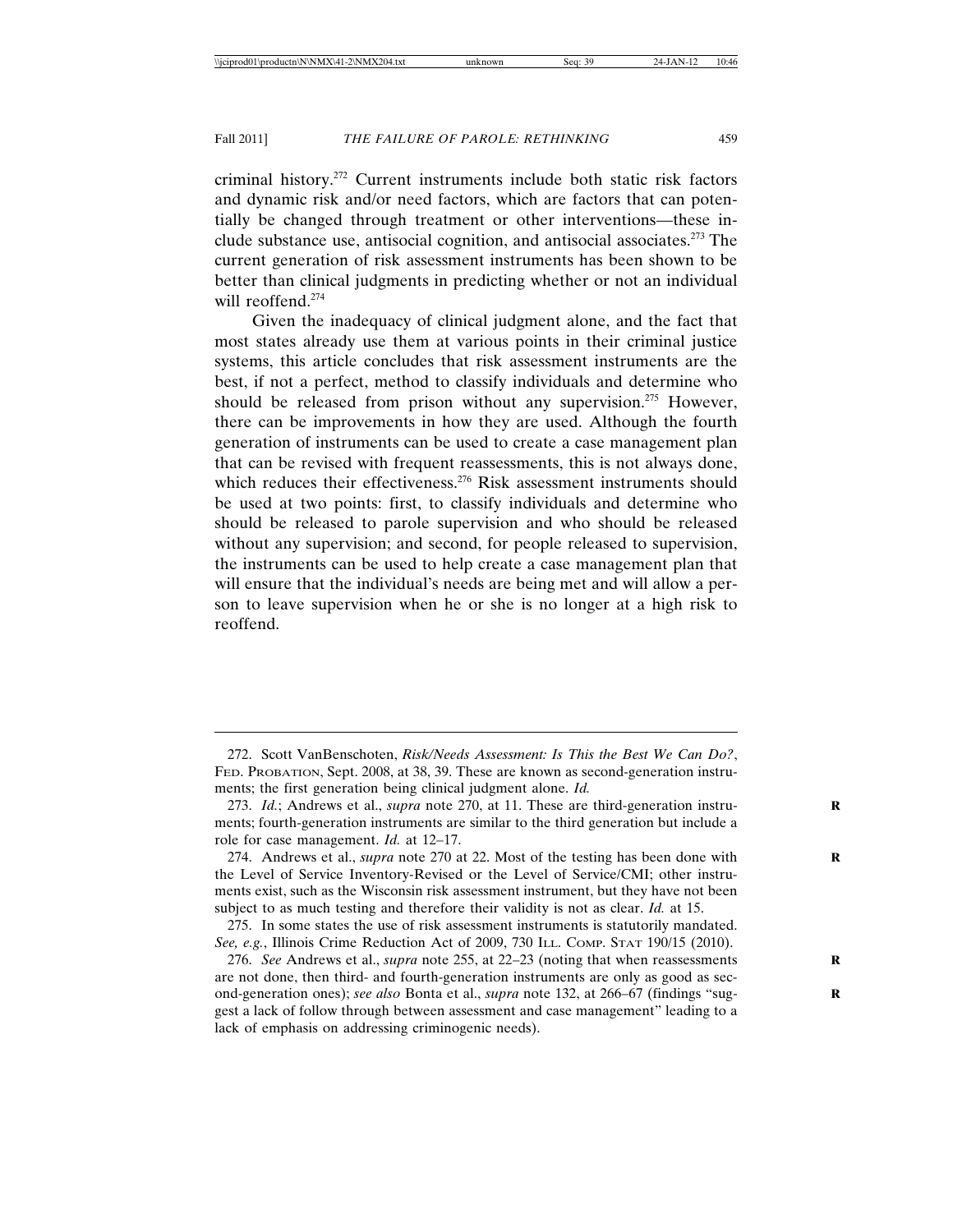## 2. Eliminate Supervision for Low Risk People

Over the last few years, some states have begun minimizing, or even eliminating, supervision for certain low risk people.277 For example, California recently undertook a thorough study of its parole system and enacted a number of reforms, including instituting non-revocable parole.<sup>278</sup> This allows certain people who are at low risk to reoffend to be released from prison without any supervision or conditions, meaning they cannot be returned to prison unless they commit a new crime.<sup>279</sup> However, under this new law, people are still considered to be on parole and are subject to its search and seizure provisions.<sup>280</sup>

Going a step further and eliminating parole supervision entirely for this population will likely have no effect on public safety and will make the reentry process easier for people leaving prison. The research described above suggests generally that parole supervision does not improve public safety.281 Further, other studies have found that there is no increase in recidivism when low risk people are not supervised, and in fact, requiring low risk people to participate in treatment programs can worsen their prospects and increase the likelihood that they will reoffend.282 There are a number of possible reasons for this, including the fact that supervising low risk people and placing them in programs can disrupt their pro-social networks.283 In addition, increased supervision and the associated conditions increases the likelihood that violations will occur.<sup>284</sup> These poor public safety outcomes, combined with the fact that parole supervision does not appear to help people reintegrate, support the conclusion that supervision of low risk people is not an effective use of re-

278. CAL. PENAL CODE § 3000.03 (West 2010).

281. *See supra* Part IV.A.

<sup>277.</sup> For example, in 2009, the Washington Department of Corrections ended supervision of some low risk people. *See* WASH. REV. CODE § 9.94A.500 to 640.

<sup>279.</sup> *See id.*

<sup>280.</sup> *Sidebar: Benefits of Non-Revocable Parole*, *Division of Adult Parole Operations: Non-Revocable Parole*, CAL. DEPT. OF CORR. & REHAB., http://www.cdcr.ca. gov/Parole/Non\_Revocable\_Parole/index.html (last visited Mar. 28, 2011).

<sup>282.</sup> *See* CHRISTOPHER T. LOWENKAMP & EDWARD J. LATESSA, TOPICS IN COM-MUNITY CORRECTIONS: UNDERSTANDING THE RISK PRINCIPLE: HOW AND WHY COR-RECTIONAL INTERVENTIONS CAN HARM LOW RISK OFFENDERS (2004), *available at* http://www.yourhonor.com/dwi/sentencing/RiskPrinciple.pdf; *see also* Christopher T. Lowenkamp et al., *The Risk Principle in Action: What Have We Learned from 13,676 Offenders and 97 Correctional Programs?*, 52 CRIME & DELINQ. 77, 88 (2006) (finding programs showed increases in recidivism rates unless they targeted higher risk people).

<sup>283.</sup> Lowenkamp et al, *supra* note 282, at 89. **R**

<sup>284.</sup> *Id.*; *see also* JACOBSON, *supra* note 20, at 150; Burke, *supra* note 8, at 11.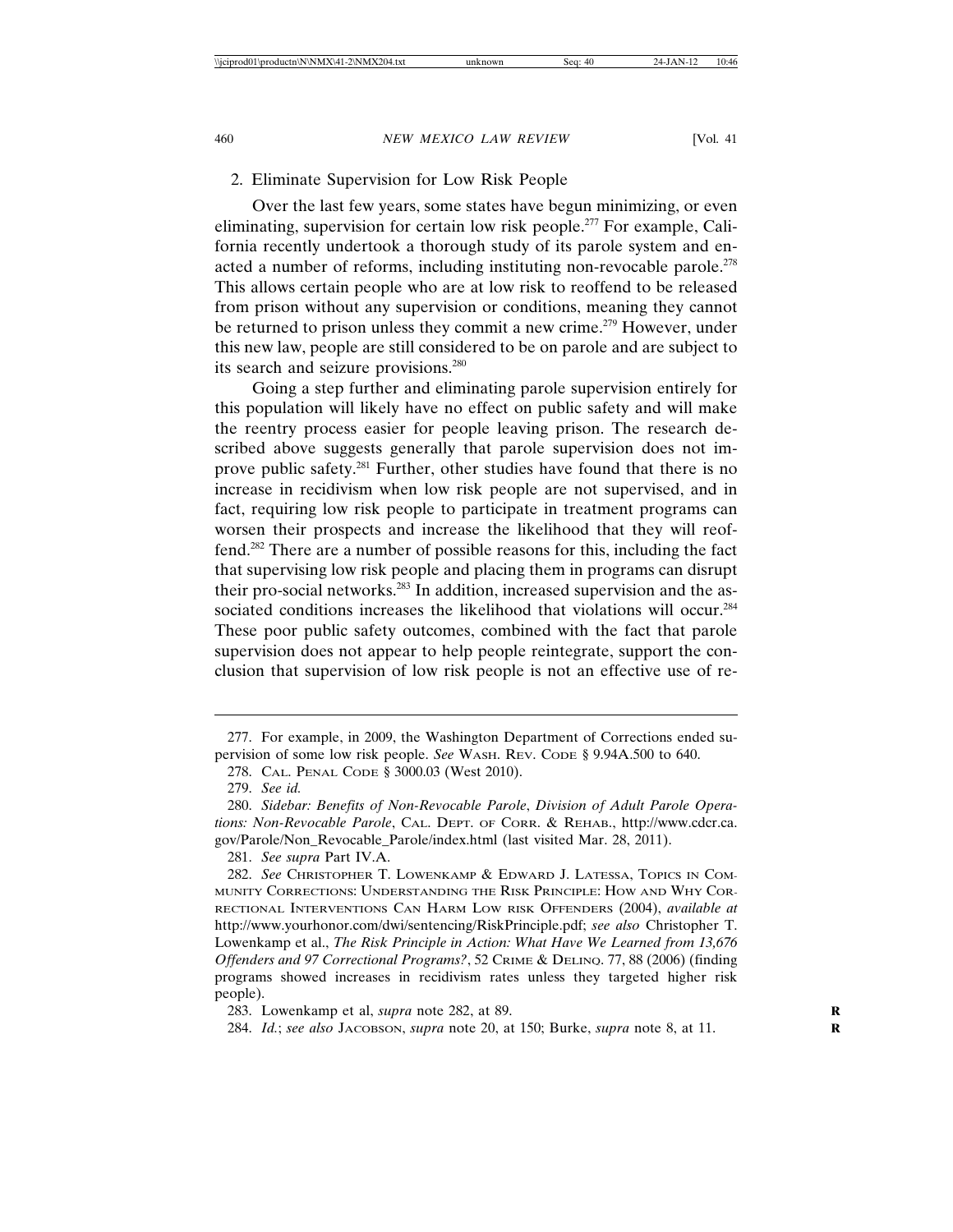sources and therefore should be eliminated. Further, this is a smaller step than eliminating all parole supervision, which should make it more palatable to policymakers.

#### 3. Reentry Services

While California's experiment with non-revocable parole is a step in the right direction, its apparent failure to provide people with any reentry services is problematic. All people leaving prison, whether they are on parole or not, and whether they have a low or high risk of reoffending, should have access to reentry services. While some people leaving prison may be able to access services available in the community without help, many more are likely to need assistance negotiating the bureaucracy of reentry.285 As explained earlier, not only are the barriers to be overcome numerous, but there are large numbers of organizations and government agencies that provide services, not all of which are reliable or effective.<sup>286</sup> It is unrealistic to expect people just returning from prison to be able to negotiate state systems, such as welfare and housing, as well as to choose among competing service and/or treatment providers and assess their relative quality.

Although many parole agencies have reentry or reintegration as a mission, and some individual parole officers see this as a priority, the participants in this study and the other studies described above indicated that parole officers were not a resource for them when it came to reentry.<sup>287</sup> This is likely a result of the emphasis that parole agencies place on surveillance and monitoring and the fact that the surveillance and reentry functions of parole conflict. For this reason, to assist people returning from prison with the reentry process, this article proposes splitting the surveillance and reentry functions of parole and establishing the position of "reentry specialist."288 This individual would be employed by the state

<sup>285.</sup> *See supra* notes 231–232 and accompanying text. **R**

<sup>286.</sup> *Id.*

<sup>287.</sup> *See supra* Part IV.B.2.ii.

<sup>288.</sup> In some ways this is similar to an overhaul of the organizational culture within the Kansas Department of Corrections that occurred as part of the Kansas Risk Reduction Initiative. *See* Rengifo et al., *supra* note 258, at 423. New caseloads were developed for people at high risk to offend, that split the reentry and supervision functions of parole. Traditional parole officers were to focus on supervision and monitoring adherence to parole conditions, while "reentry specialists" were to focus on linking people to services. *Id.*; *see also* Conrad, *supra* note 222, at 23–24 ("Of what real value is it in the helping process to be an expert in the operations of the criminal justice system? Is it not of considerably greater value to have a full knowledge of the resources of the community, to be able to offer services according to determined needs rather than according to present and past status? For a man who needs a job, a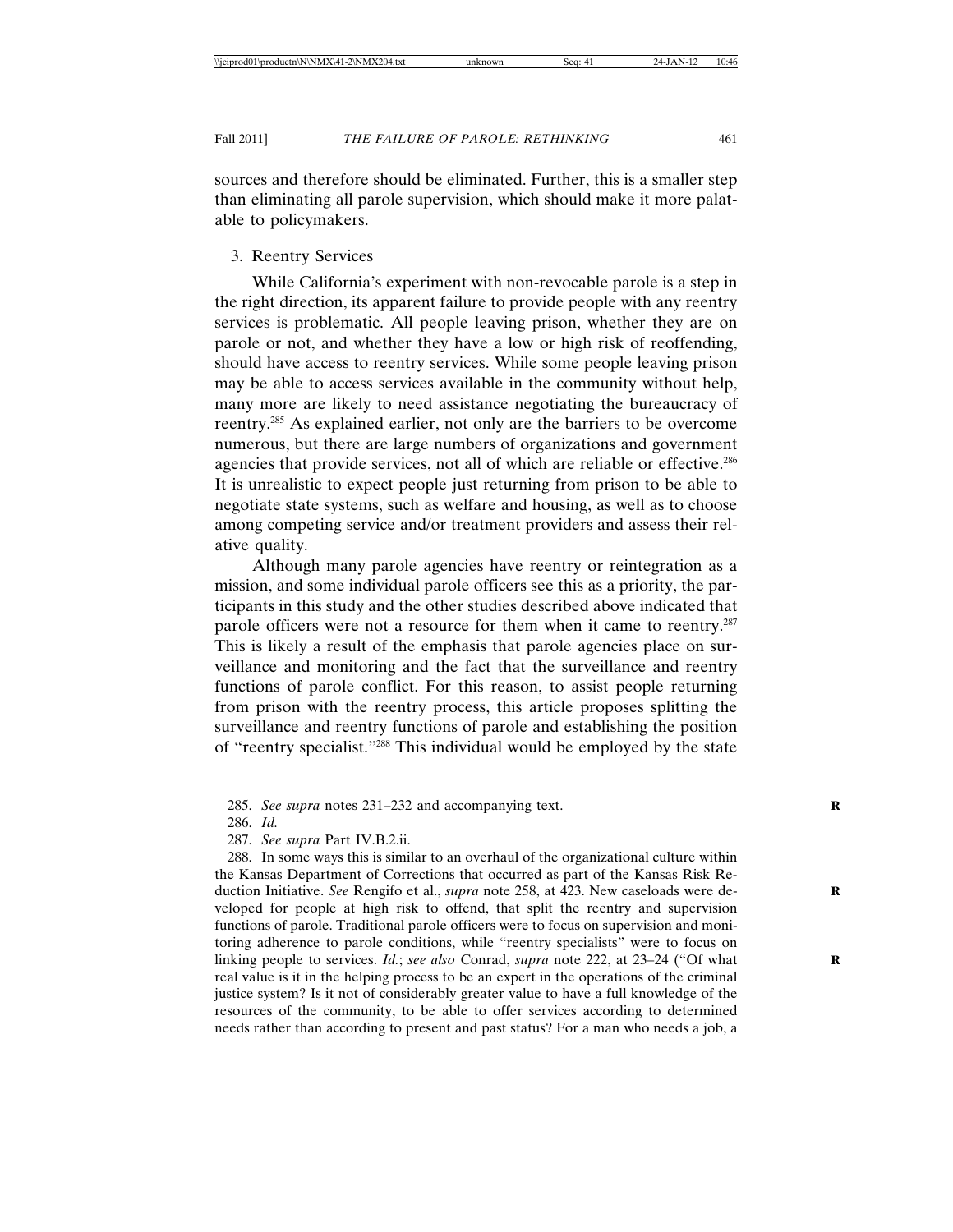and would be housed in the community corrections or reentry divisions of the state department of corrections or criminal justice. However, he or she would not be a parole officer and would not have any law enforcement powers.

The purpose of this position is primarily to act as a service broker. Soon after leaving prison, a person would be required to have one meeting with a reentry specialist during which the specialist would explain their role, the types of services available, and the fact that meeting with the specialist and participating in any services or treatment programs is voluntary. The specialist would have access to the results of the risk/needs assessment conducted prior to release in order to ascertain the particular needs of the individual but he or she should also work with the individual to ascertain his or her priorities.<sup>289</sup>

The specialist's role is to link the individual to services such as job training programs, counseling, etc., but he or she would not provide any direct services. There are two reasons for this. First, even though the specialist is not a parole officer, he or she will still be employed by the state and thus people not on parole will likely still see them as connected with the criminal justice system and be less likely to open up. Further, people who are on parole will be more likely to seek help if they know that availing of treatment or services will not have any effect on their status with parole. A person struggling with substance use issues should be able to talk to someone about relapse without the fear that what it said will get back to the parole officer somehow and affect the individual's continued status on parole.

Some might argue that having two people do what one person normally does would increase costs at a time when resources are limited. However, there is no reason to think that this would increase costs. Eliminating supervision for low risk people will likely save states a significant amount of money, which can be used to cover the cost of reentry services. While there will be a need for fewer parole officers, we know that many officers would rather focus on the casework aspect of parole<sup>290</sup> and therefore those officers could retrain as reentry specialists.

decent place to stay, or simply good and disinterested advice, the terms of reference should not be his legal disabilities or the stigmata of retribution and control. He should be helped as a person in need by an agency with experience in meeting these needs. What reason is there to suppose that a counselor of a vocational rehabilitation service cannot do as well as or better than a parole officer in getting an ex-offender placed in employment?").

<sup>289.</sup> WARD & MARUNA, *supra* note 21, at 131–32. **R**

<sup>290.</sup> *See supra* note 136 and accompanying text.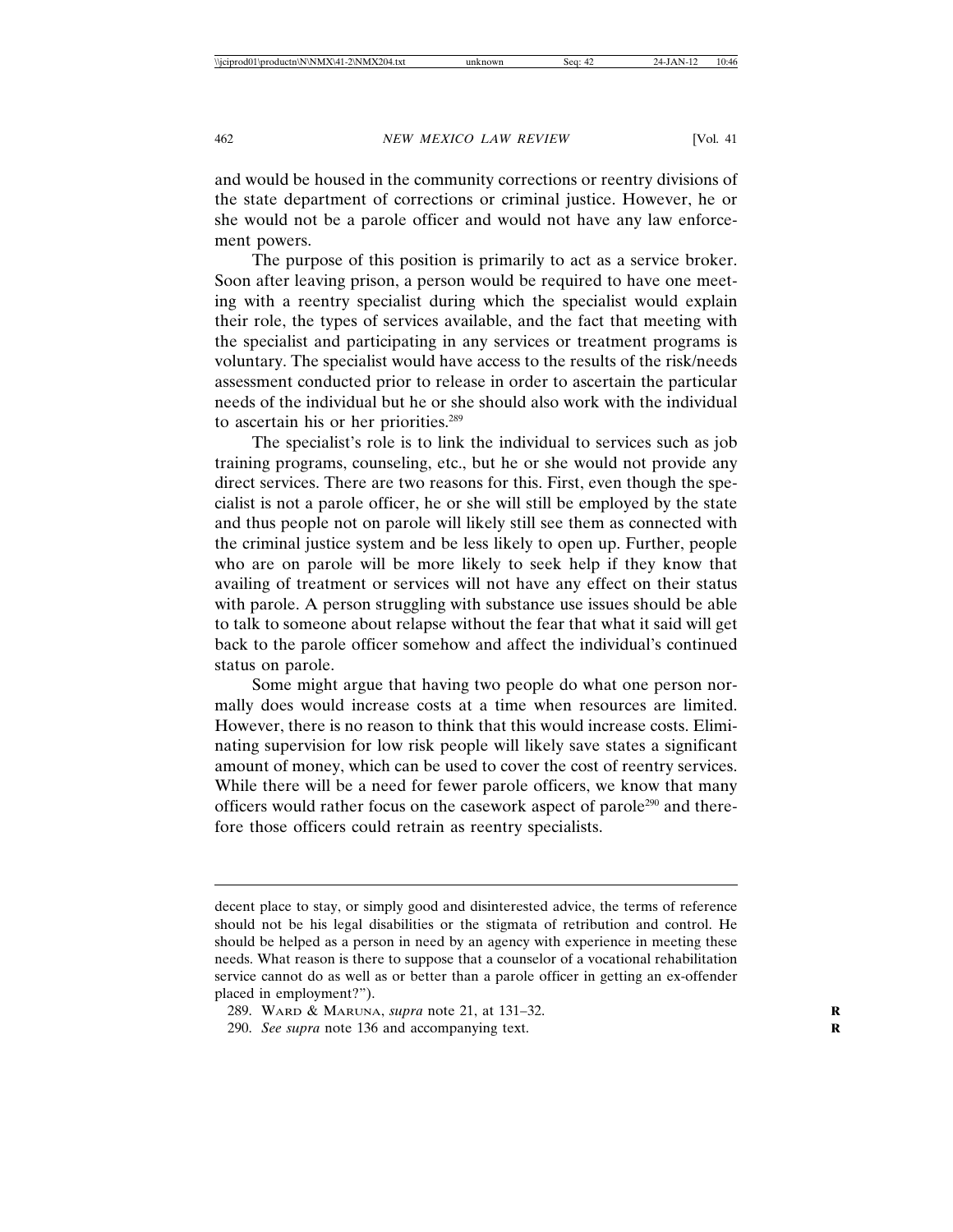On the other hand, Horn and others would question retaining any role for the state given its lack of success thus far. However, as Travis argues, reentry remains at least in part the responsibility of the state.<sup>291</sup> Further, states are in the best position to provide advice on how to negotiate their own bureaucracies. They also have the ability to certify and/or approve treatment providers and other agencies as well as to provide oversight and accountability.

#### 4. Improve Parole Supervision Practices

For policy reasons, eliminating supervision for people at a high risk to reoffend is not feasible. However, even amongst this group, supervision alone is not enough to reduce recidivism and improve outcomes.<sup>292</sup> For parole supervision to be effective, it must incorporate strategies that change behavior, and through that, reduce recidivism.<sup>293</sup> There are a number of such strategies that rely on evidence-based practices and show promise for improving parole supervision.294

First, as Travis has argued, the conditions imposed on individuals should be limited and tailored to their risks and needs.<sup>295</sup> The more conditions there are, the harder it is to comply and the more likely it is that the individual will fail.296 In addition, violations of conditions should be addressed by using systems of graduated sanctions that include rewards for positive behavior. As discussed earlier, some states have formalized graduated sanctions tools, and results to date are positive.<sup>297</sup> For example, Ohio's graduated sanctions matrix allows for multiple sanctions for violative behavior before revocation, ranging from more restrictive conditions to half-way house placement.<sup>298</sup> A 2008 evaluation found that the matrix saved money through reductions in both costly revocation hearings and actual revocations, while recidivism was reduced through combining progressive sanctions with added treatment services.<sup>299</sup>

Second, in addition to using risk assessments to determine whether a person is in need of supervision, parole agencies should utilize the new

<sup>291.</sup> *See supra* note 235 and accompanying text. **R**

<sup>292.</sup> PUTTING PUBLIC SAFETY FIRST, *supra* note 13, at 12. **R**

<sup>293.</sup> *Id*. at 4.

<sup>294.</sup> *See id.* Not all of the strategies described in the report have been specifically tried on parole, but have been shown effective in the criminal justice system as a whole.

<sup>295.</sup> TRAVIS, *supra* note 3, at 56. **R**

<sup>296.</sup> JACOBSON, *supra* note 20, at 150. **R**

<sup>297.</sup> *See generally* Fialkoff, *supra* note 105. **R**

<sup>298.</sup> MARTIN & VAN DINE, *supra* note 105, at 5–8; *see also* Grattet et al., *supra* **R** note 87 (discussing California's Parole Violation Decision-Making Instrument). **R**

<sup>299.</sup> MARTIN & VAN DINE, *supra* note 105, at 17, 27. **R**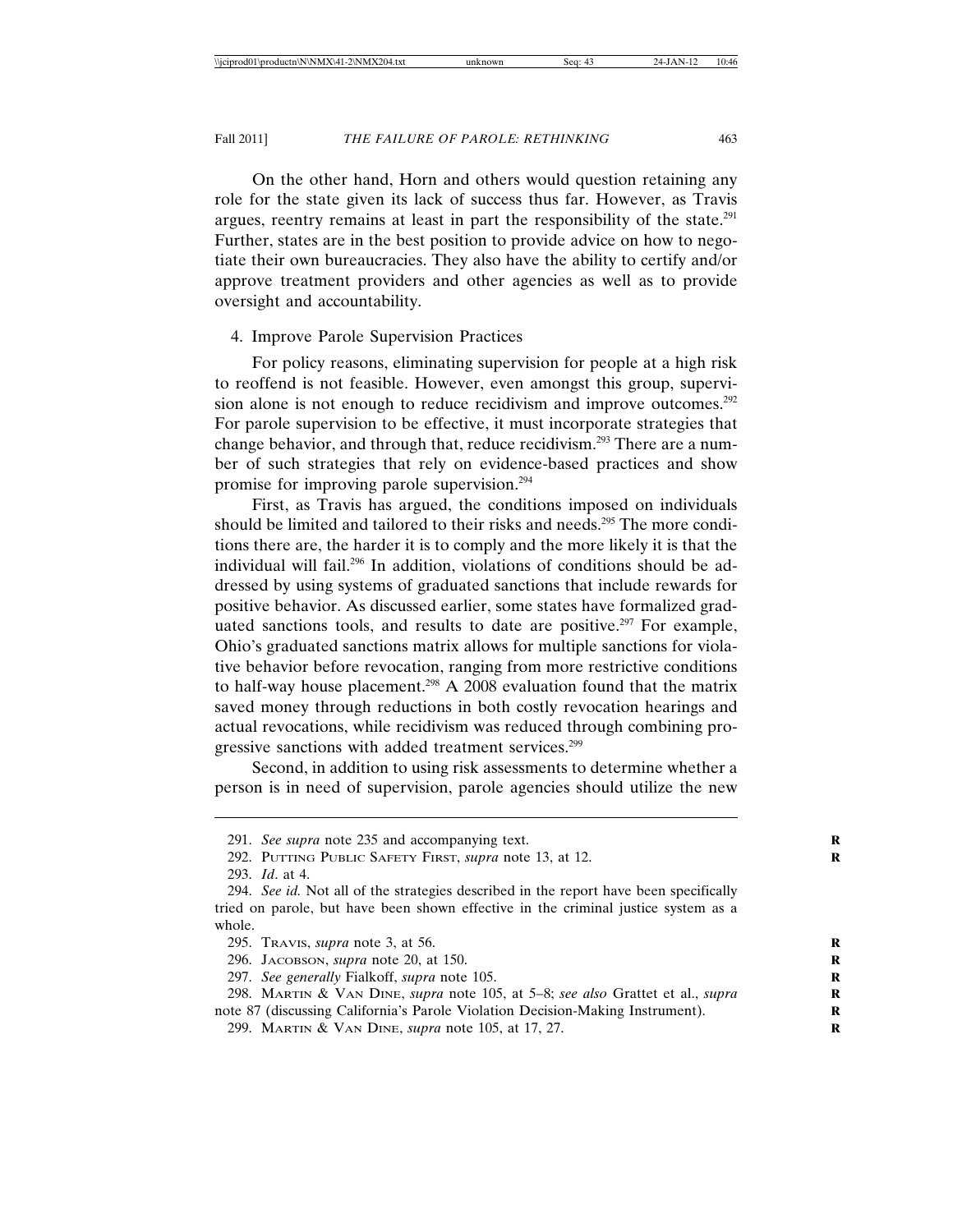generation of risk assessments to help develop a supervision case plan.<sup>300</sup> However, the supervision plan should not be developed without the input of the individual on parole. As Ward and Maruna argue, "[I]t is essential to assess a client's own goals, life priorities, and his or her aims for the intervention."301 Further, it is vital to make the most of the fourth generation of risk/needs assessments and conduct regular reassessments to ensure that the individual's needs are being met and ascertain whether there has been a reduction in risk.

This leads to the third suggestion, which is that people should have the opportunity to finish their supervision early if their risk of reoffending has been reduced. Some states have already implemented "earned discharge," which is seen as a way for low risk people to "earn their way off supervision early by adhering to specific goals and strict guidelines."<sup>302</sup> Expanding earned discharge and making it available to high risk people who do well on parole and reduce their risk level simply takes this concept one step further. It would provide incentives, which can "enhance individual motivation and promote positive behavior change."303

#### VI. CONCLUSION

Despite its widespread acceptance, parole supervision is failing. In an era when budget constraints are playing an important role in criminal justice policymaking, states are becoming less tolerant of this failure. At the same time, the large numbers of people returning from prison are putting increasing pressure on states to improve their reentry services. While the reforms proposed above will not solve all of the problems with parole or address all the challenges of reentry, they would serve a number of functions. First, they would ensure access to reentry services to all people leaving prison, not just those who are on parole. Second, by making participation in reentry services voluntary, outcomes would likely be improved.<sup>304</sup> Third, in a time when resources continue to be scarce, $305$  they

<sup>300.</sup> *See* PUTTING PUBLIC SAFETY FIRST, *supra* note 13, at 26. **R**

<sup>301.</sup> WARD & MARUNA, *supra* note 21, at 132. Ward and Maruna support the **R** Good Lives model of rehabilitation which argues that successful therapy should go beyond the RNR model and should be based on the individual's motivation. *Id.* at 23–25, 125–36; *see also*, PUTTING PUBLIC SAFETY FIRST, *supra* note 13, at 28–29 (ar- **R** guing that involving people on parole will enhance their engagement).

<sup>302.</sup> PUTTING PUBLIC SAFETY FIRST, *supra* note 13, at 16. **R**

<sup>303.</sup> *Id.*

<sup>304.</sup> Josh Bowers, *Contraindicated Drug Courts*, 55 UCLA L. REV. 783, 825–27 (discussing research showing that "voluntary treatment [is] superior to compulsory treatment"); Horn, *supra* note 124, at 38–39 (noting that "[o]ne of the problems with